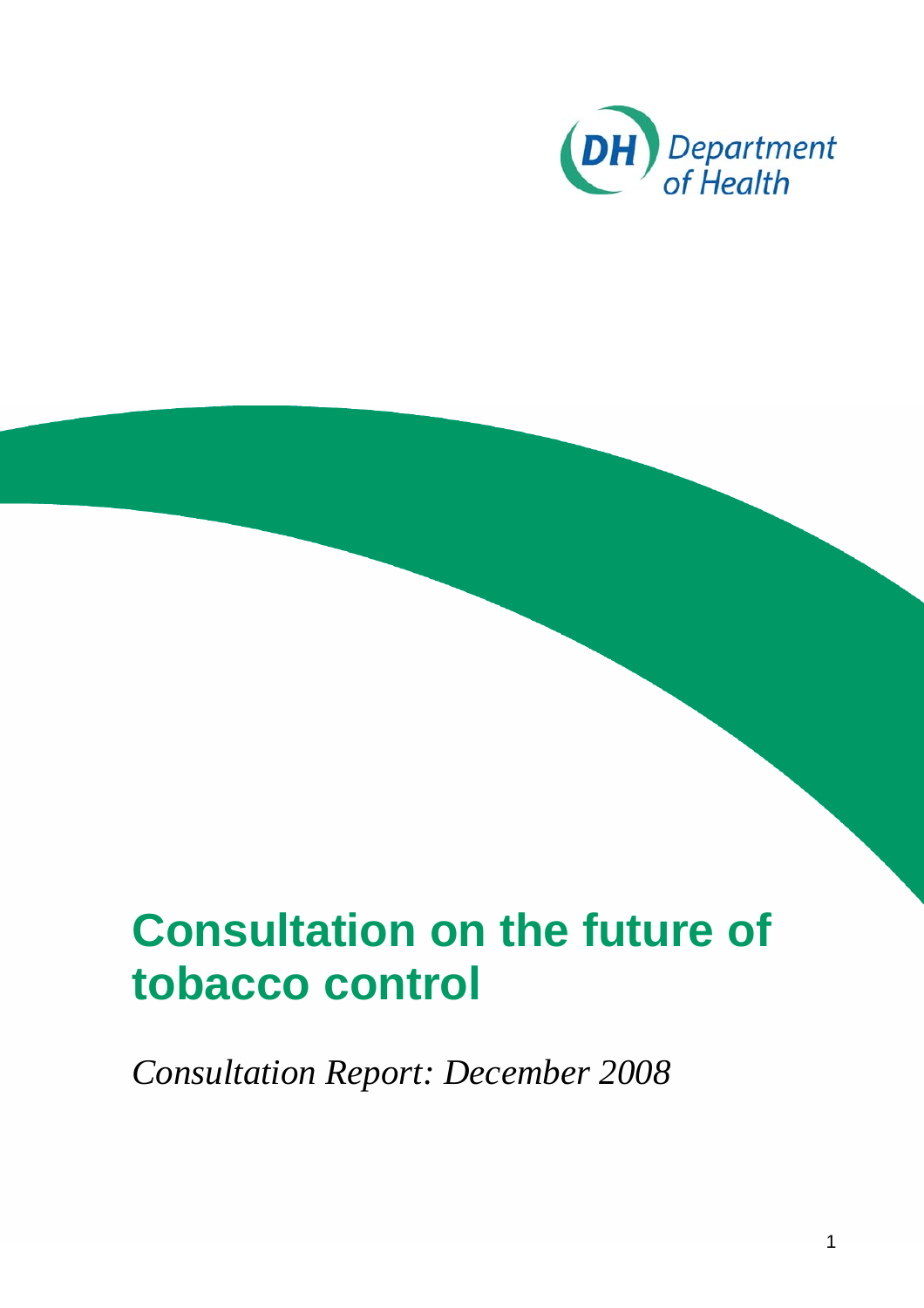© Crown copyright 2008 First published December 2008 Published to DH website, in electronic PDF format only. <http://www.dh.gov.uk/publications>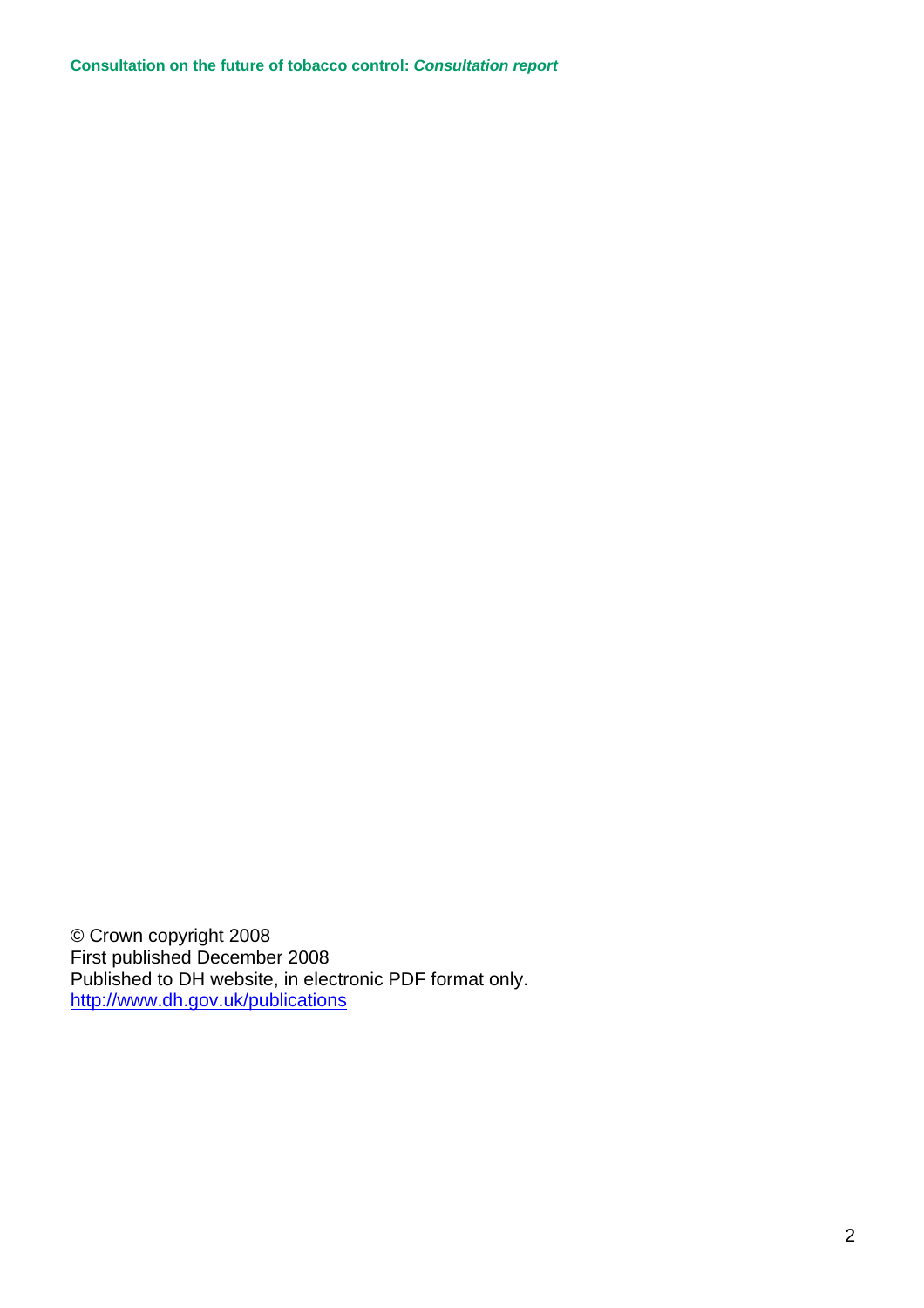# **Consultation on the future of tobacco control**

*Consultation report* 

**Prepared by Department of Health Tobacco Programme**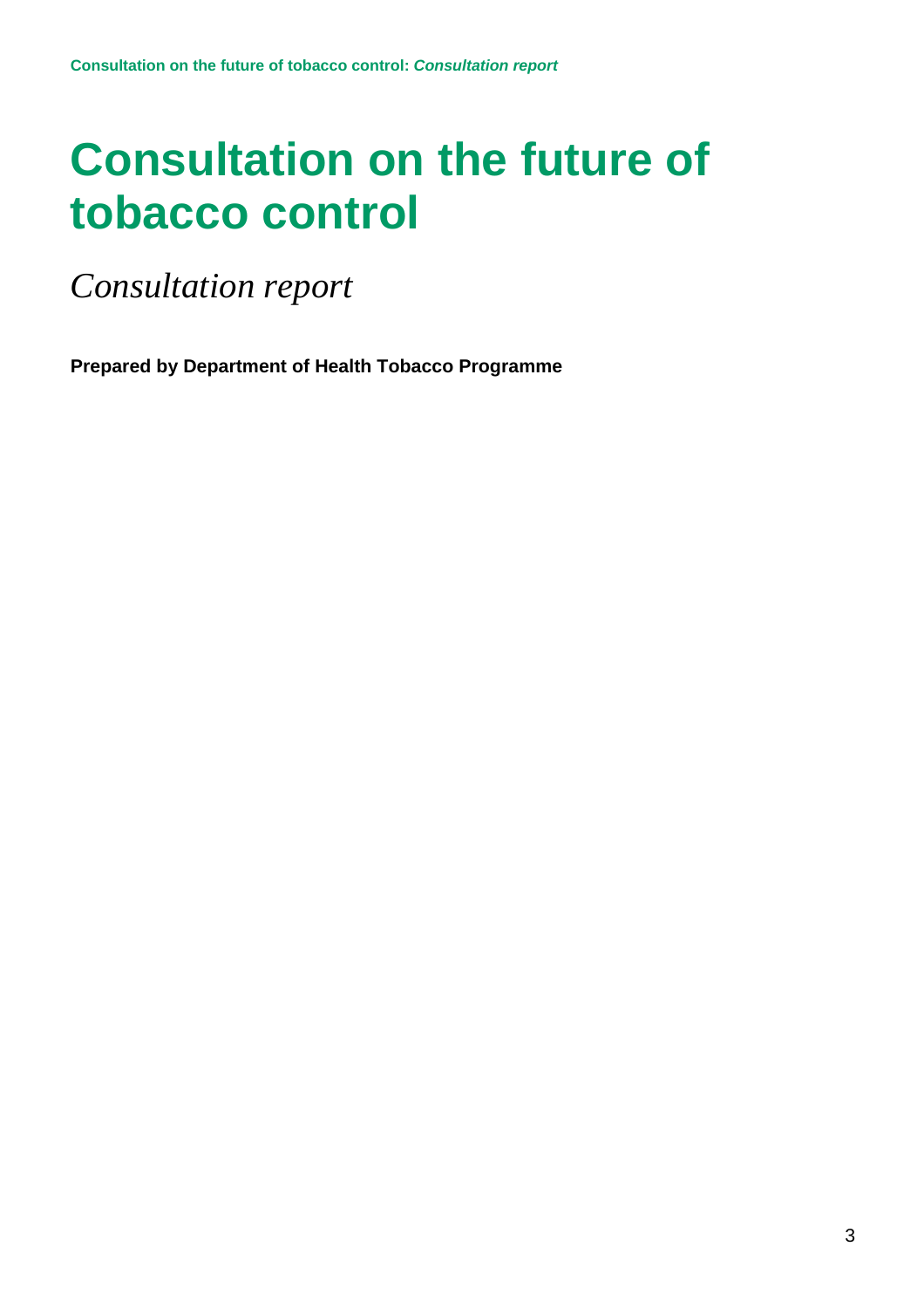# <span id="page-3-0"></span>**Contents**

| Part A: Reducing smoking rates and health inequalities caused by smoking 9 |  |
|----------------------------------------------------------------------------|--|
|                                                                            |  |
|                                                                            |  |
|                                                                            |  |
|                                                                            |  |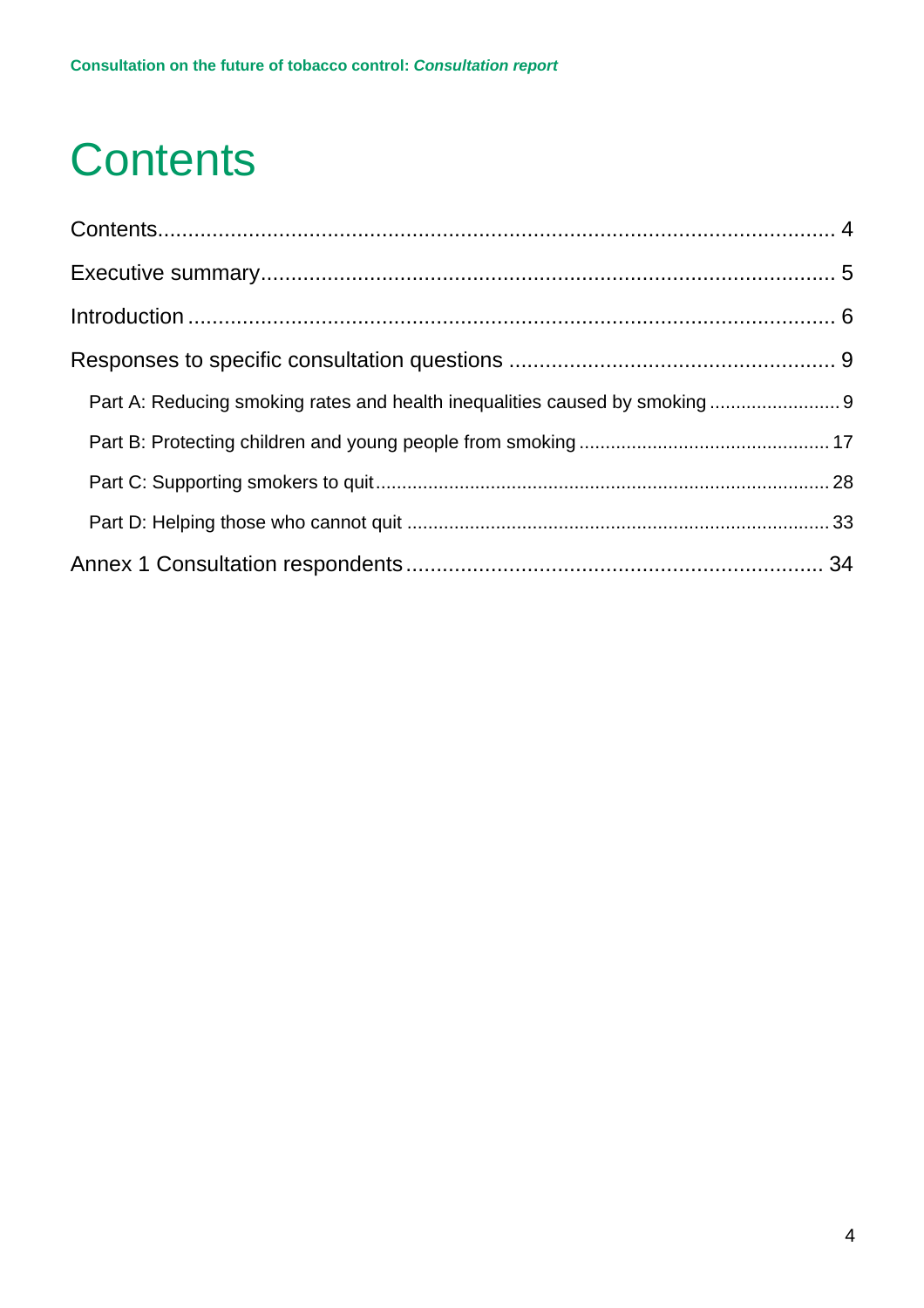## <span id="page-4-0"></span>Executive summary

The Department of Health published a consultation paper entitled C*onsultation on the future of tobacco control* on 31 May 2008*.* This consultation was the first step in developing a new national tobacco control strategy and covered four main areas:

- Reducing smoking rates and health inequalities caused by smoking;
- Protecting children and young people from smoking;
- Supporting smokers to quit: and
- Helping those who cannot quit.

The consultation closed on 8 September and this report summarises the responses which were received. It aims to provide a representative summary of all the responses, drawing out key themes and messages. The consultation report has been provided to Ministers to support their decision-making on future tobacco control policy.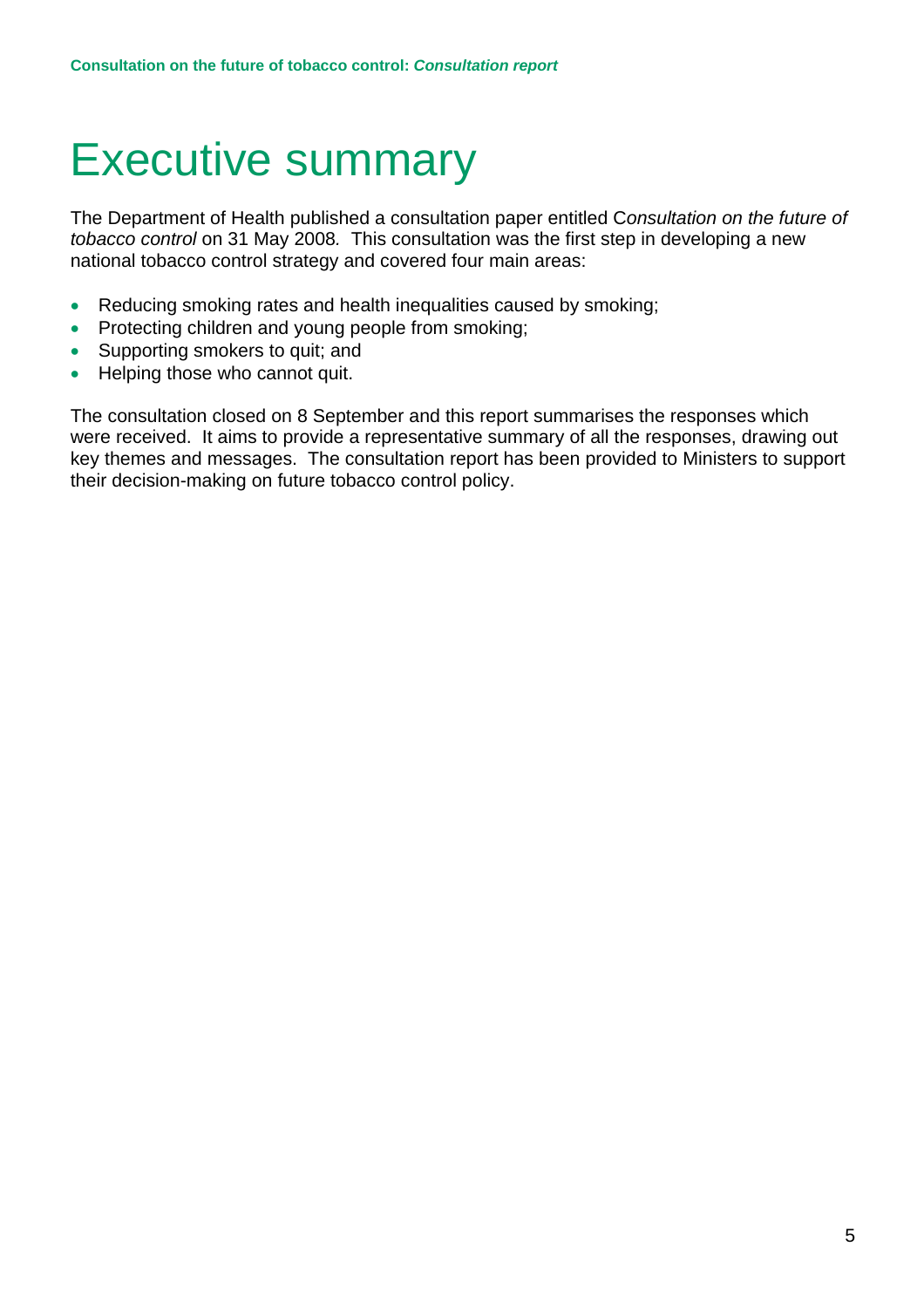# <span id="page-5-0"></span>Introduction

### **Background**

Smoking remains the single greatest cause of preventable death and is one of the primary causes of health inequality in the United Kingdom. Smoking is responsible for 87,000 deaths in England each year.

The Government has an important responsibility to protect children and young people from smoking. We remain particularly concerned that in Great Britain, nearly seven in ten adults who have ever smoked regularly say that they started smoking regularly before they were 18 years old.

As a result of the Government's focused action on tobacco, overall adult smoking prevalence has been reduced in England over the past decade from 28 per cent in 1998 to 22 per cent in 2006. In England, tobacco control activity is led by the Department of Health. The Department is on target to reach the Public Service Agreement (PSA) Objective of reducing adult smoking rates to 21 per cent or less by 2010. Although we have seen reductions in tobacco use among the general population, slower progress has been made in reducing tobacco use among routine and manual groups, and the use of tobacco remains one of the single greatest contributors to health inequality.

Ten years after the publication of the *Smoking Kills* White Paper in 1998, the UK has developed a reputation as a leader in Europe and across the world in effective tobacco control. In 2007, an independent academic survey of tobacco control activity across 30 European countries ranked the UK as being most effective. Over the past decade, the Government has delivered an ambitious programme of tobacco control, with achievements including:

- introducing laws to provide protection from the harm caused by exposure to secondhand smoke in enclosed work and public places;
- comprehensively banning advertising of tobacco in print, on billboards and on the internet;
- limiting tobacco advertising at the point of sale to a maximum space of an A5 sheet of paper;
- raising the age of sale for tobacco products from 16 to 18 years;
- introducing legislation into Parliament to substantially increase sanctions for retailers who persistently sell tobacco to people under the age of 18;
- passing laws to require hard-hitting pictorial health warnings on all tobacco products produced for the UK market from October 2008;
- setting up an extensive network of local NHS Stop Smoking Services in communities across the country to support smokers who want to quit. Today, smokers who quit with the support of the NHS are up to four times more likely to quit long term than are smokers who try to quit by going 'cold turkey';
- continuing high levels of investment in the NHS Stop Smoking Services meaning that we have the most comprehensive and fully resourced smoking cessation support programme in the world;
- making pharmaceutical stop smoking aids more widely available, including on prescription from the NHS; and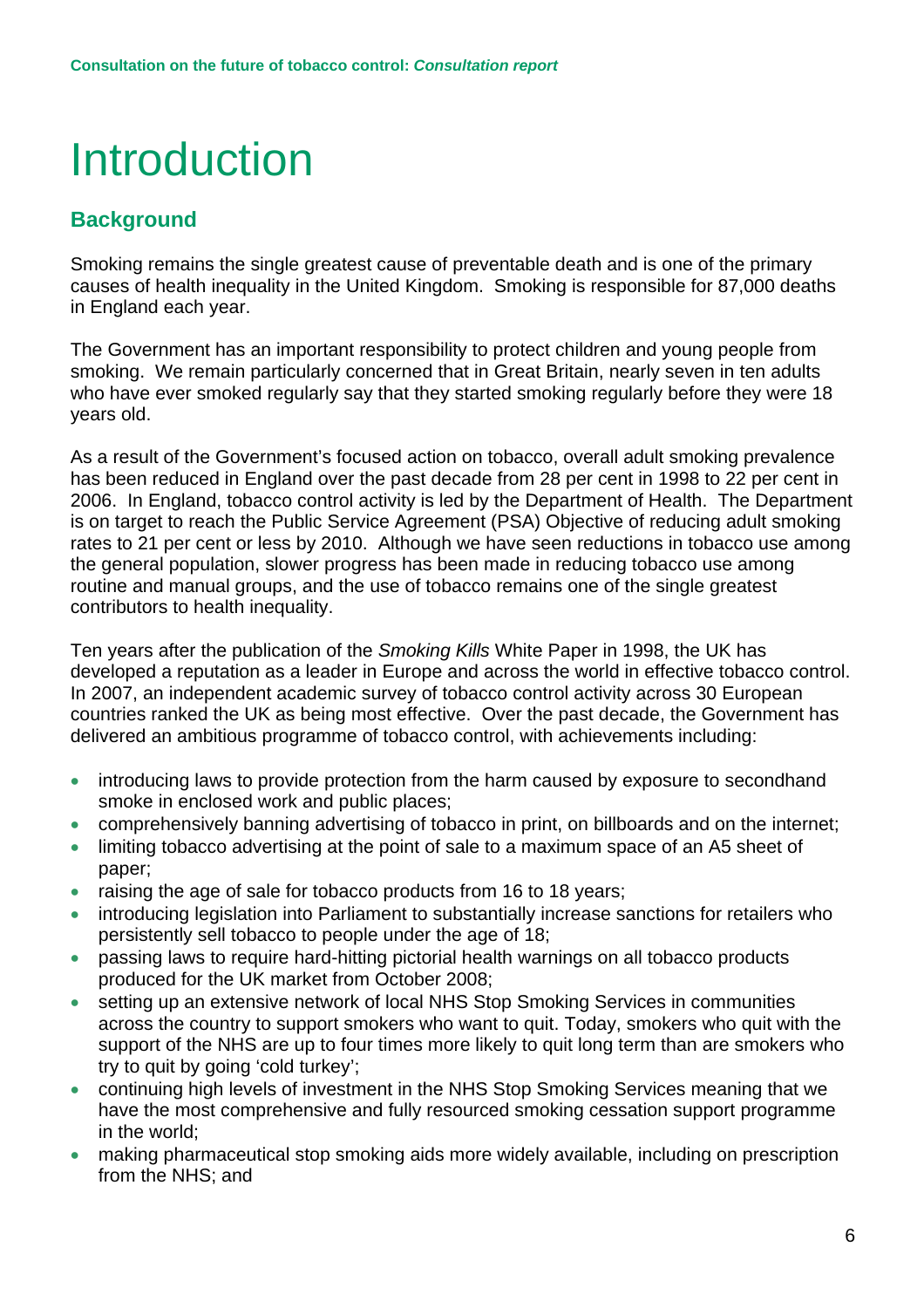• running a world class marketing and communications programme that has reached out to millions of smokers with information on and support in quitting.

The *Consultation on the future of tobacco control* is the first step in developing a new national tobacco control strategy, which will be brought forward in 2009. The Government's intention to consult on the next steps in tobacco control was set out in the *Cancer Reform Strategy*, published in December 2007. The Department of Health hopes that, through the consultation, stakeholders can play a key role in the development of our future strategy to control tobacco use. The Government recognises that reducing the impact of tobacco within our communities requires a multi-faceted approach at local, regional, national and international levels, and that a wide range of stakeholders from across local government, the NHS, industry and the third sector have valuable contributions to make in shaping the new strategy.

The purpose of the consultation was to provide a basis for discussion and to encourage feedback as the first step in developing the new strategy. In particular, the consultation:

- outlined progress over the past decade in tobacco control;
- set out challenges for the future:
- presented and analysed a number of specific options on tobacco display in retail environments and the sale of tobacco from vending machines; and
- sought feedback on a variety of questions about what more can be done to reduce smoking prevalence and the impact of tobacco use in our communities.

### **Purpose and methodology**

The consultation ran from 31 May to 8 September 2008. Respondents were asked 17 questions.

Annex 1 lists the organisations that responded to the consultation. For the purpose of the analysis, we have defined "organisations" as public or third sector agencies, larger companies and other representative bodies. Responses from small retailers (including specialist tobacconists, newsagents and other tobacco outlets) have been counted separately. Responses from other small businesses that employ fewer than an estimated ten staff have been treated as individual responses.

Responses from individuals have been given the same consideration as those from organisations. The names of individual respondents are not given in this report.

Often respondents have responded to many different questions in their responses but for ease of reference, responses have been collated and considered under each of the 17 questions posed by the consultation.

### **Overview of consultation submissions**

In total, more than 96,000 responses were received. The majority of these were pre-written postcards or e-mail campaigns. These included the following: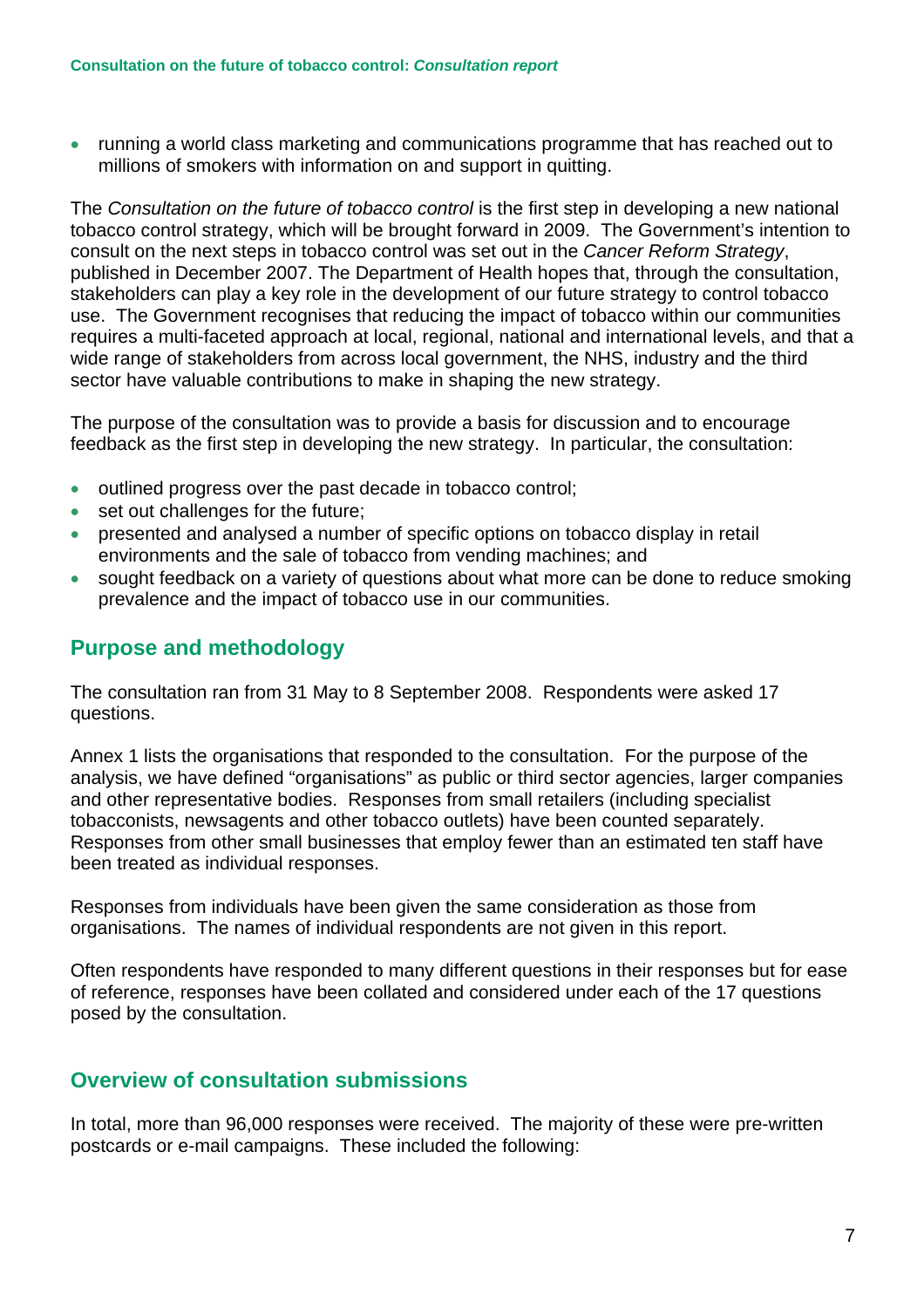| <b>Campaign/Organisation</b>          | <b>Submissions</b> |
|---------------------------------------|--------------------|
| <b>Smokefree North West</b>           | 49,507             |
| <b>Cancer Research UK</b>             | 9,200              |
| <b>Dmyst</b>                          | 10,757             |
| <b>Smokefree Action</b>               | 1,562              |
| <b>Smokefree North East</b>           | 8,128              |
| <b>Tobacco Control Alliance Wales</b> | 118                |
| <b>FOREST</b>                         | 2,121              |
| Independent Retail News (petition)    | 581                |

Most of the responses for each of these campaigns focus only on a few issues raised in the consultation, particularly on questions 7 (marketing tobacco accessories), 8 (displays), and 9 (vending machines). The phrasing was often generic, for example, *"I support measures to protect our children from tobacco marketing."*

### **Respondents**

Respondents to the consultation fall into the following broad categories.

| <b>Category</b>                                                          | <b>Respondents</b> |
|--------------------------------------------------------------------------|--------------------|
| Third sector - voluntary and community groups                            | 45                 |
| <b>Public sector</b>                                                     |                    |
| - Local authorities, including police and fire services                  | 60                 |
| - NHS organisations (including PCTs, SHAs) and Smokefree<br>partnerships | 161                |
| - other                                                                  | 11                 |
| <b>Total public sector</b>                                               | 232                |
| <b>Private sector</b>                                                    |                    |
| - industry representative organisations, including trade<br>associations | 21                 |
| - leisure industry                                                       | 3                  |
| - tobacco companies (including cigar manufacturers)                      | 12                 |
| - vending machine operators/manufacturers                                | 3                  |
| - retail (larger industries/employers)                                   | 11                 |
| - healthcare                                                             | 3                  |
| - small, independent retailers, including specialist tobacconists        | 10,586             |
| - private sector other                                                   | 17                 |
| <b>Total private sector</b>                                              | 10,656             |
| <b>Professional bodies</b>                                               | 15                 |
| <b>Other stakeholders</b>                                                | $\overline{2}$     |
| <b>Individuals</b>                                                       | 85,565             |
| <b>Total responses received</b>                                          | 96,515             |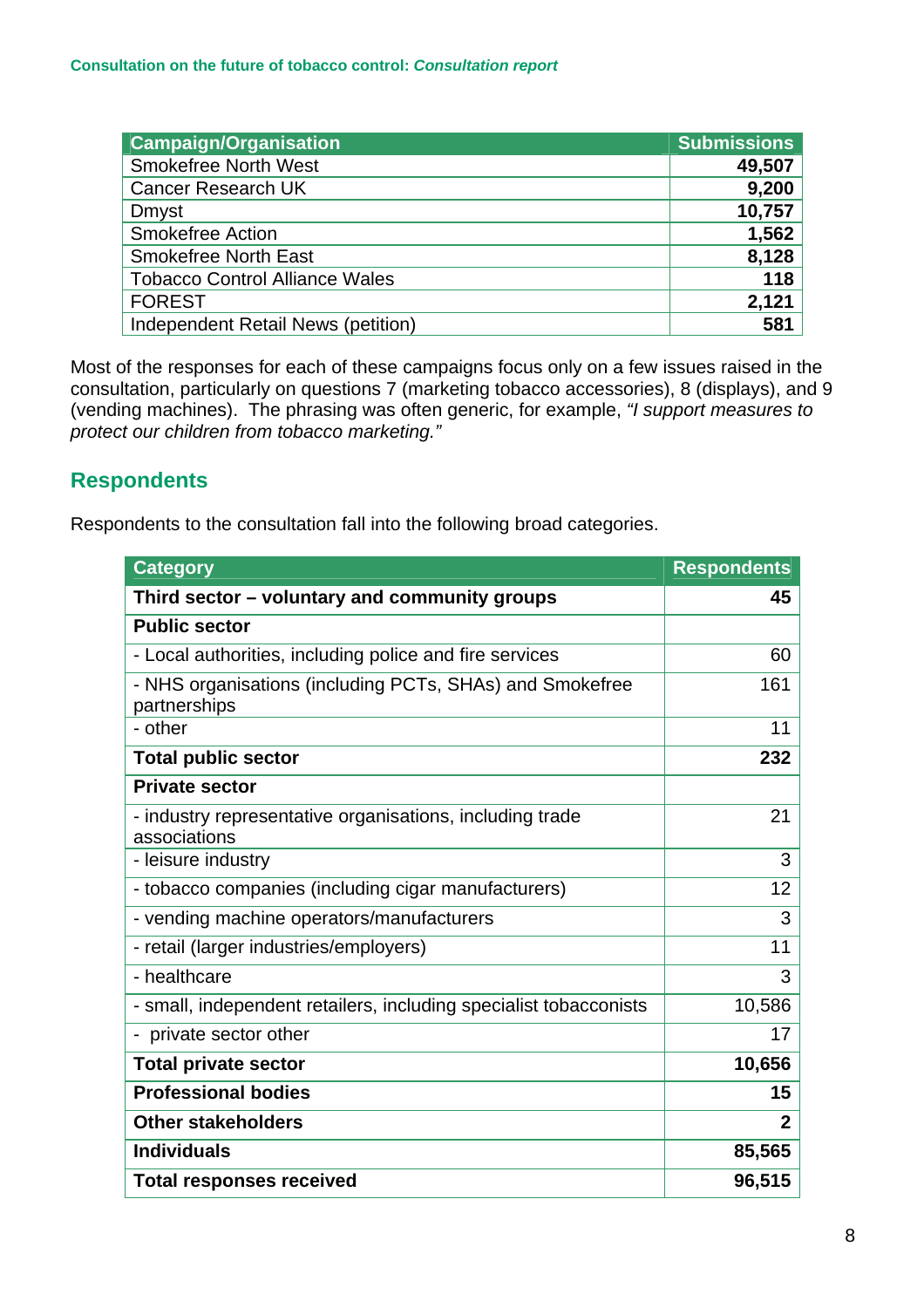## <span id="page-8-0"></span>Responses to specific consultation questions

### **PART A: Reducing smoking rates and health inequalities caused by smoking**

**Question 1: What smoking prevalence rates for all groups (children, pregnant women, routine and manual workers and all adults) could we aspire to reach in England by 2015, 2020 and 2030, and on what basis do you make these suggestions? What else should the Government and public services do to deliver these rates?** 

#### **Responses: 265**

Around half of respondents regard a target of 17% in the general population, and 23% among routine and manual workers as achievable by 2015. The Smokefree Action Coalition proposed the following targets:

- By 2015, smoking prevalence at 15 per cent in the general population and 19 per cent amongst routine and manual workers;
- By 2020, fewer than one in ten people smoking; and
- By 2030, fewer than one in 20 people smoking.

Suggested ways of achieving target rates include:

- Better targeting of vulnerable populations (see question 2, below);
- Better enforcement of existing laws, particularly with respect to underage smoking and counterfeit and smuggled tobacco;
- Tackling underage smoking by linking social marketing campaigns with other issues affecting young people, including drinking, drug misuse and sexual health;
- Setting regional targets, with Primary Care Trusts (PCTs) and local authorities (LAs) being required to set local targets for each priority group; and
- Embedding referral and access to Stop Smoking Services within health services in general, including the Quality and Outcomes Framework (QOF) and *Standards for Better Health*.

The British Medical Association suggests that targets for smoking prevalence rates should be 11 per cent by 2015 in the general population and 17 per cent among routine and manual workers with the aim of making the UK tobacco free by 2035. This follows a lead from Australia where the aim is to reach a national tobacco free status by 2030. The most ambitious targets were suggested by the Royal College of Physicians (RCP) of 11 per cent prevalence across all adult groups by 2015, and the eradication of smoking between 2020 and 2030.

Action on Smoking and Health (ASH), Cancer Research UK and others suggest specific targets should be set for young people (4% by 2015) and pregnant women. They suggest that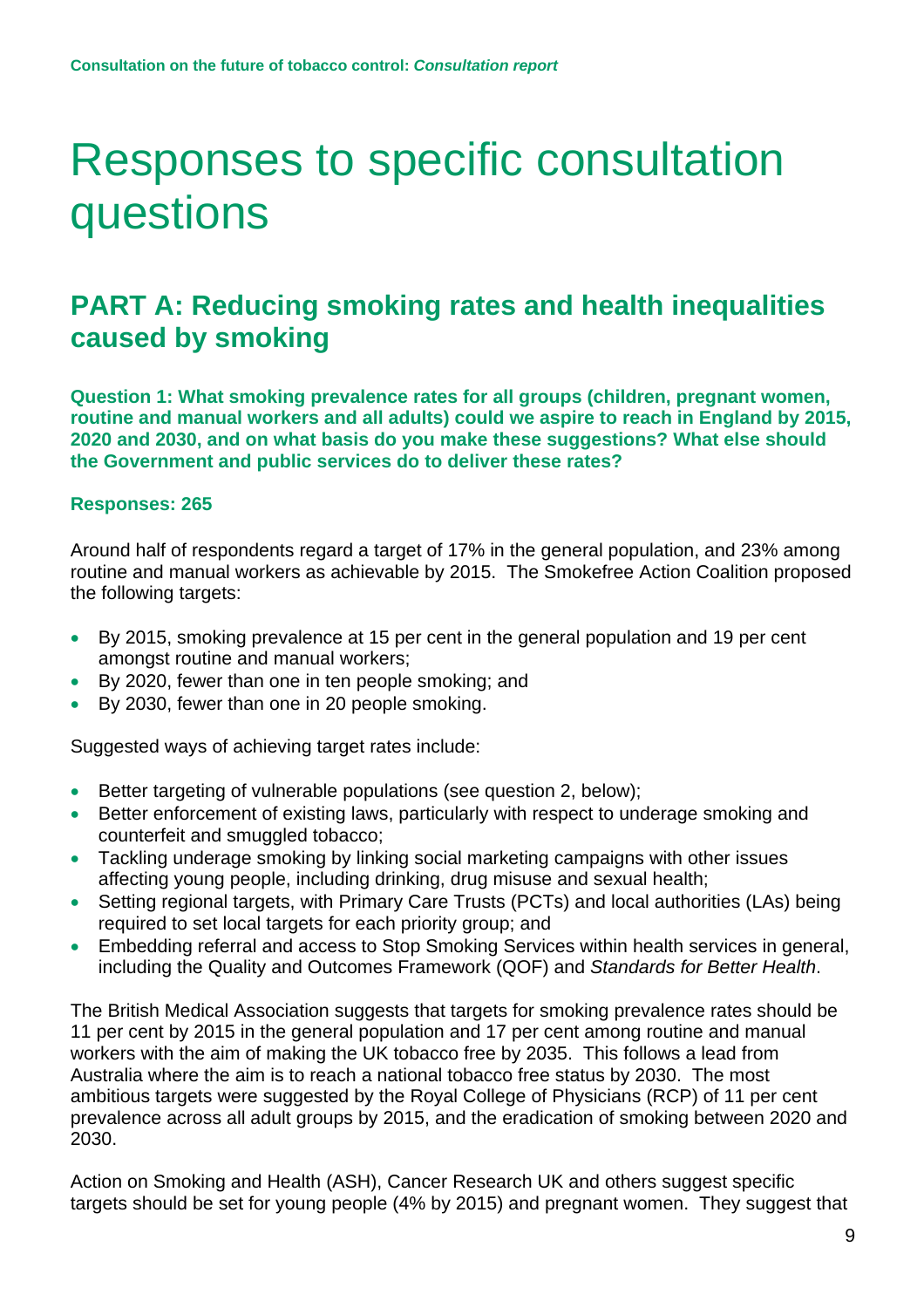targets for pregnant women should be established on the basis of anonymised monitoring of saliva cotinine. Several respondents also suggest gender-specific targets for 13-15 year olds and 16-24 year olds.

A popular suggestion is not to set firm targets for 2020 and 2030 until 2012 or 2015, by which time better information on rates of decline will be available. It is also noted by many respondents that the General Household Survey (GHS) figures are not robust enough a measure on which to base targets, particularly at local or regional level. Problems identified include that GHS figures can be two years out of date, and that they rely on self-reported smoking prevalence. One suggestions is to supplement the GHS with the Smoking Toolkit Study or Omnibus survey figures.

FOREST believes that targets should not be set at all, because people should be free to make an informed choice based on evidence-based health messages.

ASH and others recommend establishing a Tobacco Control Commission reporting to the Prime Minister to implement, monitor and review the new tobacco control strategy, evaluating progress against the evidence base and recommending improvement and change. Another proposal is to establish a Nicotine Regulatory Authority to ensure cheaper and more available nicotine replacement therapy (NRT). Many respondents note that NRT is expensive and difficult to obtain whereas more harmful smoked tobacco products are cheaper and widely available.

Many respondents call for targets on environmental tobacco smoke exposure among nonsmokers, particularly children. However, NHS North of Tyne believes that these would be impracticable, difficult to measure and to achieve. It suggests that resources would be better focused on social marketing and health promotion rather than monitoring.

Incentive schemes offering cash or food vouchers in return for signing up for smoking cessation assistance were suggested by some stakeholders. NHS Walsall proposes more radical measures, for example, withholding welfare benefits for smokers who do not sign up for cessation support.

The Chartered Institute of Environmental Health has suggested to local authorities that they include smoking prevalence as one of their targets in national indicators under the new Performance Framework for Localities since:

- Smoking prevalence is an indicator of health inequalities not just smoking related disease; and
- Reducing smoking prevalence can have a positive effect on local economy.

Smoke free Essex Tobacco Control Alliance suggests that the government should not benefit from smoking. They suggest that all taxation revenues from smoking should be redirected to helping reduce prevalence among target groups.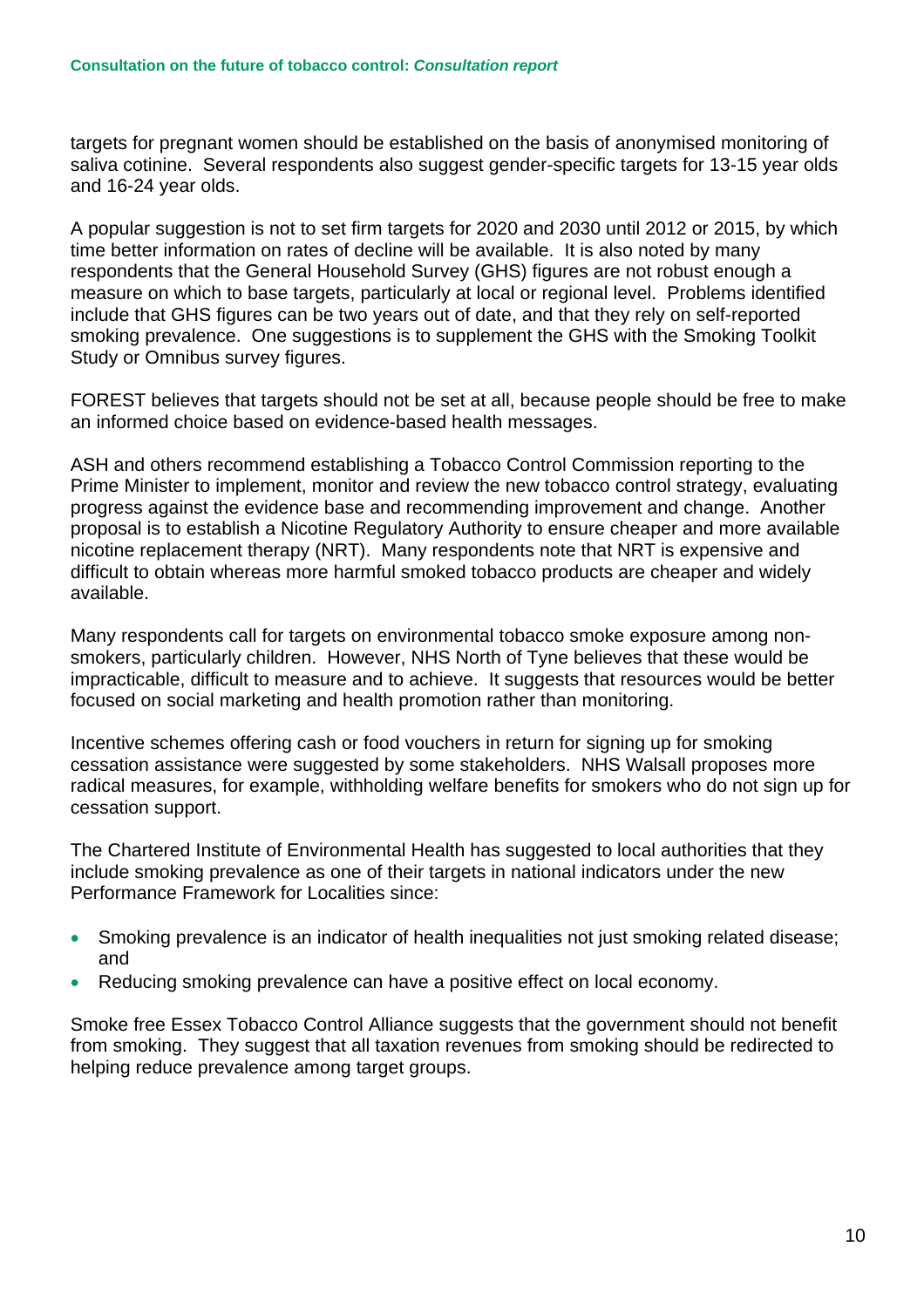#### **Question 2: What more do you think can be done to reduce inequalities caused by tobacco use?**

#### **Responses: 281**

A concern among many respondents is that success in reducing smoking among the general population has not been reflected particularly well in certain areas and among certain groups. For example, Great Yarmouth and Waveney PCT largely attributes an 18-year gap in life expectancy across the best and worst wards in the PCT area to smoking. Sutton and Merton PCT recommends that Health Equity Audits be conducted to tackle health inequalities, followed up by social marketing targeted at vulnerable groups.

ASH notes that 89 out of 150 local areas in England have chosen reducing smoking rates as part of their Local Area Agreement (LAA) targets. ASH believes that all local authorities should set these targets and they should be supported by coordinated work nationally and locally and through the mainstreaming of local best practice.

Around two thirds of respondents to this question believe taxation of tobacco should be raised. The BMA, ASH, Cancer Research UK and others suggest that this would be a cost-effective public health measure. The BMA cites research from the World Bank estimating that a 10 per cent increase in price results in a four per cent reduction in demand. ASH also cites research which suggested that in 1998 cigarettes were 60 percent more affordable than in 1965, and that this situation has changed little since. The BMA also believes that the lower cost of hand rolling tobacco has permitted smokers to maintain their consumption by "trading down" to this product.

Tobacco companies are against any dramatic rise in price. Philip Morris Ltd, for instance, suggests that the price differential between UK and EU member states is too high and that the UK's tax level on tobacco is the highest in the world. It suggests continuing with only moderate increases in future years to allow convergence with EU member states. The Tobacco Manufacturers Association (TMA) calls for tax levels to be frozen.

Tobacco companies and many smoke-free campaigners believe that raising the price of tobacco may have the effect of driving smokers (particularly young people and those on low incomes) to sources of illicit tobacco. Instead, they recommend that better enforcement of existing legislation and control of the illicit trade is vital. ASH reflected research they conducted in 2008 that found:

- 20 per cent of smokers reported buying cigarettes from illicit sources;
- 10 per cent reported buying more than three quarters of their tobacco products this way; and
- Younger smokers were more likely to report buying cigarettes from illicit sources.

Many suggest inequalities could be addressed by setting targets and providing enhanced cessation support for vulnerable groups where tobacco prevalence is highest. These groups include:

• Routine and manual workers;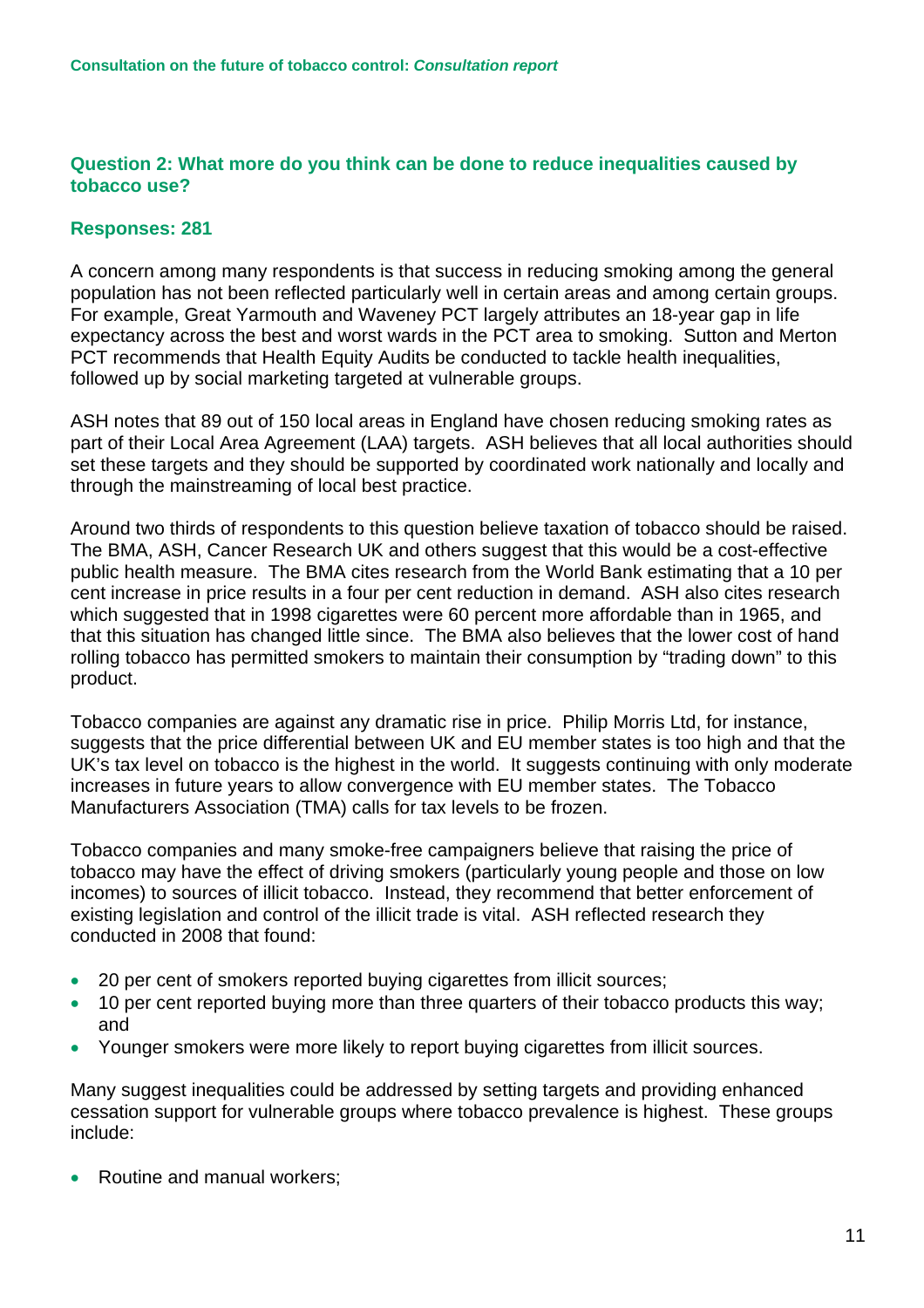- People with mental health problems, who have a prevalence of about 40 per cent at the most conservative estimate;
- Drug users;
- Prisoners;
- Lesbian, Gay, Bisexual, and Transgender (LGBT) people; and
- Black and minority ethnic groups, including users of chewing tobacco and shisha.

The Association of Public Health Observatories believes that there should be more emphasis on inequalities in the tobacco strategy. This would include:

- Providing evidence on the impact of ethnicity and sex on health inequalities;
- Collating baseline data for smoking prevalence among ethnic groups at local level:
- Standardising and improving data collection; and
- Standardising good practice among PCTs, for example, with respect to carbon monoxide or cotinine testing.

Drugscope notes that the high prevalence of smoking among drug users. They suggest providing smoking cessation initiatives within drug treatment services and that combining stop smoking support with drug dependency treatment could contribute to reducing smoking-related health inequalities within this group.

The Nuffield Council on Bioethics suggests that public health policies should aim to reduce inequalities through public education and information. If these are unsuccessful, an 'intervention ladder' approach should be taken with progressive steps taken to enable choice through policy and incentives and disincentives, then finally restricting and eliminating choice altogether.<sup>[1](#page-11-0)</sup>

Other suggestions for tackling inequality of access to stop smoking services are covered under Question 14.

#### **Question 3: Do you think the six-strand strategy should continue to form the basis of the Government's approach to tobacco control into the future? Are there any other areas that you believe should be added?**

#### **Responses: 281**

1

Almost 90 per cent of respondents believe the current six strand strategy should continue. Other suggestions for framing the future strategic direction for tobacco control include:

- Preventing young people from starting to smoke (some respondents cite the BMA's report on this issue<sup>2</sup>);
- Harm reduction, through pure nicotine products;
- Further regulating or controlling the tobacco market by: tackling illicit supply; providing better infrastructure and resources for control of the tobacco market; reducing supply and

<span id="page-11-0"></span><sup>&</sup>lt;sup>1</sup> Nuffield Council on Bioethics (2007) Public health: Ethical issues

<span id="page-11-1"></span> $2$  BMA (2008) Forever cool: The influence of smoking imagery on young people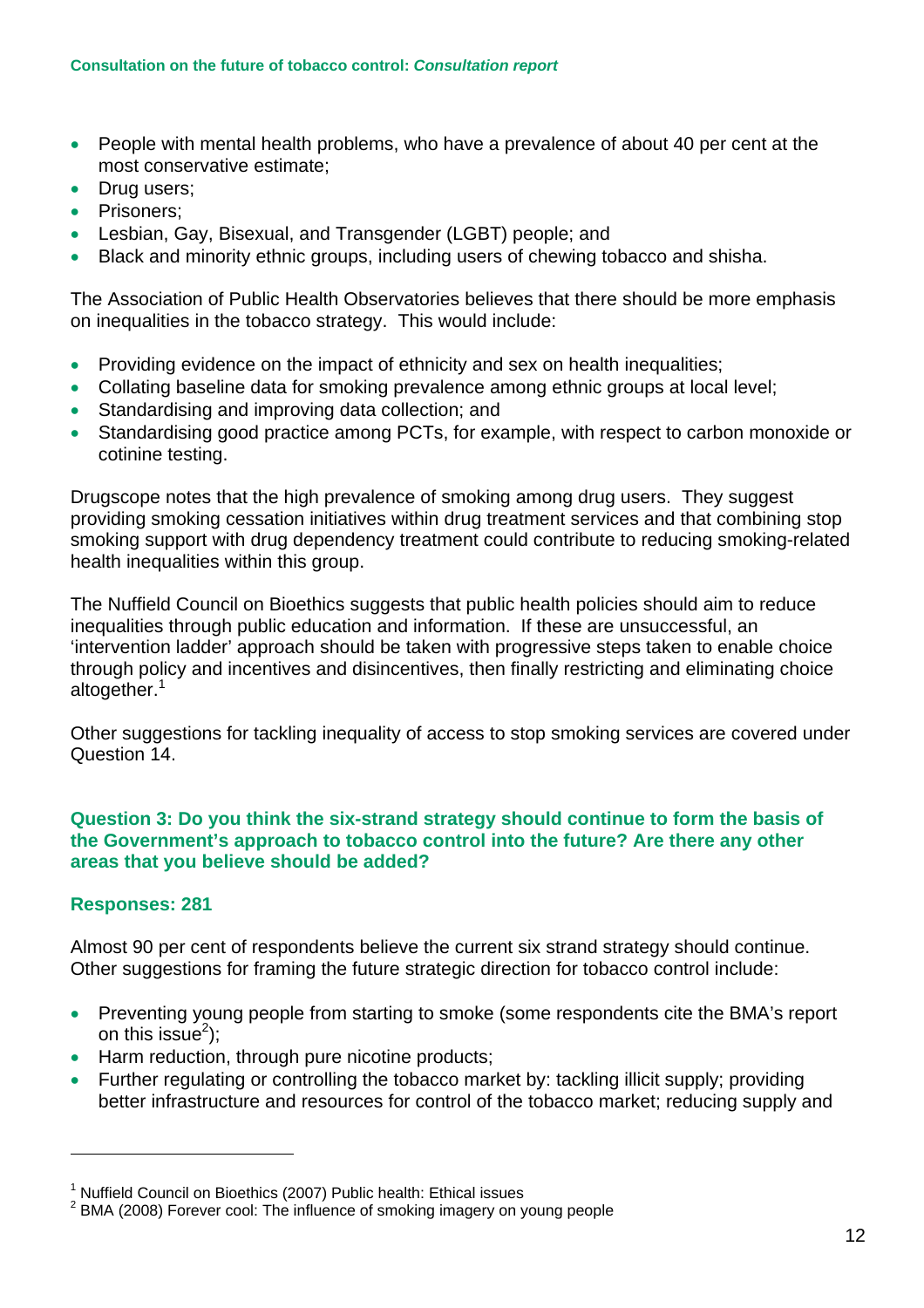availability of tobacco products (ASH); a Government agency to manage all marketing of tobacco products; and retailer education and awareness raising;

- Research, monitoring and evaluation, including data gathering at regional and local level to gain a better understanding of prevalence among local populations (Smokefree London); and
- Consider the recommendations of the US Board of Public Health report<sup>[3](#page-12-0)</sup>.

Several respondents favour adopting the strategic approach recommended by the World Health Organisation set out in the MPower report<sup>4</sup>. The report recommends that governments:

- **M**onitor tobacco use and prevention policies
- **Protect people from tobacco smoke**
- **O**ffer help to quit tobacco use
- **W**arn about the dangers of tobacco
- **E**nforce bans on tobacco advertising, promotion and sponsorship
- **R**aise taxes on tobacco

There were other suggestions from some respondents.

LACORS suggests that the six strand strategy could be improved by:

- Making explicit the roles of agencies with primary responsibility for the strategy, and highlighting the role that local authorities have in tobacco control;
- Clarifying the roles of trading standards and Her Maiesty's Revenue and Customs (HMRC): and
- Linking the strategy into local authority key indicators.

ASH recommends the Government support the development of guidelines under Article 5.3 of WHO Framework Convention on Tobacco Control<sup>5</sup> to protect the development of public health policy in tobacco control from the influence of the tobacco industry. ASH also calls for the government to ensure that tobacco companies based in the UK meet minimum standards when selling tobacco in markets overseas.

FOREST does not support the old strategy or the bringing forward of a new strategy. They suggest there should only be evidence-based health messages about tobacco consumption, allowing people to make informed decisions about whether to take-up or quit smoking.

#### **Question 4: How can collaboration between agencies be enhanced to contribute to inland enforcement against illicit tobacco?**

#### **Responses: 297**

1

<span id="page-12-1"></span>World Health Organisation (2008) MPower: Report on the global tobacco epidemic

<span id="page-12-0"></span> $3$  Board of Population Health and Public Health Practice (2007) Ending the tobacco problem: A blueprint for the nation, National Academies Press, Washington 4

<span id="page-12-2"></span><sup>5</sup> http://www.who.int/fctc/en/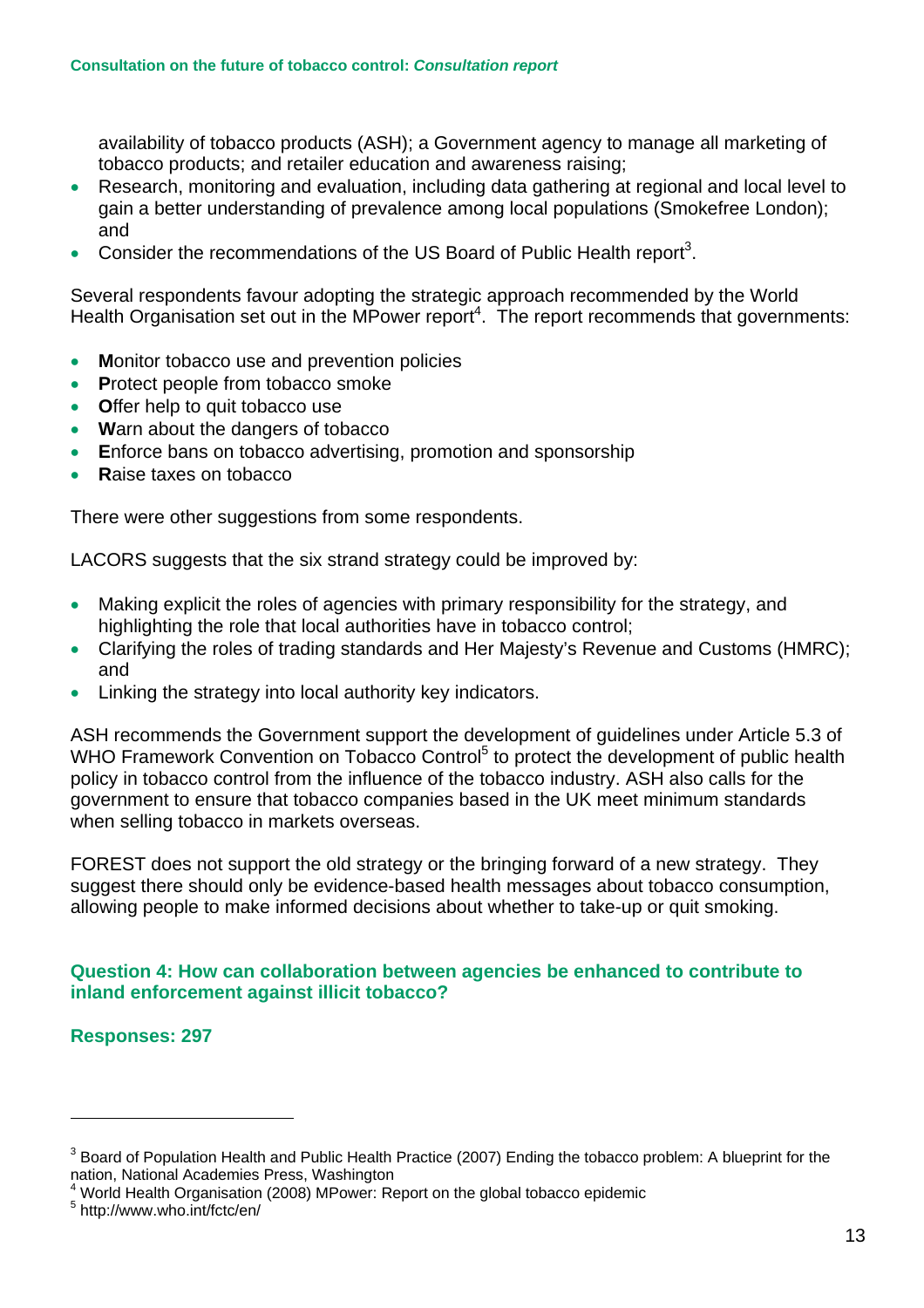Many respondents point out that illicit tobacco results in revenue loss to HMRC and undermines legitimate trade. Some respondents believe that counterfeit products are more harmful than legal tobacco products, though several, including Cancer Research UK, dispute this.

ASH calls for effective monitoring of the illicit market to assess and reduce its market share. The Tobacco Manufacturers Association estimates that three percent of all tobacco consumed in the UK is counterfeit. ASH and others call for new targets to reduce the market share of illicit cigarettes (8 per cent by 2010 and 3 per cent by 2015) and hand-rolled tobacco (45 per cent by 2010 and 33 per cent by 2015).

At national level, the most popular suggestion (216 respondents) is for a strategic partnership of all stakeholders, including HMRC, local government, the NHS and business. Most favour the new UK Borders Agency working with HMRC and HM Treasury to prioritise and implement an anti-smuggling strategy.

Smokefree Greater Manchester, and others, believe that the personal allowance for duty-free cigarettes should be reduced from its current 3,200. They suggest that duty free cigarettes are often brought into the UK and traded on cheaply and illicitly.

Smokefree East Lancashire suggests that the North of England action plan on cheap and illicit tobacco is a model which can be rolled out nationwide.

At national and international level, suggestions for tackling illicit tobacco include:

- Around 60 per cent of respondents suggest the Government sign up to the agreements between the EU and Philip Morris International and Japan Tobacco International and support the early introduction of the illicit trade protocol being developed under the Framework Convention on Tobacco Control;
- British American Tobacco (BAT) suggests the need for better oversight and enforcement in free trade zones which are used for storage and shipment of illicit cigarettes and the production of counterfeit products;
- The appointment of an Intellectual Property (IP) Coordinator to oversee a joint strategic plan for enforcing IP law, and/or a high profile coordinating officer to drive action against smuggling;
- The Trading Standards Institute suggests secure e-mail links are developed as intelligence on illicit tobacco is currently sent by post between the UK Intellectual Property Office and trading standards;
- BAT support a track and trace standard for legitimate tobacco products which is open and flexible rather than narrowly defined, to allow all tobacco companies to participate; and
- A national database for all agencies to input and check intelligence on illicit trade.

At regional and local level, suggestions include:

- Many trading standards groups and councils believe that current resources are inadequate to tackle counterfeit tobacco but that, with more ring-fenced resources for training and recruitment, trading standards officers would be able to perform more spot checks backed up by prosecutions;
- Engaging communities, including faith groups and community health and social workers;
- Making detectors more widely available to local authorities to check for counterfeit tobacco;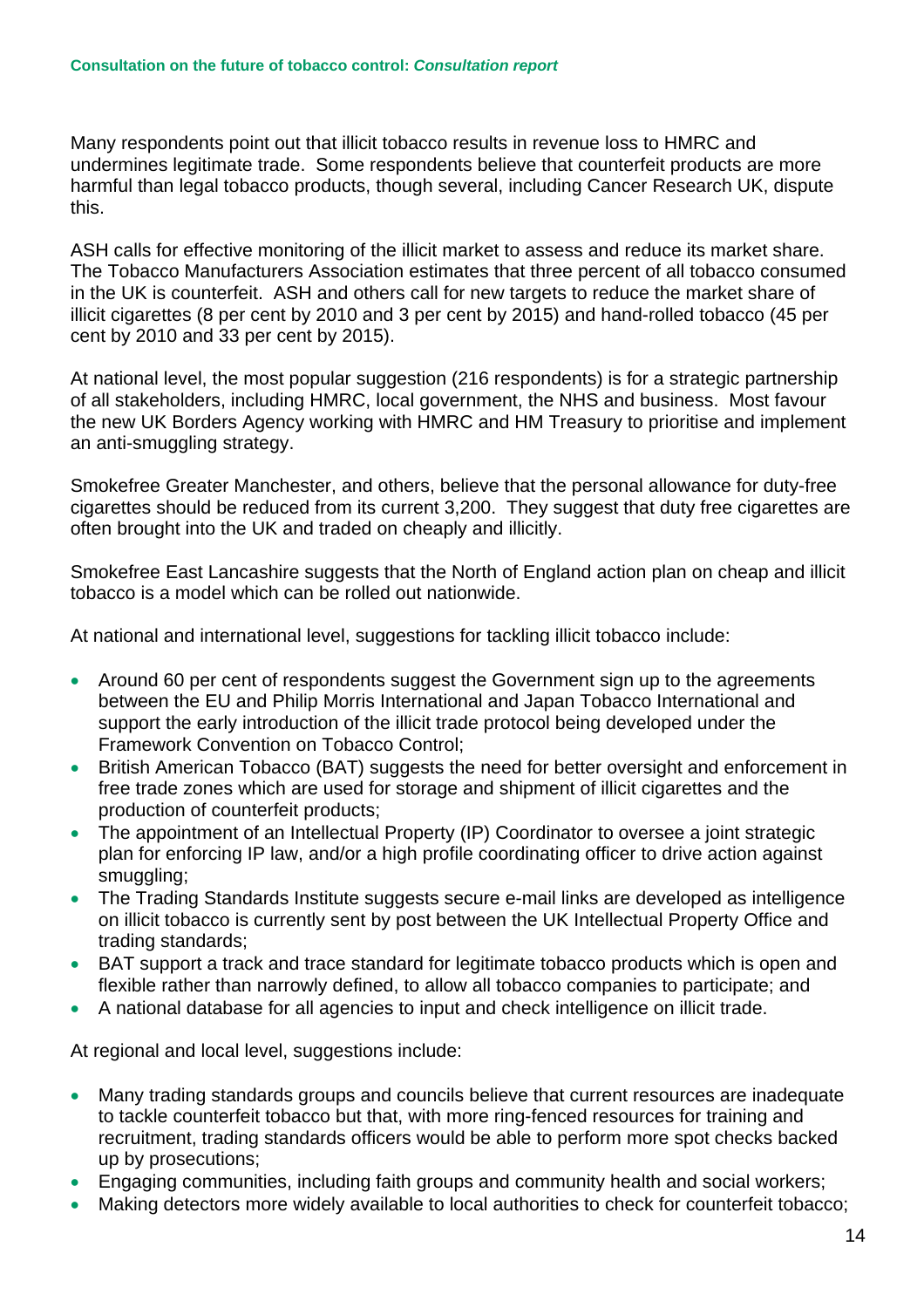- Regional illicit tobacco teams to disrupt the lower level illicit supply chain, based on similar teams for illegal money lending;
- A widespread and confidential facility, perhaps electronic and based online, to report illegal trading; and
- A new national indicator on tackling smuggling for Local Strategy Partnerships.

LACORS and others note that cooperation between enforcement agencies is often ad hoc and relies on informal networks, and information is not always shared freely owing to fear of breaking data protection law. They suggest that cooperation needs to be formalised, with nationally standardised protocols for sharing information.

The Cardio Wellness Charity proposes regulating chewing tobacco imported from Asia, which they suggest is now being displayed and sold freely, without age restriction, in some grocery stores.

#### **Question 5: What more can the Government do to increase understanding of the wider risks to our communities from smuggled tobacco products?**

#### **Responses: 212**

1

Many of the responses repeat issues covered in Question 4 and are dealt with under that heading.

Popular measures suggested include:

- Stronger enforcement of existing legislation and tougher penalties for illicit traders (the RCP suggests penalties should be commensurate with those for dealing class A drugs);
- A clear "Counterfeit Kills" message directed at local communities, to emphasise the alleged dangers of counterfeit cigarettes<sup>[6](#page-14-0)</sup>; and
- A requirement for registered social landlords to prohibit illegal trading from residents. In particular, Stockton PCT and Stockton Borough Council suggest tenancies of distributors of illicit tobacco should be revoked.

The UK Centre for Tobacco Control Studies notes the widespread perception that the Government is trying to prevent illicit trade because of concern about revenue loss rather than public health. The Centre notes that a strong message needs to be sent that the Government wants to eradicate smoking regardless of cost. Local authorities and Smokefree Alliances also acknowledge that many smokers regard illicit trade as a benign "Robin Hood" style venture and will continue to buy cheap cigarettes illicitly if this perception is not challenged.

The Trading Standard North West Smoking Survey (2007) cited by Warrington Borough Council indicates that 62% of 14-17 year olds in Warrington had bought "imported" cigarettes, with 34% saying they had bought them from illicit sellers. Fresh North East notes a survey by the British Market Research Bureau which found 68 of 391 smokers bought from illicit sources.

<span id="page-14-0"></span> $^6$  As noted above, however, Cancer Research UK and ASH believe that counterfeit tobacco is neither more nor less damaging to health that legally purchased tobacco. The Consultation Document itself also acknowledges this.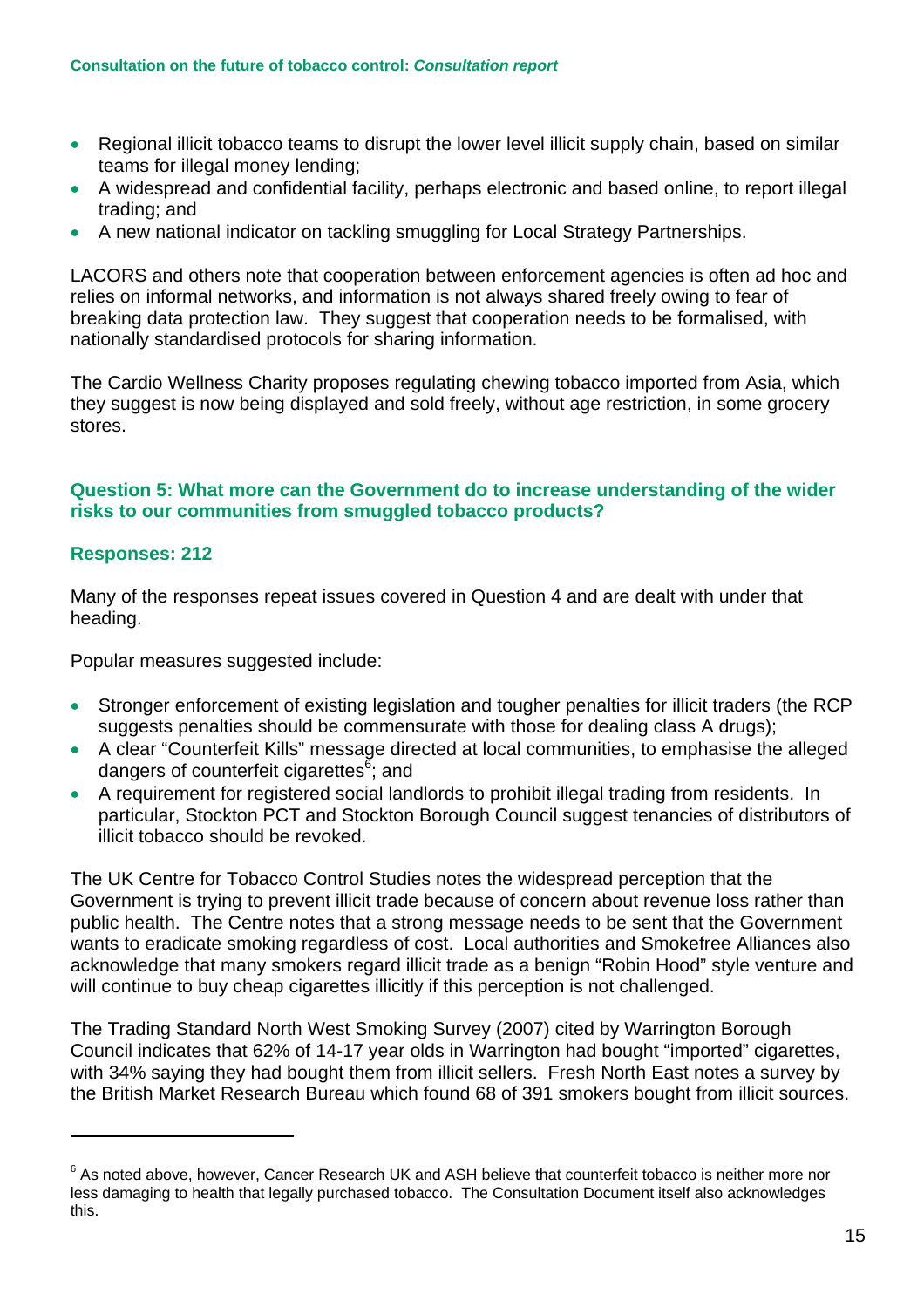Derbyshire Action on Smoking submitted the results of a countywide survey showing that 78% of respondents favoured tougher sentences for smuggling or selling on smuggled tobacco. The survey also found evidence of public confusion about to whom they should report suspected breaches of the law. For example, 49 per cent did not know where to report sales of counterfeit or smuggled cigarettes, while 50 per cent did not know who to contact to report sales to children.<sup>[7](#page-15-0)</sup>

1

<span id="page-15-0"></span> $<sup>7</sup>$  Details of how this survey was conducted, with how many respondents, were not included within the response.</sup>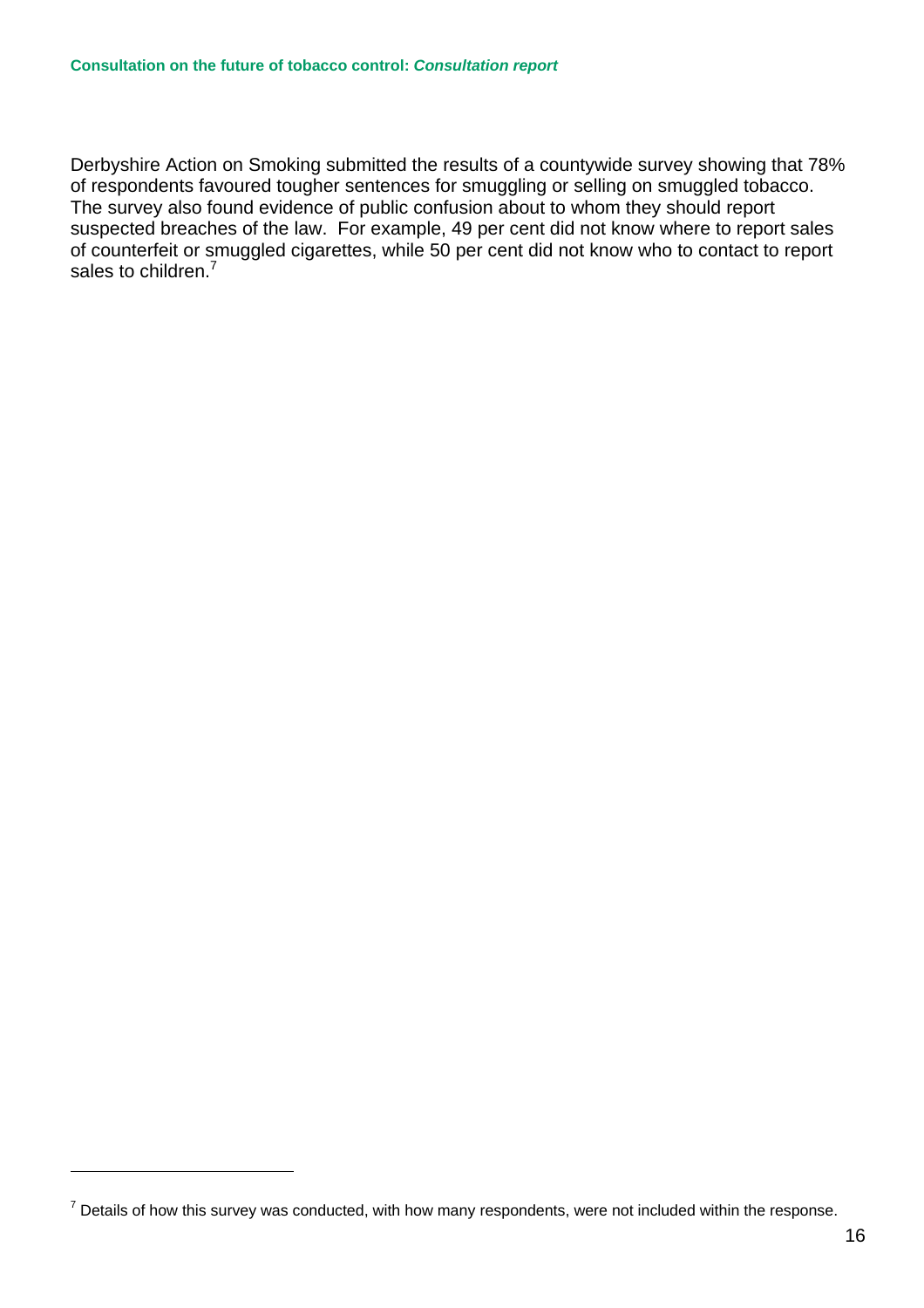### <span id="page-16-0"></span>**PART B: Protecting children and young people from smoking**

**Question 6: What more do you think the Government could do to:** 

- **a. reduce demand for tobacco products among young people?**
- **b. reduce the availability of tobacco products to young people?**

#### **Responses: 437**

1

Many respondents to this question advocate the measures suggested in the consultation, including plain packaging and display restrictions. These responses are covered under their respective question headings.

Some respondents (mainly small retailers) suggest combating proxy purchasing by prosecuting people who buy cigarettes for those underage. The Association of Convenience Stores, representing 33,000 independent retailers, claims that initiatives to stop young people buying tobacco have led to an increase in proxy purchasing and have encouraged young people to seek out illicit traders instead.

Other popular suggestions include:

- The minimum age of sale law should be strictly enforced, with severe penalties for contravention and prohibition of sales for those who offend repeatedly
- The greater use of proof of age schemes; and
- A positive licensing scheme for tobacco retailers (80 respondents);

Approximately 90 per cent of respondents in the Wirral Smokefree Consultation believe tobacco retailers should be licensed. Western Cheshire PCT cites Smoke Free North West's<sup>[8](#page-16-1)</sup> telephone survey of 1,900 residents where 57 per cent supported licensing of retailers and 70 per cent advocated banning retailers from sale of tobacco for a number of years if convicted of selling to children.

The Trading Standards Institute suggests that licensing would reduce the number of retail outlets, and that a licensing scheme might encourage retailers where tobacco is small part of turnover to opt out of selling tobacco altogether. They suggest that a register would also help local authorities determine who was a legitimate trader and would help stamp out illicit trade.

Trading Standards North West believe that sentences are very inconsistent for those found to be selling to people underage. The Northern Ireland Independent Retailers Trading Association calls for tough sanctions for selling to the underage, on a par with penalties for category C drugs. They suggest that selling illegal smuggled tobacco to people underage should be an aggravated offence.

<span id="page-16-1"></span><sup>&</sup>lt;sup>8</sup> Social and Market Strategic Research (June 2008) Attitudes to smoking consultation 2008, Report commissioned for Smokefree North West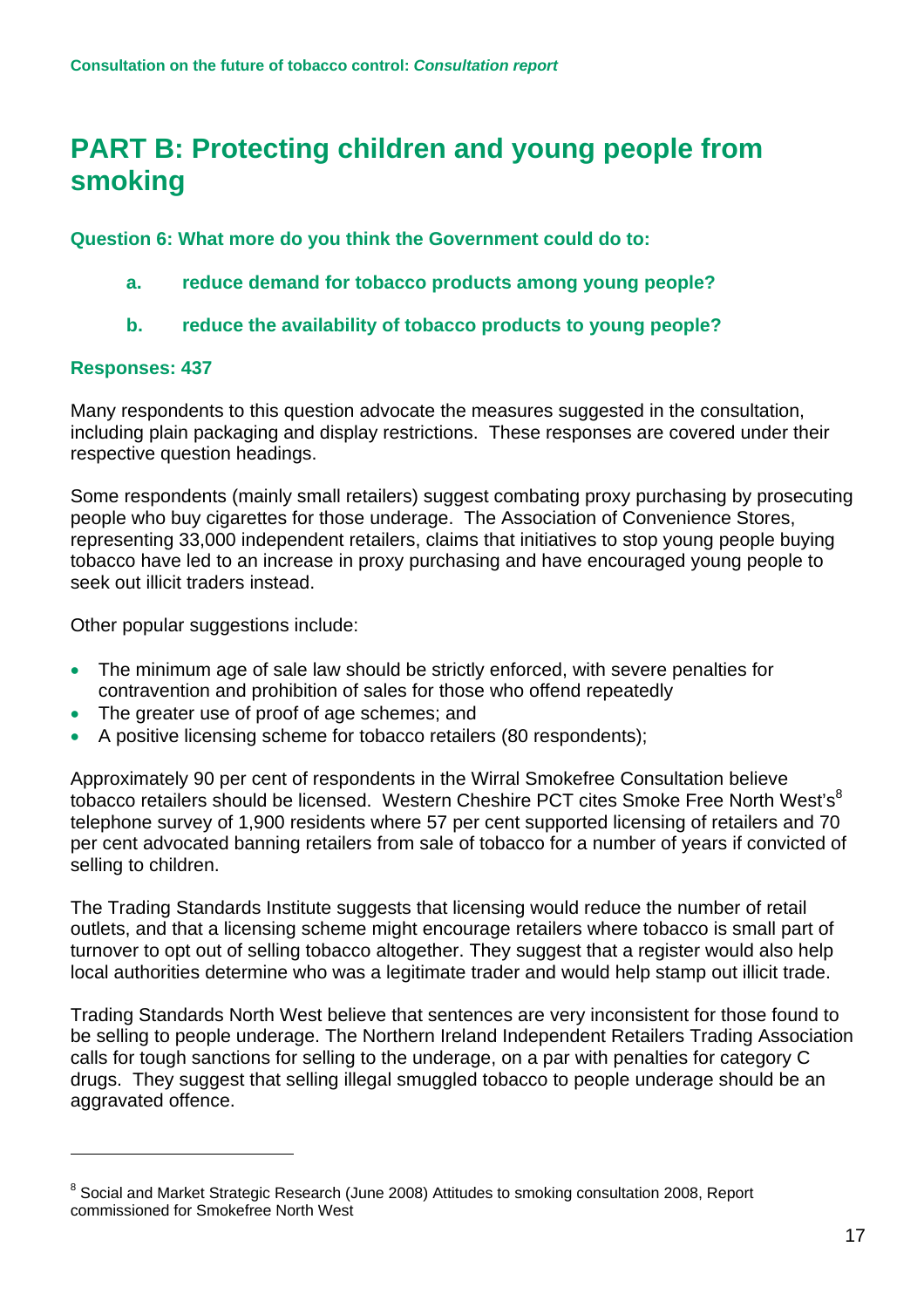On the sale of tobacco, other suggestions include:

- New offences for those underage who try to buy tobacco, or who smoke in public, giving enforcement officers confiscation powers;
- Uniform powers for local authorities across all age restricted goods to ensure consistency and prevent confusion among traders;
- Raise the minimum age for purchasing tobacco to 21;
- Restrict sales of tobacco near schools; and
- More education in schools on awareness of tobacco harm and campaigns based on the Florida "Truth" campaign exposing the marketing tactics of the tobacco industry.

Smokefree County Durham reports a pilot of the "Truth" campaign in Newcastle, where students reported they were less likely to start smoking.

On reducing youth uptake of smoking, suggestions include:

- Youth-oriented marketing of the prevention message developing in consultation with young people (101 respondents);
- Limiting pro-smoking imagery in the entertainment media and other promotion and marketing opportunities directed at young people;
- Use aging software to demonstrate the negative effects of smoking health and attractiveness; and
- Levy tobacco companies based on the numbers of underage smokers and use the funds for youth prevention (Smoke Free North East).

Leeds Tobacco Control Group suggests that because many young people start smoking after leaving school, there should also be a commitment by universities and colleges of further education to explore how to encourage students to not take up smoking.

Warwickshire PCT worked with the local Youth Parliament to survey young people's views on this question. Suggestions included:

- Stopping parents smoking to help young people to give up or not start; and
- Raising the minimum age at which tobacco can be bought.

The Roy Castle Lung Cancer Foundation also submitted research that suggests that parents' smoking behaviour is a predictor of whether children will start smoking. Many organisations therefore suggest that the best way of tackling young people smoking is through "denormalisation" of smoking by reducing smoking among adults. For instance, according to Smokefree Newham, young people in the most deprived areas see smoking as the norm because it is so prevalent in those areas.

Cumbria Healthy Schools (CHS) suggests a holistic approach. Young people in Cumbria cite boredom as a factor in trying out smoking. CHS believe there is therefore a need for more youth centres and activities as well as adequate transport so that young people in rural areas can reach them.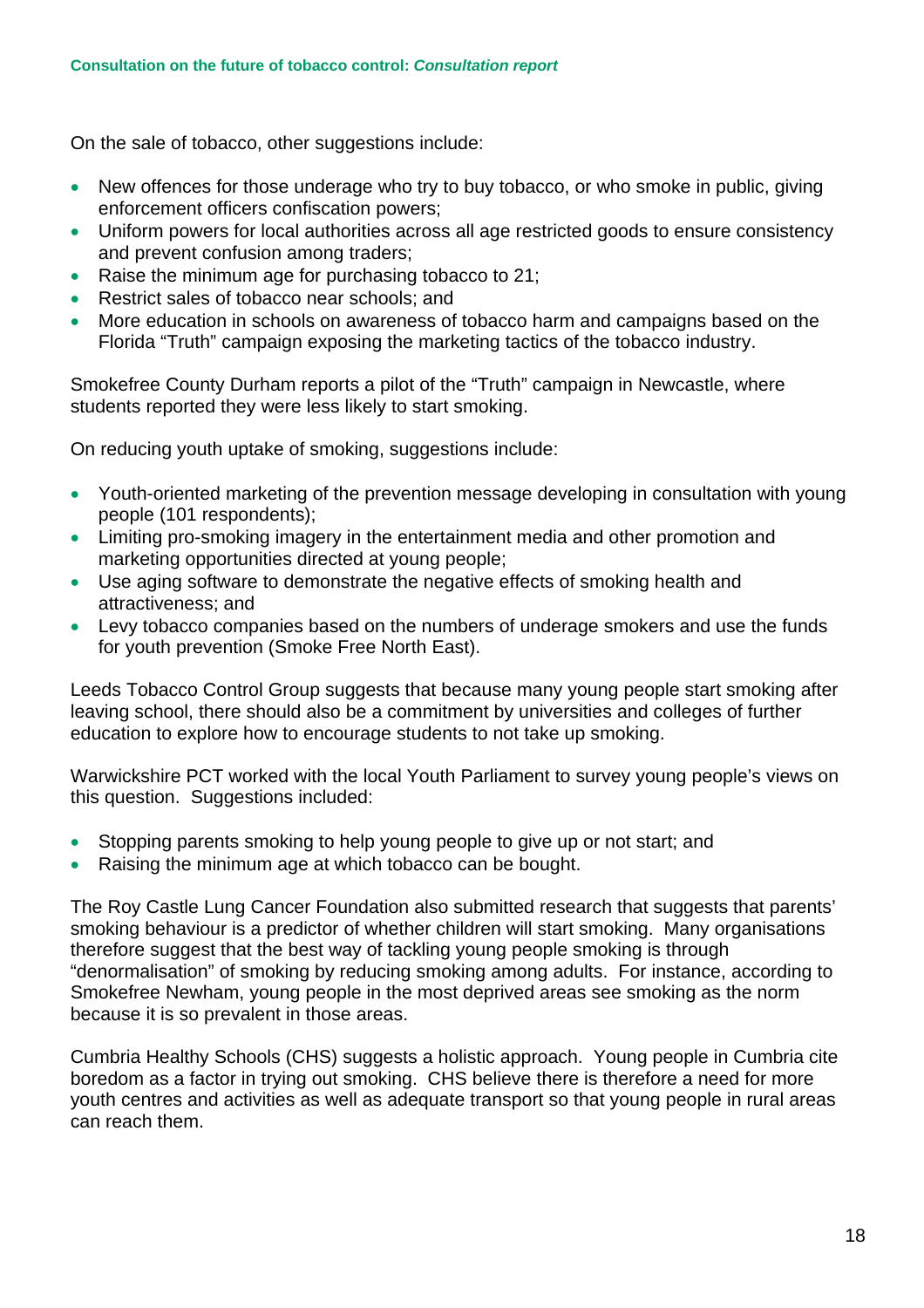The Cardiff Institute of Society, Health and Ethics developed the Assist programme whereby influential Year 8 peers are nominated as peer supporters in school. The programme was evaluated<sup>[9](#page-18-0)</sup> and found to have positive effect on reducing smoking rates in schools. It has been implemented nationally in Wales and locally by the London Borough of Tower Hamlets and Bristol PCT.

#### **Question 7: Do you believe that there should be restrictions on the advertising and promotion of tobacco accessories, such as cigarette papers?**

#### **Responses: 82,771**

There was over 99 per cent agreement by respondents to this question that there should be further restrictions. It should be noted that most responses were from e-mail or postcard campaigns. In many cases the phrasing is generic and respondents are giving general support to the consultation document and may not necessarily be giving support to this measure specifically. If these pre-written responses are discounted, the total number of responses falls to around 10,000 with approximately 75 per cent in agreement with the measure. This is comparable with two surveys one of young people in Medway (75% in favour), and one in Wirral (83% in favour).

Of those who disagree and say why, many believe that there is no evidence or insufficient evidence that the measure will make any impact on smoking behaviour. The 2,121 respondents via FOREST postcard or e-card campaign believe the measure is unjustified because tobacco accessories present no threat to health.

Rethink suggests that messages about the risks to mental health through smoking cannabis with tobacco should be displayed on tobacco and the packaging of smoking accessories.

Several Fire Services believe that there should be age restrictions on purchase of matches and cigarette lighters.

#### **Question 8: Do you believe that there should be further controls on the display of tobacco products in retail environments? If so, what is you preferred option?**

**We are particularly interested in hearing from small retailers and in receiving information on the potential cost impact of further restrictions on display. What impact would further controls on the display of tobacco have on your business, and what might the cost be of implementing such changes?** 

#### **Responses: 95,488**

1

Around 84 per cent of respondents to this question favour stricter controls, with the vast majority of these preferring option three: requiring retailers to remove tobacco products from display.

<span id="page-18-0"></span> $^9$  Starkey, F et al (2005) Rationale, design and conduct of a school-based peer-led antismoking intervention in the UK: the ASSIST cluster randomised trial. BMC Public Health, 5, 43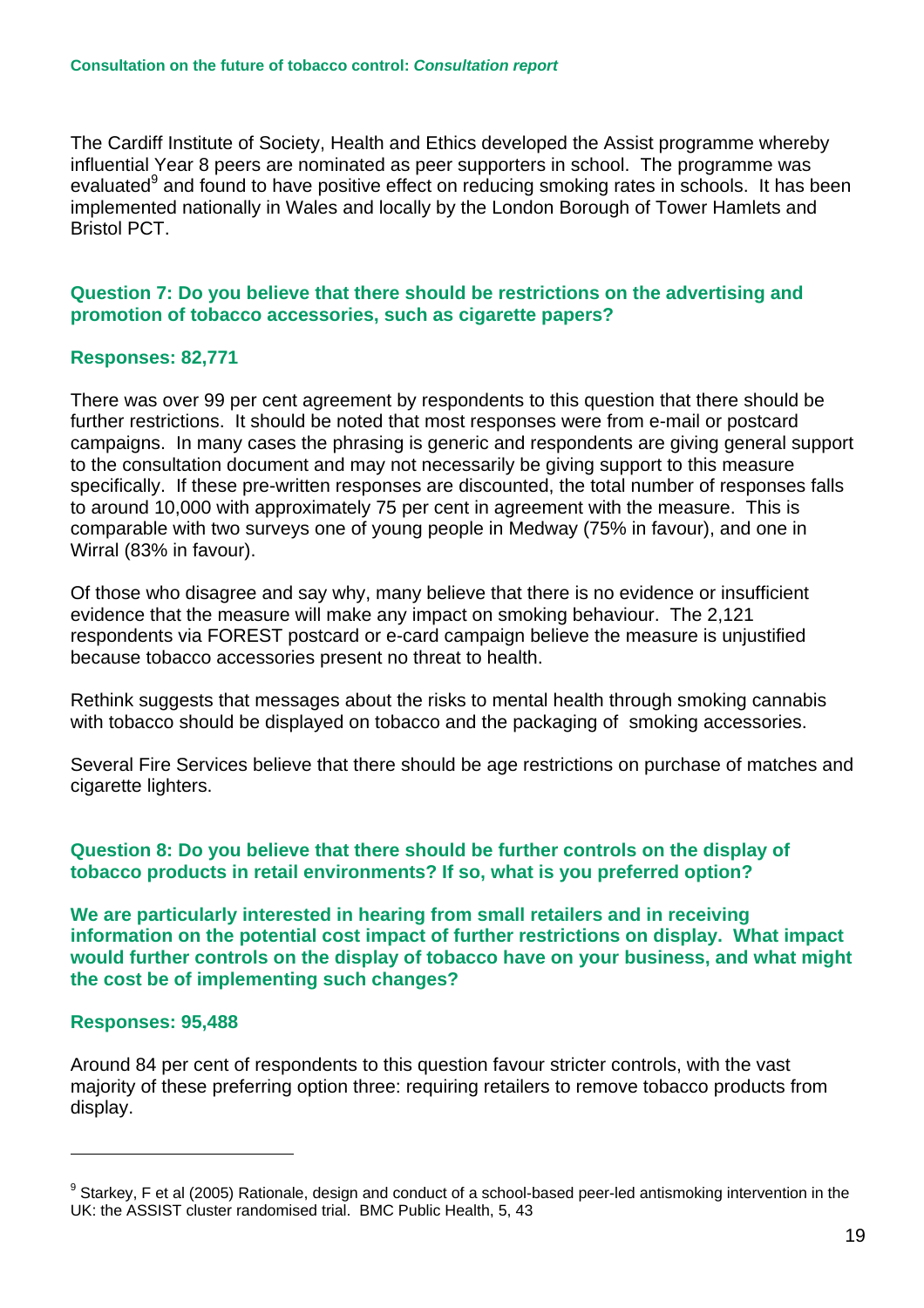Among the 10,570 small retailers responding, virtually all are against the proposal. A number of reasons are given, the most common being:

- The perceived "unfair" burden on small retailers, as smokers who provide important foottraffic for small businesses might go to supermarkets where it is suggested they can be more certain of getting their brand:
- Stimulation of the illicit market;
- Displays do not encourage purchases, therefore the lack of display will not discourage purchases;
- Health and safety, security and customer care concerns, for example, taking longer to serve customers and having to bend down or reach behind the collect cigarettes; and
- Removing display and setting up storage elsewhere in the shop will be expensive, with estimates ranging from £1,500 to £10,000 per shop, and could mean a day's loss of business while any refit is completed.

The Tobacco Manufacturers Association (TMA) and tobacco manufacturers also believe that display does not constitute advertising (citing TAPA 2002<sup>10</sup>). They believe that the proposed restrictions run counter to the right of freedom of commercial expression. They believe that the studies cited in the consultation paper are not reliable for the reasons including:

- Retail marketing, including point of sale advertising, is considered in its broadest sense without attempting to isolate the impact of display;
- There is a failure to study environments comparable to post-TAPA 2002; and
- The research relies on self-reported data, asking hypothetical and sometimes leading questions.

The TMA also question how effective display restrictions have been in Iceland and Canada. They also suggest that the current available data on smoking by young people in this country do not take account of recent legislation – including the raising of sale age to 18 in October 2007 and the restricted sales and premises orders under Criminal Justice and Immigration Act which do not come into force until April 2009. They believe that further restrictions should only be considered once the effectiveness of these measures has been evaluated.

The TMA do not accept that link between displays and impulse purchases. They believe that customers have made a pre-planned decision to buy tobacco and the display only acts to inform brand decisions.

FOREST also believes that display restrictions are intended to "denormalise" smoking which they suggest is an improper basis for regulation as the Government should not impose a code that stigmatises the use of legal products

Tobacco manufacturers would support option two (regulate point of sale display more strictly by further restricting permitted advertising space and/or restricting display space or ways in which tobacco products are displayed) if the following provisions were met:

- Communications about products and prices to customers permitted;
- Effective competition between manufacturers and new products permitted;

1

<span id="page-19-0"></span><sup>&</sup>lt;sup>10</sup> Tobacco Advertising and Promotions Act 2002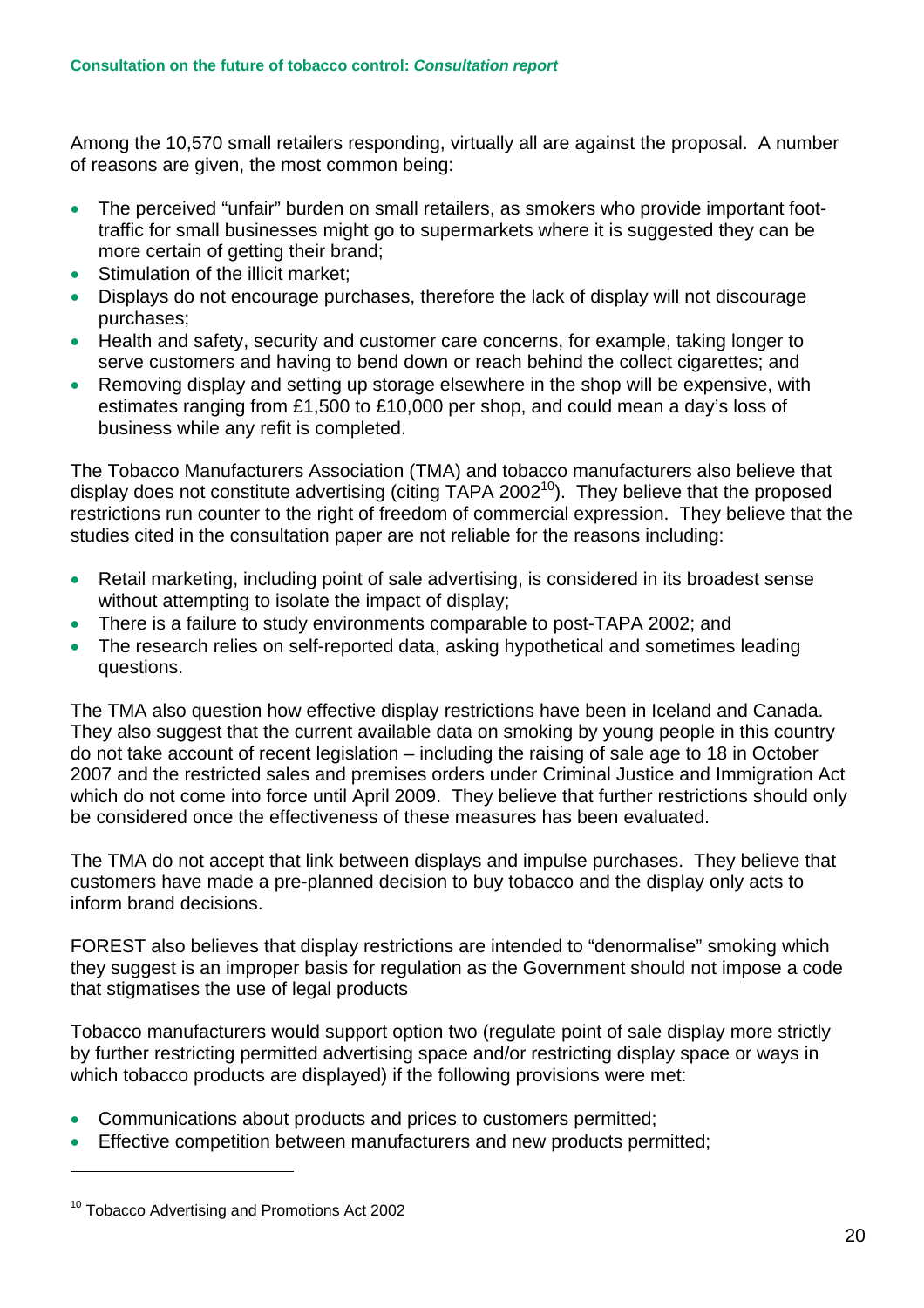- Financial and other impacts on retailers mitigated; and
- Adverse unintended consequences minimised.

The Independent Retail News magazine conducted a survey of 780 retailers across England, Northern Ireland and Wales. The findings are given in the table below:

| <b>Question</b>                                                                                                     | Yes<br>$\frac{9}{6}$ | <b>No</b><br>$\%$ |
|---------------------------------------------------------------------------------------------------------------------|----------------------|-------------------|
| Do you agree with the proposal to ban the display of tobacco<br>products in stores?                                 | 15                   | 85                |
| If there is a display ban would you be concerned about the<br>following:                                            |                      |                   |
| a) retail efficiency, more queues, longer time to serve<br>customers?                                               | 88                   | 12                |
| b) security (fear of being attacked tending the counter,<br>theft)?                                                 | 80                   | 20                |
| cost of implementing a new display system?<br>C)                                                                    | 89                   | 11                |
| loss of sales (tobacco and associated sales)?<br>d)                                                                 | 79                   | 21                |
| e) health and safety                                                                                                | 75                   | 25                |
| If the ban is enforced do you think it will increase the trade in<br>illegal tobacco?                               | 78                   | 22                |
| Will the proposed ban on display:                                                                                   |                      |                   |
| a) have little or no impact on under-age smokers?                                                                   | 80                   | 20                |
| b) increase the number of under-age smokers?                                                                        | 10                   | 90                |
| c) decrease the number of under-age smokers                                                                         | 10                   | 90                |
| The government is also proposing a ban on packets of<br>cigarettes smaller than 20. Do you agree with the proposal? | 18                   | 82                |
| How much do you think changes to tobacco display will cost<br>you                                                   |                      |                   |
| a) up to $£2,000$                                                                                                   | 77                   |                   |
| b) £2,000 to £4,000 +                                                                                               | 23                   |                   |

The National Federation of Retail Newsagents suggests there is no connection between tobacco display and smoking, and calls for independent research to establish whether a link exists, before any action is taken.

One local independent retailer compared times for selling cigarettes directly from the gantry and from under the counter, estimating 230 minutes per week extra in serving customers in a shop that sells 3,096 tobacco items per week, 30 minutes extra for stock take and 140 minutes extra for replenishment of stocks – a total labour cost of £44.67 per week at £6.70 an hour.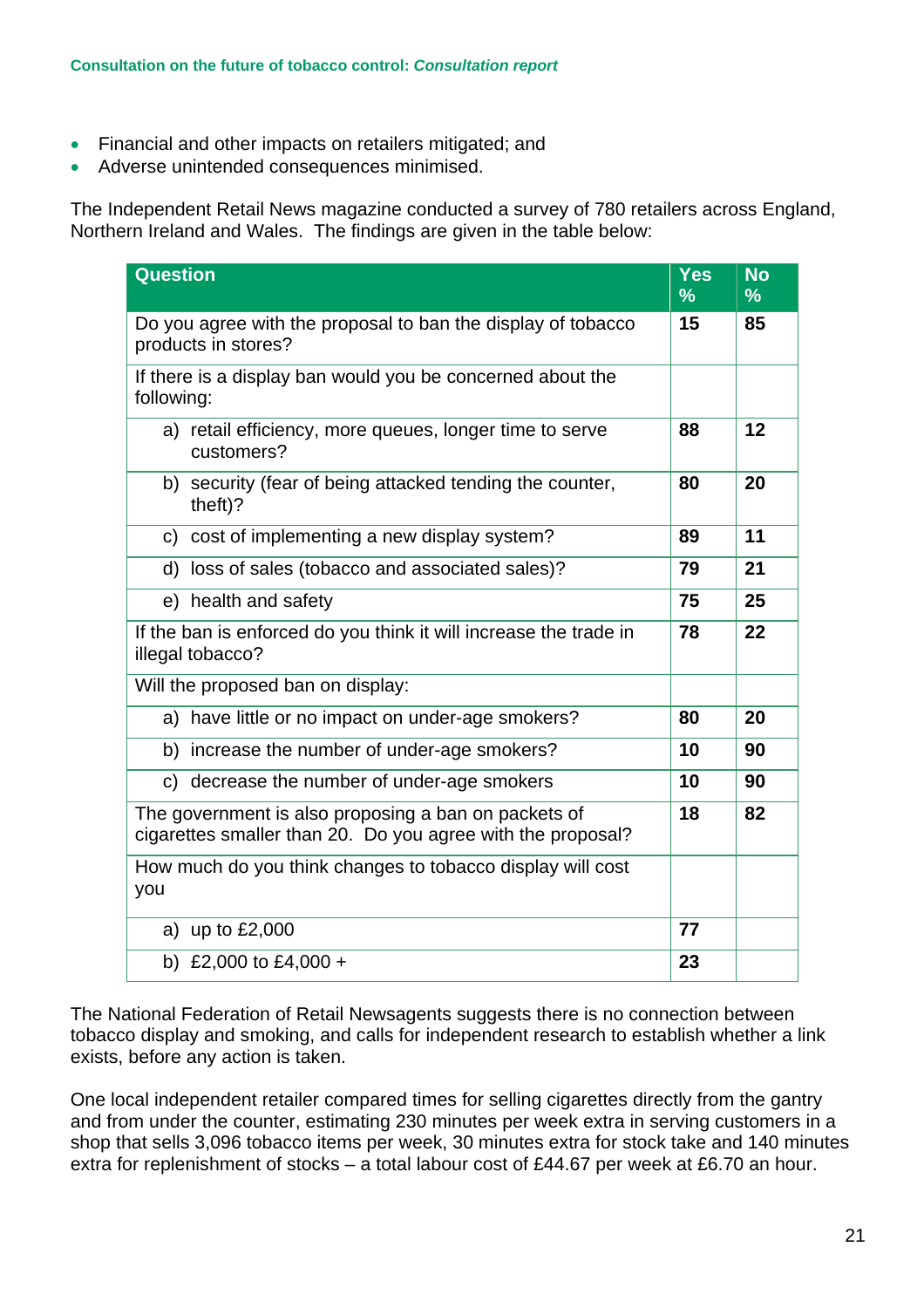Smoke Free campaigners and health groups take a different view on the impact of display. A Nottingham City NHS Stop Smoking Services survey of 48 clients showed that 63 per cent were tempted to start again because of displays with 75 per cent stating they would not be tempted if tobacco products were not displayed and 44 per cent stated they bought tobacco on impulse.

Cancer Research UK submitted research which suggests that point of sale displays are a well established retail and marketing function to influence pre-planned and impulsive behaviour and suggest that would-be quitters are influenced by displays to buy cigarettes. Cancer Research UK's research concludes that:

- Since the Tobacco Advertising and Promotion Act (TAPA) 2002 came into force, manufacturers have effectively used point of sale display as a marketing tool, encouraging purchase initially through promotion awareness;
- Gantries and tobacco packs are designed to look attractive thereby enhancing the appeal of tobacco and smoking;
- Prominent display distorts smoking norms; making smoking appear more common than it is;
- Young people are aware of and influenced by point of sale display; and
- If tobacco were out of sight, it would help to reduce smoking uptake and decrease the number of people who continue to smoke.

Cancer Research UK, ASH and others report that when displays were banned in Canadian provinces, tobacco manufacturers continued to pay retailers for tobacco storage units and they suggest that this should alleviate concerns about cost among small retailers in the UK. Heart of Mersey believes the tobacco industry should be legally required to disclose to the government how much it spends on marketing, as is the case in Canada.

Many specialist tobacconists believe that they should be exempt from display restrictions in line with TAPA 2002. Specialist tobacconists believe that display restrictions would be impracticable and would disrupt trade irreparably. Several responses detail the disadvantages of display restriction for shops which are solely devoted to the supply of tobacco products and accessories, including issues of refitting and security. Specialist tobacconists point out that their customer base is mature smokers (average age in the range 36-60 years), not young smokers.<sup>11</sup> One suggests that an alternative to display restrictions for specialist tobacconists might be to forbid anyone under the age of 18 from entering specialist tobacconist shops.

The Association of Independent Tobacco Specialists (AITS) submits a survey of its 71 members. Ninety-five percent of specialist tobacconists and all non-specialist shops surveyed suggested that display ban would lead to them being unable to carry on trading. Additionally, AITS suggests that the small number of specialist tobacconists is unlikely to make any impact on the numbers of those who want to give up smoking.<sup>12</sup>

1

<span id="page-21-0"></span> $11$  The Imported Tobacco Products Advisory Council also points out that in the UK 83% of cigar smokers and 96% of pipe smokers are aged 35 and over.

<span id="page-21-1"></span> $12$  AITS also calls for reviewing the legal definition of specialist tobacconist – to reduce the proportion of sales of specialist tobacco products from 50% to 30%, which would ease pressure on small businesses without affecting the smoking habits of young people.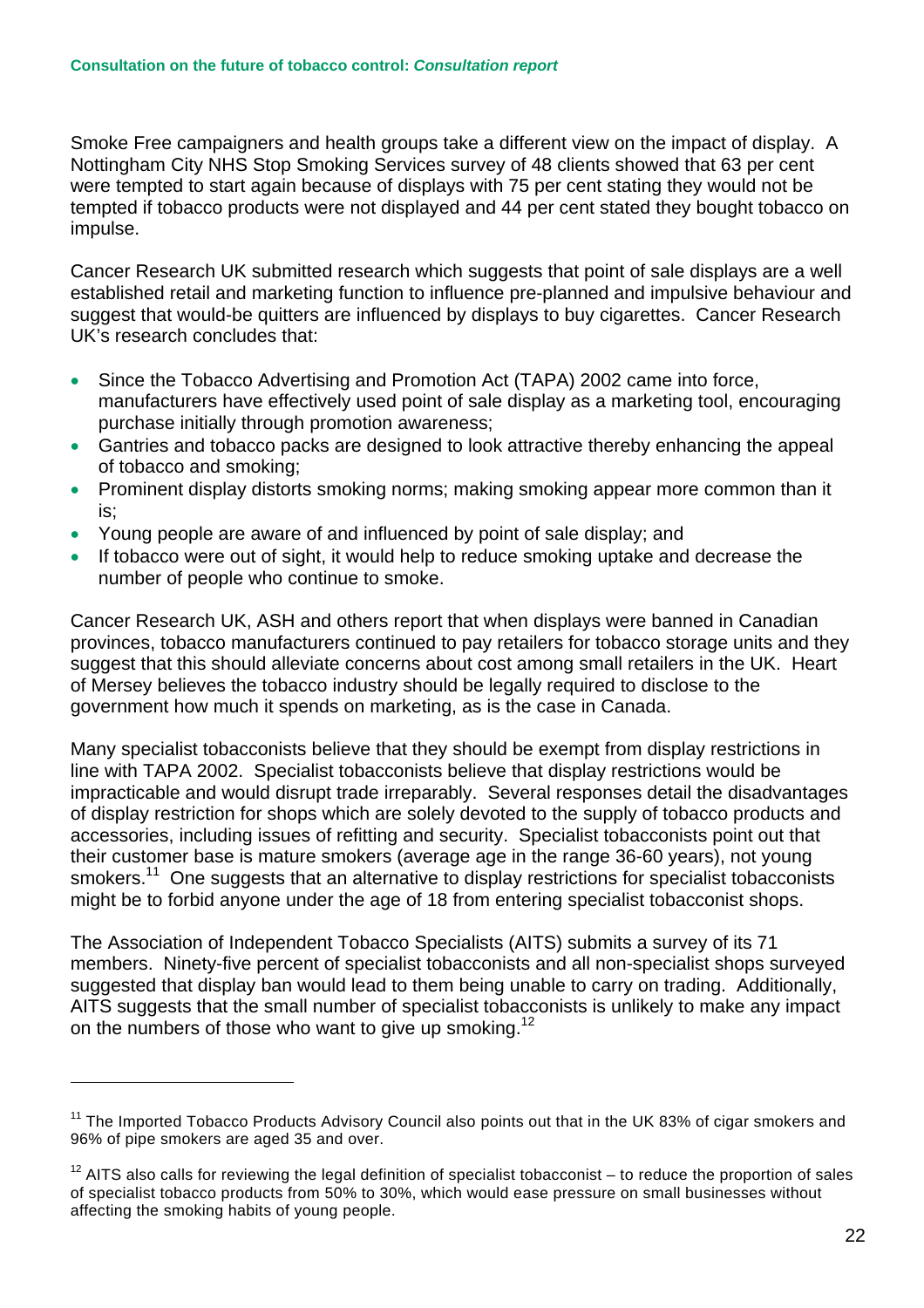Duty free retailers at airport departure lounges point out that their customers all have passport or photographic ID and believe that purchases of the cartons they stock (200 cigarettes) are not impulse buys. If displays were removed, the majority of customers would believe tobacco was not stocked – particularly those who do not speak English. Since tobacco purchases drive sales this would dramatically reduce sales of other products.<sup>13</sup> Duty free retailers say that their competitors are not domestic retailers but other airports. The display restrictions would thereby skew sales to competitors in other countries.

The potential cost of implementing a display ban is addressed by a variety of respondents:

- Sainsbury's: redesign of kiosks in filling stations and convenience stores with a cost of up to £25,000 per kiosk;
- British Institute of Inn-keeping: one third of businesses surveved believe that display restrictions would damage business – only 2 per cent think that it would be beneficial;
- UK Consumer Cooperative Movement: total costs of implementing option three (requiring retailers to remove tobacco products from display) would be approximately £3,500 per store – a total of nearly £6 million across the group, not counting loss of sales and additional labour costs;
- Thresher group: around £2,000 per store, a total of £3 million across the group; and
- Association of Convenience Stores (ACS): cost over £250 million across the UK

Retail trade organisations such as ACS, NIIRTA and the BRC suggested that TAPA point of sale regulations should be reviewed to prevent any form of 'avoidance' that may be permitted under existing regulations but which could be perceived as against the spirit of the regulations.

#### **Question 9: Do you believe that there should be further controls on the sale of tobacco from vending machines to restrict access by young people. If so, what is your preferred option?**

#### **Responses: 82,722**

1

Those in favour of further controls totalled 80,501 respondents and approximately 90 per cent of these expressed a preference for option three (prohibit the sale of tobacco products from vending machines altogether).

For those against further controls, the most commonly expressed arguments are that:

- It restrict free trade, particularly harming the pub trade, and/or will drive sales to unlicensed premises;
- The costs of implementation outweigh the benefits; and
- It will have no impact on underage smoking.

The National Association of Cigarette Machine Operators (NACMO) points out that since tobacco vending machines account for only 1 per cent of tobacco sales in the UK, there exists

<span id="page-22-0"></span> $13$  Studies referenced show that purchasers of duty free tobacco spend 2.5 times more on other goods in the store.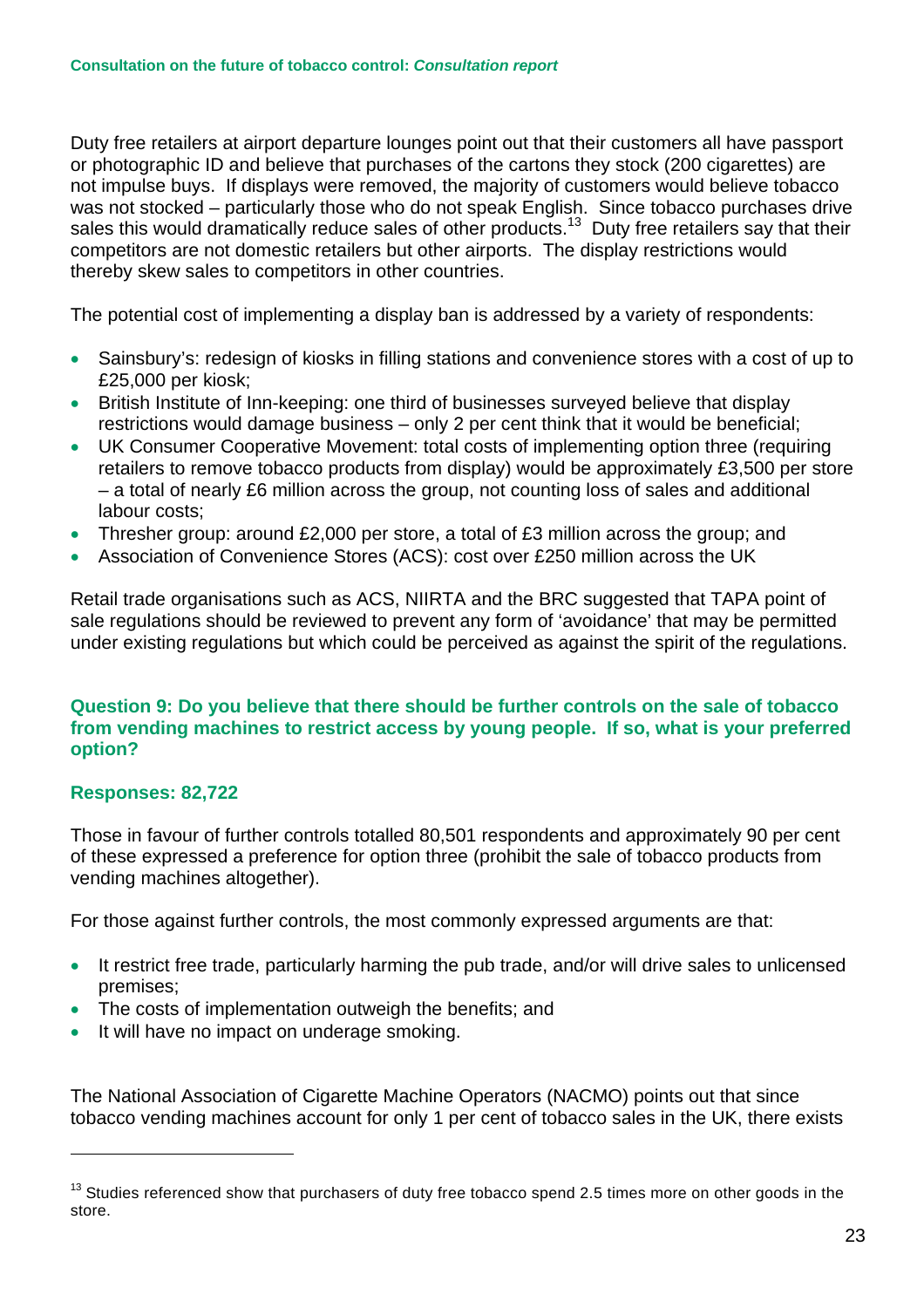an argument based on proportionality for option one (retain the status quo), given the impact on the livelihoods of cigarette machine operators and the possibility of the complete destruction of the industry. Additionally, the Association points to the declining numbers of young people who say that vending machines are their usual source of cigarettes. Further, NACMO point out that since 99 per cent of vending machines are in licensed premises this acts as a safeguard, current or potential, against young people getting cigarettes from this source.

The Association of Licensed Multiple Retailers (ALMR) question the reliability of figures quoted which show that 17 per cent of young people buy cigarettes from vending machines. ALMR's estimate is around 7 per cent – still higher than the 1 per cent of the total market accounted for by vending machines, but less dramatic than stated in the consultation document. ALMR suggests that additional controls could be limited to converting the existing voluntary code to a statutory one.

The British Institute of Inn-keeping surveyed its members finding that most would prefer a proof of age card (42 per cent as first choice) with a vending ban as the least preferred option (60.5 per cent against).

The Trading Standards Institute (TSI) reports that test purchases of tobacco from vending machines have had a failure rate which is far higher than retail premises. They have found that the NACMO voluntary code of practice on positioning of machines is not being adhered to, and many vending machine operators are not members of NACMO and therefore do not follow the voluntary code of practice. TSI suggest that, on occasion, staff have been found to help children obtain cigarettes from vending machines.

There is further evidence from other respondents concerning test purchases of tobacco from vending machines:

- Local Authority Coordinators of Regulatory Services (LACORS) conducted test purchases between October 2007 and April 2008, which failed (ie, sold to children) in 41 per cent of cases for vending machines, with several councils reporting 100 per cent failure;
- Smokefree Lincolnshire found that 38 per cent of underage people were able to purchase cigarettes from vending machines with evidence of repeat sales, tokens and behind the counter cigarettes being offered to children;
- East Midlands Trading Standards conducted 17 underage test purchases between April and September 2008, which resulted in 13 sales, with vending machines having the highest failure rate; and
- Smokefree Solihull found all five test purchases for under 16s failed.

London Trading Standards (LTS) report on an intensive programme of activities, including letters and personal visits, to premises where compliance with underage legislation was poor. The programme succeeded in gaining 100% success in test purchasing, but was highly resource intensive. Because of this, LTS believes option three (prohibit the sale of tobacco products from vending machines altogether) is a more cost effective measure.

Wales Heads of Trading Standards Group reports that traders are given advice on the citing of machines in order to permit supervision, and the trade has been compliant. The Group therefore favours option two (require mechanisms on all tobacco vending machines to restrict underage access by young people).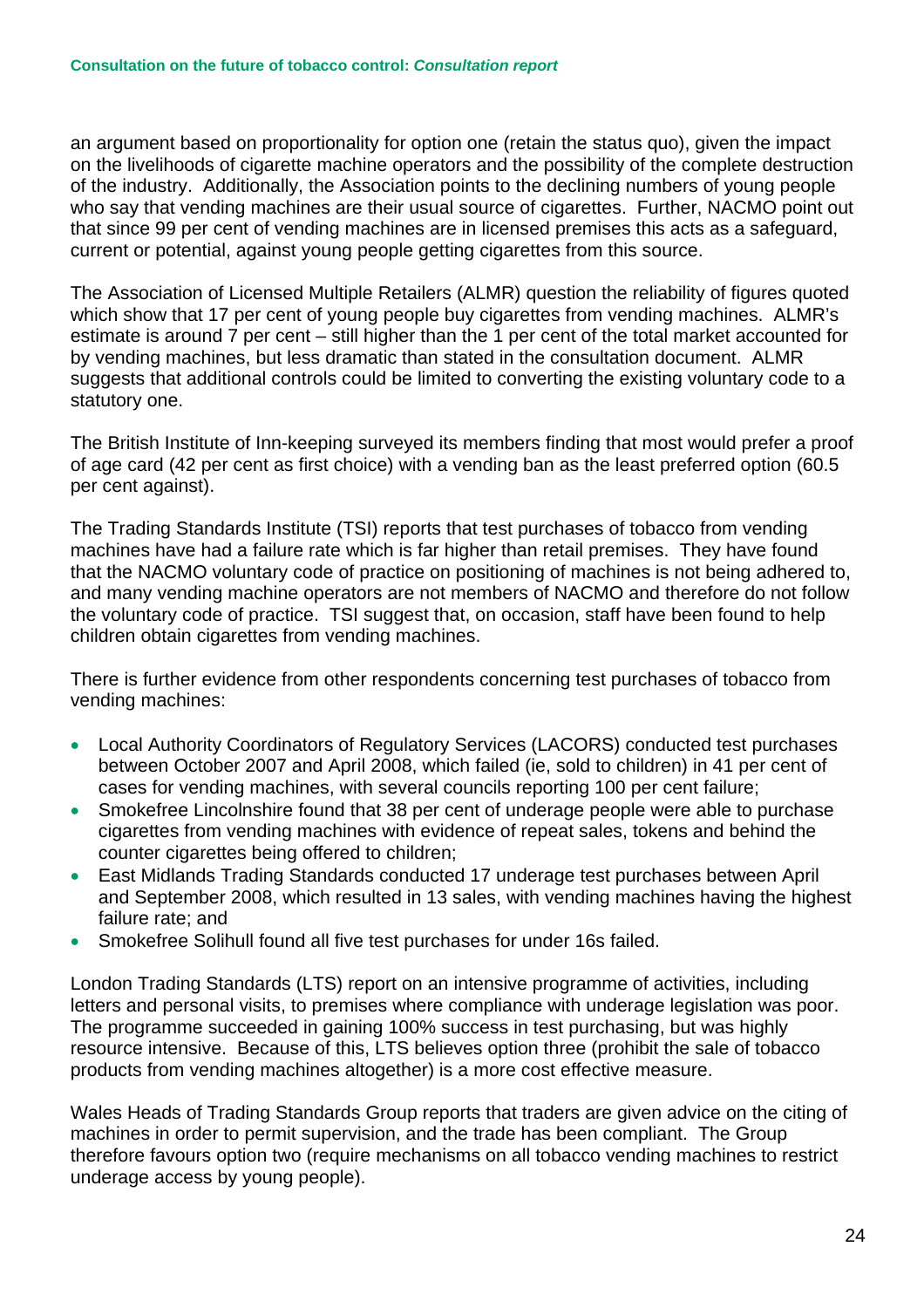#### **Question 10: Do you believe that plain packaging of tobacco products has merit as an initiative to reduce smoking uptake by young people?**

#### **Responses: 82,818**

1

Almost 98 per cent of respondents who answered this question (80,543 respondents) were in favour of plain packaging.

Approximately 2,000 respondents were against the measure, with most of these suggesting that such a requirement would stimulate counterfeit and illicit trade

Trading Standards South East favour an increase in the size of the health warning to consumers rather than removing the brand altogether.

The AITS survey of specialist tobacconists said that it would make their work impossible, and vending machine operators also point out that it would make products identification very difficult for staff and customers.

Tobacco product manufacturers suggest that packaging is part of intellectual property and believe a requirement for plain packaging would contravene EU regulations on trade marks and the World Trade Organisation's agreement on trade-related aspects of intellectual property rights. They also suggested that plain packaging would restrict free trade and prevent new entrants to the market

Several manufacturers have said they would seek compensation for loss of intellectual property if the measure were implemented, and have requested further consultation should specific proposals be considered by the Government.

Birmingham young people's health project found that most young people consulted would prefer plain packaging that detailed the effects of smoking and which took the glamour out of smoking. Lancashire County Council ran a focus group of young people who suggested plain packaging would make little difference to smoking behaviour.

The UK Centre for Tobacco Control Studies (UKCTCS) suggests that tobacco manufacturers are currently in breach of the law by using packaging to suggest that some cigarettes are safer than other, by using lighter colours and words such as 'smooth' and 'gold' instead of the banned terms 'light' and 'mild'. The UKCTCS, among others, suggest that generic packaging would result in brands being less attractive and would reduce misperceptions of risk between varieties. UKCTCS cites US research showing that plain packaging would maximise the impact of the health warning.<sup>[14](#page-24-0)</sup>

Several organisations believe that information on tar yields misleads smokers into believing that some cigarettes are safer than others, and that this information should be removed.

<span id="page-24-0"></span><sup>14</sup> Goldberg ME et al (1999) The effect of plain packaging on response to health warnings. *American Journal of Public Health,* 89.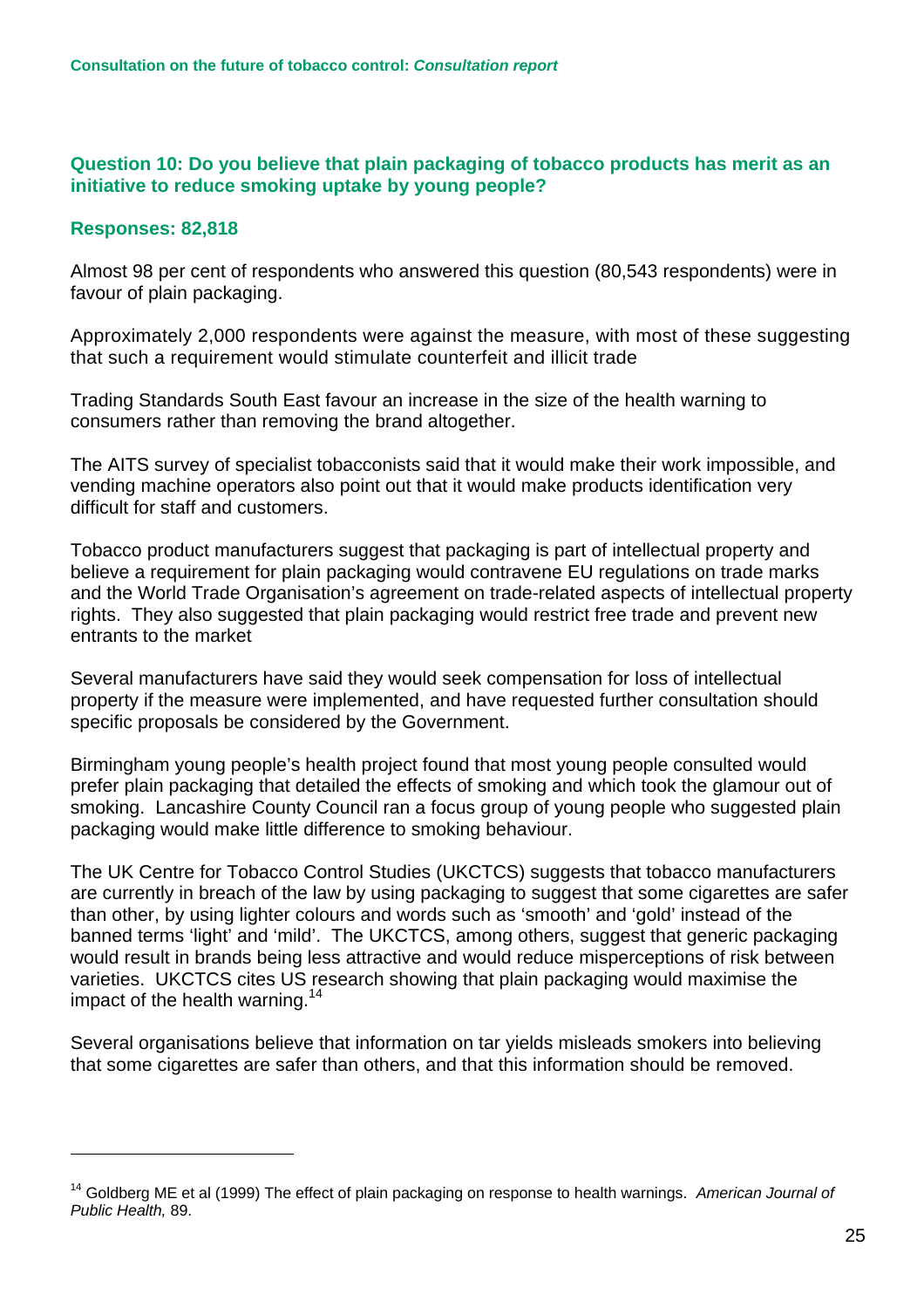#### **Question 11: Do you believe that increasing the minimum size of cigarette packs has merit as an initiative to reduce smoking uptake by young people?**

#### **Responses: 687**

Two thirds of respondents who answered this question are against the proposal.

The most common reason cited against the proposal is that it could encourage smokers, particularly those who are giving up, to smoke more. The National Federation of Retail Newsagents, alongside many small retailers, claims that 10-packs are used by adults to regulate, or cut down their smoking. They also raise the issue of pricing in illicit trade as illicit 20-packs sell for the same price as a legitimate 10-pack.

Even among individuals and organisations who are generally in favour of the consultation's proposals, many do not support this proposal. Some believe that it could encourage people to smoke more and may not have any impact on young people's smoking. Cancer Research UK and around 60 other organisations believe that further research is needed to establish possible benefits before implementing the measure.

Many respondents warn that the measure would be worthless or even counterproductive unless the issue of the availability of cheap, illicit tobacco is addressed.

Wiltshire Tobacco Control Alliance calls for a limit on the number of cigarettes that can be purchased at any one time, similar to requirements in place for retail sales of certain drugs. They suggest that limited stocks at home may restrict access to young people and may help adults cut down on smoking.

Below are summarised the key points among the research cited:

- British Medical Association (BMA, *Breaking the cycle of children's exposure to tobacco smoke, 2007*): most children buy cigarettes in 10 packs;
- Medway (young people's focus group): 70 per cent believe the measure would make no difference to smoking behaviour;
- Lancashire County Council (survey of 686 people): 54 per cent believe the measure would make no difference to smoking behaviour;
- Wirral (survey): 64 per cent in favour of the measure; and
- Smokefree Nottinghamshire (survey of secondary school pupils, n=1,000): the majority of young people smoke less than 20 cigarettes per week and most pupils purchase 10 packs, therefore removing 10 packs would deter young smokers.

Several respondents recommend that if the measure should come into force, tobacco companies should not be permitted to sell Gemini packs (20 cigarettes sold as two sets of ten) as they were in Ireland.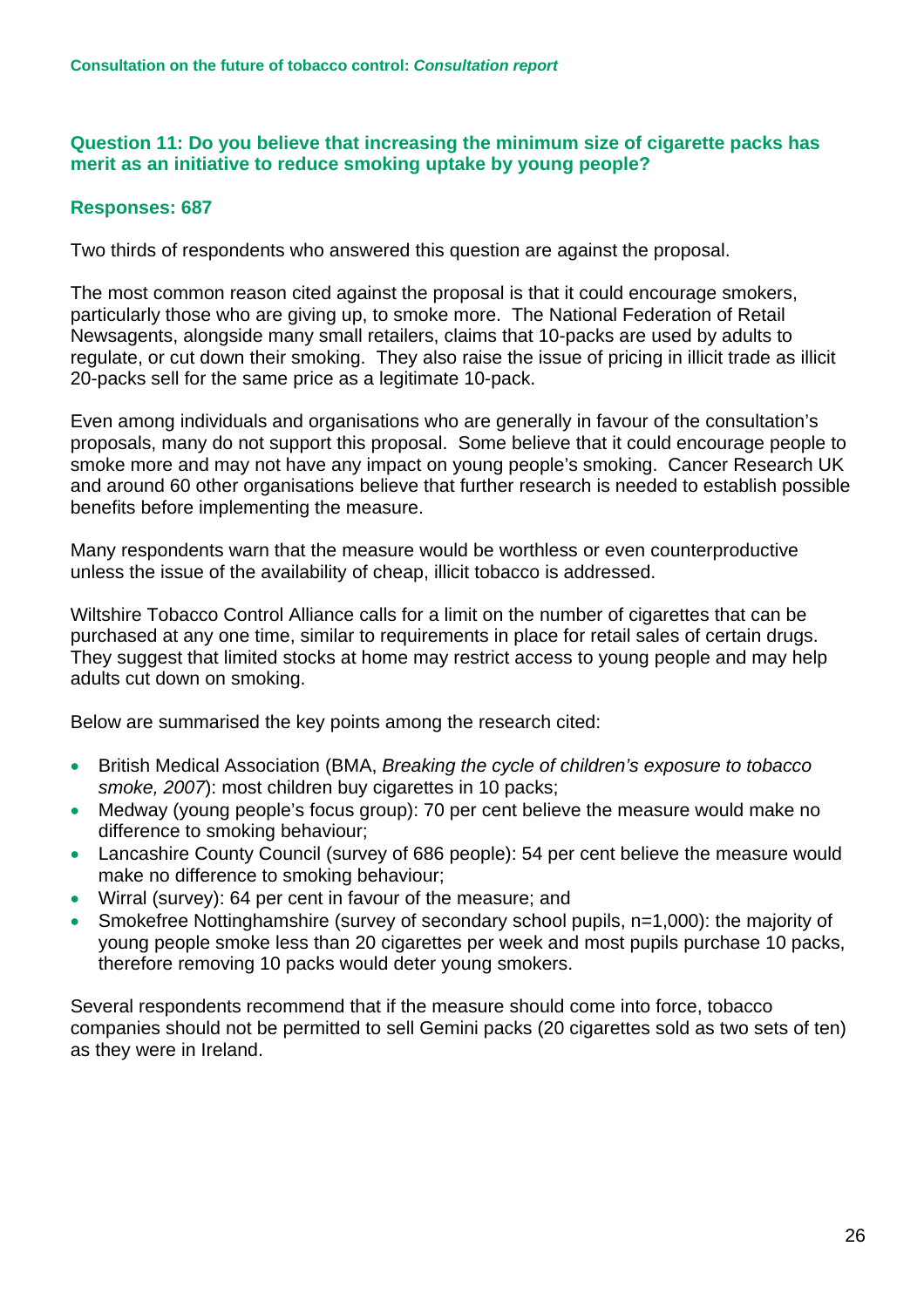**Question 12: Do you believe that more should be done by the Government to educe exposure to secondhand smoke within private dwellings or in vehicles used primarily for private purposes? If so, what do you think could be done?** 

#### **Responses: 687**

Around two thirds of respondents believe that the government should take no further legislative action, either because it is impracticable or because it is an undue interference in people's private lives. For example, Hackney & City PCT surveyed 221 Stop Smoking Services customers and found that 69 per cent believed there should be no further legislation to control smoking in homes and private vehicles. Reasons cited included enforcement and personal freedom issues.

Among respondents who are in favour of the consultation proposals in general, 112 believe that there should be more activity to raise awareness of the dangers of secondhand smoke in the home. The BMA suggests that social marketing campaigns to denormalise smoking in the home can be effective in illustrating the dangers to children of secondhand smoke. The Royal College of Nursing (RCN) reports health visitors and paediatricians finding that many parents are unaware of the effects of their smoking on their children. The Nuffield Council on Bioethics suggests that in exceptional cases children with serious respiratory illness should be protected from smoking in the home through action taken by local authority's children's services. Newcastle City Council estimates that at least half the children in the city live in households with at least one smoker.

ASH would like to see further research into the dangers of smoking in cars. Fifty-three respondents support making smoking illegal in moving cars to be enforced in a similar manner to the law on use of mobile phones. Several respondents suggest that there should be no smoking in cars when children are present.

Several respondents also suggest that the term 'passive smoking' is an inaccurate description, and should be replaced with the term 'secondhand smoking'.

Additional points that were made include:

- Smoking could be classed as odour pollution and therefore controlled as a "statutory" nuisance" under existing regulations;
- Bury described a Successful Smokefree Homes scheme, where certificates were issued to parents who agreed not to smoke in front of children; and
- The RCN described a similar scheme implemented in Sefton, where 365 homes signed up, 235 of which were within the most deprived areas.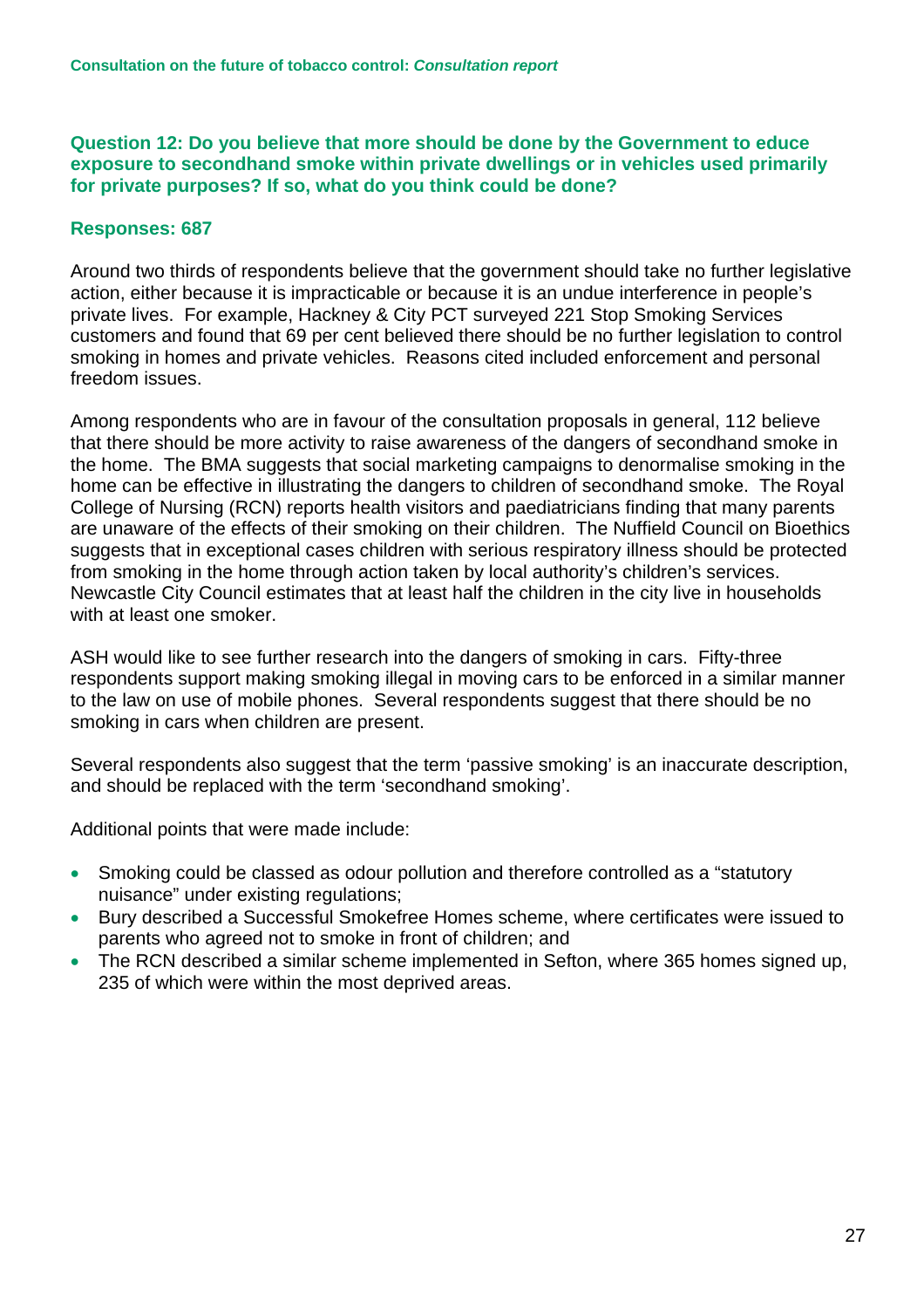## <span id="page-27-0"></span>**PART C: Supporting smokers to quit**

#### **Question 13: What do you believe the Government's priorities for research into smoking should be?**

#### **Responses: 208**

Respondents suggested a variety of research priorities including:

- Preventing young people from starting to smoke;
- Prompting quit attempts among different communities;
- Improving the impact of health warnings;
- NHS Stop Smoking Services:
	- o Accessibility and efficacy of NHS Stop Smoking Services;
	- o Barriers to using services;
	- o Barriers to using medicinal nicotine or other pharmacotherapies;
	- o Motivation to quit;
	- o What makes quitting difficult in different social groups;
	- o Monitoring and evaluation of social marketing to prompt quit attempts;
	- o Piloting and evaluation of different approaches to treatment and relapse prevention within different groups;
	- o Using incentive schemes; and
	- o Cost-benefit studies of cessation approaches.
- Supply, demand and use of tobacco products:
	- o Young people and those living in disadvantaged communities using smuggled and imported tobacco;
	- o Reducing availability of smuggled tobacco;
	- o Understanding how tobacco marketing strategies evolve;
	- o Measuring the impact of restricting access to tobacco; and
	- o Use of chewing tobacco, shisha and other tobacco products, in particular among ethnic minorities.
- Harm reduction:
	- o Monitoring trends in level of exposure of children to secondhand smoke and exploring the long-term impact on health of exposure to secondhand smoke;
	- o Reducing exposure to secondhand smoke;
	- o Assessing effects of long-term use of pure nicotine products;
	- o Relative efficacy and cost-benefits of different harm reduction products; and
	- o Impact of controls on contents, design and emissions of tobacco products.

Trading Standards Partnership North West suggests the tobacco industry should be compelled to release all the research it possesses on smoking.

ASH, Cancer Research UK and others suggest that the new tobacco control strategy should be continually monitored to assess the impact of policy measures and initiatives on smoking behaviour. Wolfson Research Institute suggests establishing a network of academic researchers on tobacco control.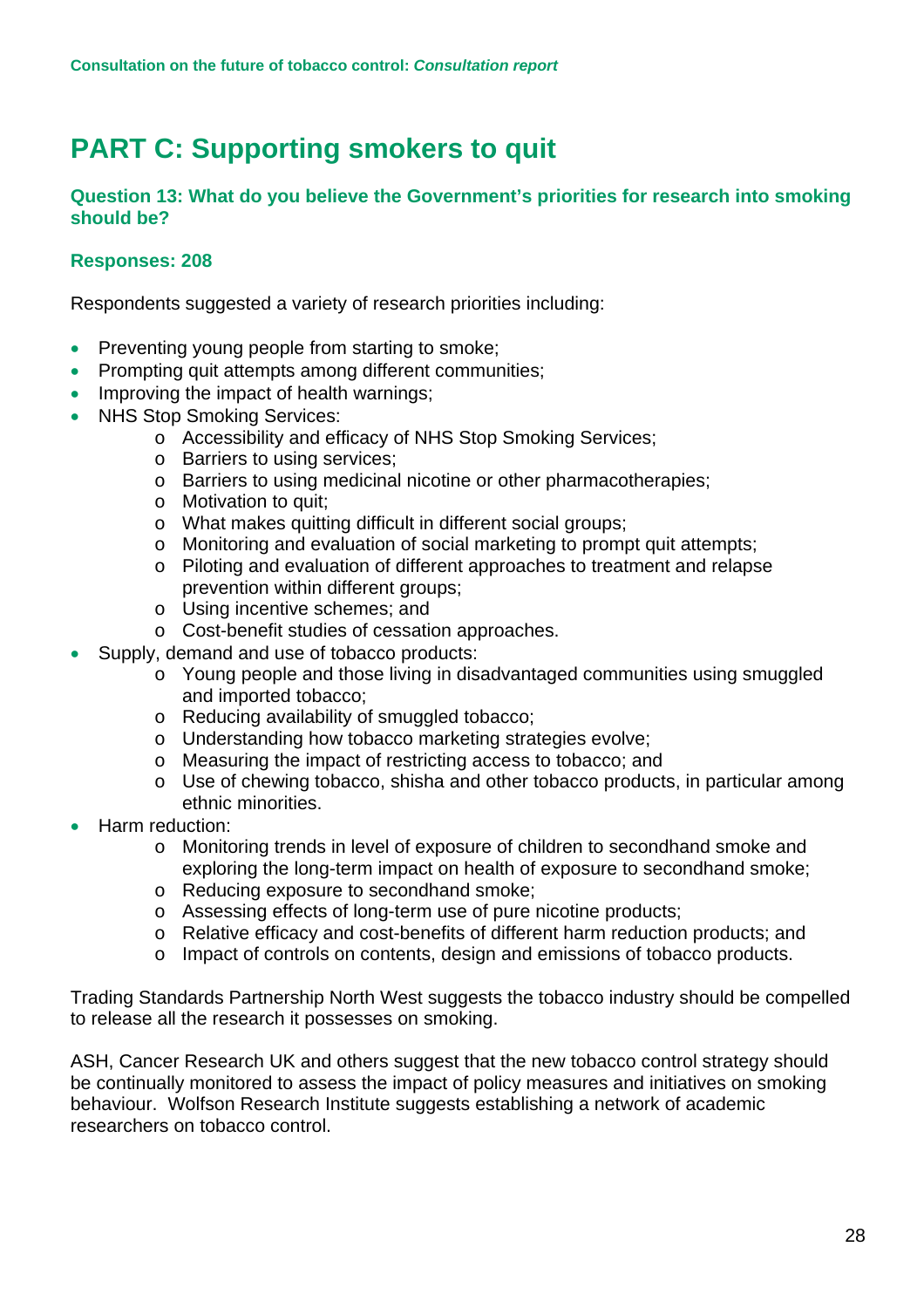**Question 14: What can be done to provide more effective NHS Stop Smoking Services for:** 

- **Smokers who try to quit but do not access NHS support?**
- **Routine and manual workers, young people and pregnant women all groups that require tailored quitting support in appropriate settings?**

#### **Responses: 334**

Many respondents suggest that resources for NHS cessation services need to be increased. They suggest this is needed to provide better training, assessment and supervision of stop smoking specialists, as well as implementing protocols for treatment and providing better administrative support for front-line services.

The UK Centre for Tobacco Control Studies notes that the availability and quality of support varies across local areas. There is a need for specialist guidance to draw on best practice, which, they suggest, could be produced by NICE. The Centre would also like to see more information collected on referral and success rates.

Many respondents believe that the four week quit target is inadequate and should be extended, as quitters are particularly vulnerable to relapse during the first three months to one year of stopping.

Most respondents believe that NHS cessation services are highly effective. However, Allen Carr Easyway (ACE) say that they believe the quit rate for NHS cessation services is the same as for use of Nicotine Replacement Therapy (NRT) alone, and that there is no evidence to suggest that the counselling element has any effect.

Several themes emerged from responses to this question, including:

- Access and accessibility only four per cent of smokers make use of stop smoking services:
	- o Stop smoking services need to be available in a variety of settings, including: the workplace; community pharmacies; schools and colleges; community resources; and health trainers;
	- o Cessation information and resources should be widely available and provided in different languages with internet-based resources;
	- o 'Smokefree families' initiatives should be available through schools and Children's Centres;
	- o Outreach services should be made available through mobile units;
	- o Services should operate extended hours;
	- o A 24 hour helpline is needed, with integrated Choose & Book support; and
	- o Stop smoking services should be open to smokers who have had an unsuccessful quit attempt as soon as they are ready to try again.

Several respondents note that there is a need to research why people the majority of those who attempt to quit each year are not accessing NHS stop smoking services. An evaluation of stop smoking service provision by Newcastle City Council showed a need for community outlets, local access and availability at a range of times. Service users responded well to advisors who did not present as typical, 'traditional health professionals.' A review by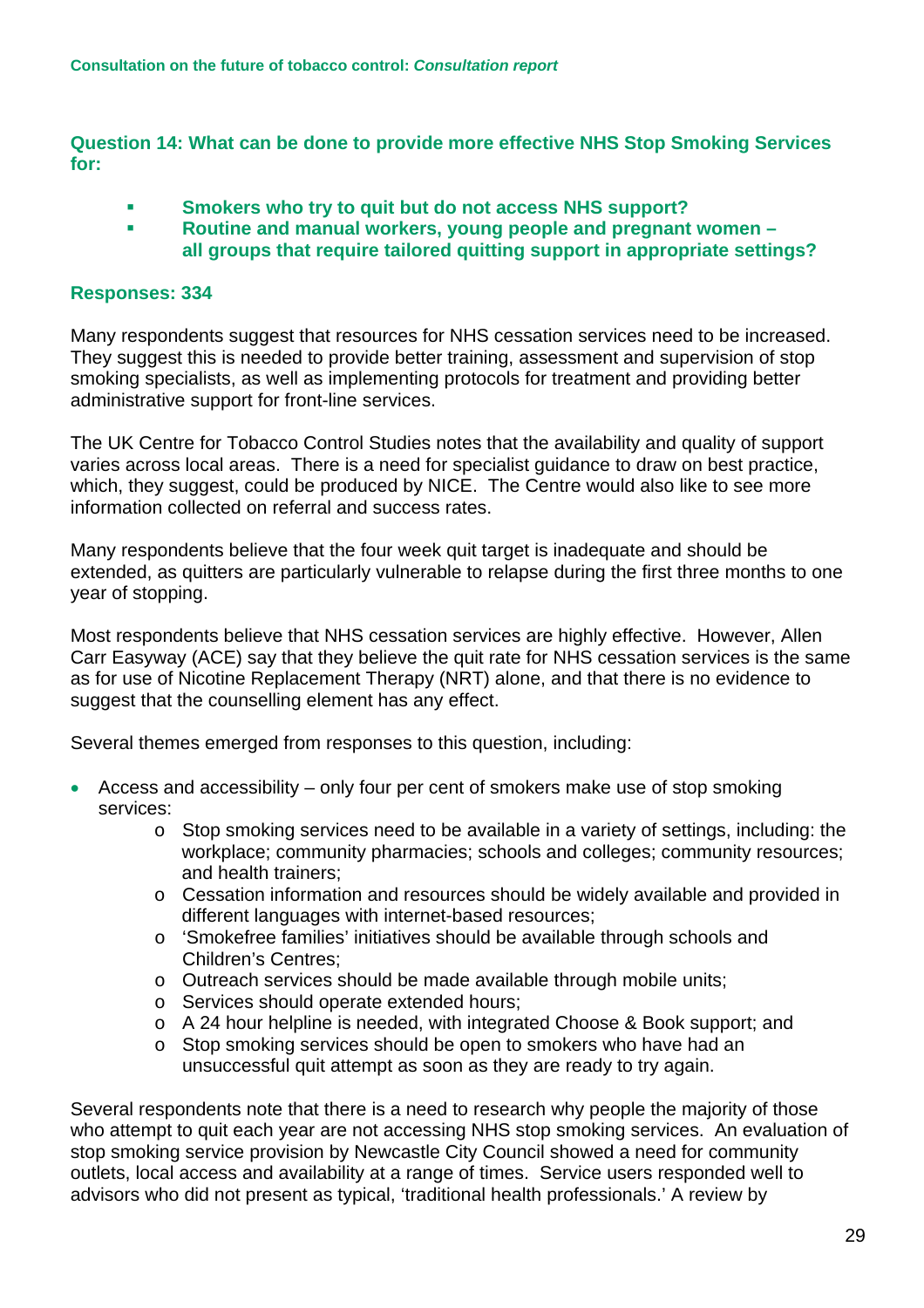Birmingham Young People's Health Project found that young smokers wanting to quit do not feel comfortable accessing a service from their GP. Smokefree Newham focus groups found that no participating smokers had heard of local stop smoking services. The Royal College of Nursing found low awareness of local cessation services among nurses, and poor availability of training for cessation support. Finally, Smokefree Wirral, in a survey of 29 clients of their local NHS Stop Smoking Service, found that clients believed NRT should be made widely available and that many wanted evening accessibility with one-to-one counselling the preferred model of treatment.

Several respondents refer to their own experience in providing outreach services and note their effectiveness. Knowsley PCT, with high smoking prevalence and some of most deprived wards in country, detailed their success in support local smoking cessation with over 1,300 quitters achieved between April and December 2007. They attribute their success to an extensive range of flexible support and social marketing. Bath and North East Somerset Tobacco Action Network report a Smokefree Families campaign to identify where children are exposed to secondhand smoke and provide health promotion messages and offer cessation support. They trained health visitors in brief intervention and support/referral and developed information resources for parents and children. Birmingham City Council produced a 'face2face' mobile resource.

Other suggestions include:

- Identifying and reaching smokers proactively:
	- o Hospitals should record the smoking status of all patients;
	- o Routine screening for tobacco use among pregnant women;
	- o Clinical staff, including midwives and oral health professionals, should be able to provide brief interventions and referral to stop smoking advice and there should be training and protected time for this;
	- o Referral to stop smoking services should be part of the GP's Quality and Outcomes Framework; and
	- o Proactive contact of previous service users who failed to quit.
- Stop smoking aids:
	- o Free NRT
	- o Widespread availability of NRT
- Vulnerable groups and hard to engage groups:
	- o Drugscope: smoking cessation should be embedded as part of a wider drive to improve general health and well-being promotion in services working with the most marginalised groups, including drug treatment services;
	- o Rethink: GPs should ask patients with severe mental illness to be registered for annual physical health checks, using this as an opportunity to offer cessation support;
	- o Rethink: Tailored smoking cessation programmes for people with mental health problems;
	- o Centre for Tobacco Control Research: cessation services should be located in:
		- prisons as this would create an opportunity to reach target groups, among them disadvantaged young males, who are otherwise hard to reach;
		- deprived areas, where smoking prevalence is high; and
		- BME communities, where shisha and chewing tobacco is used.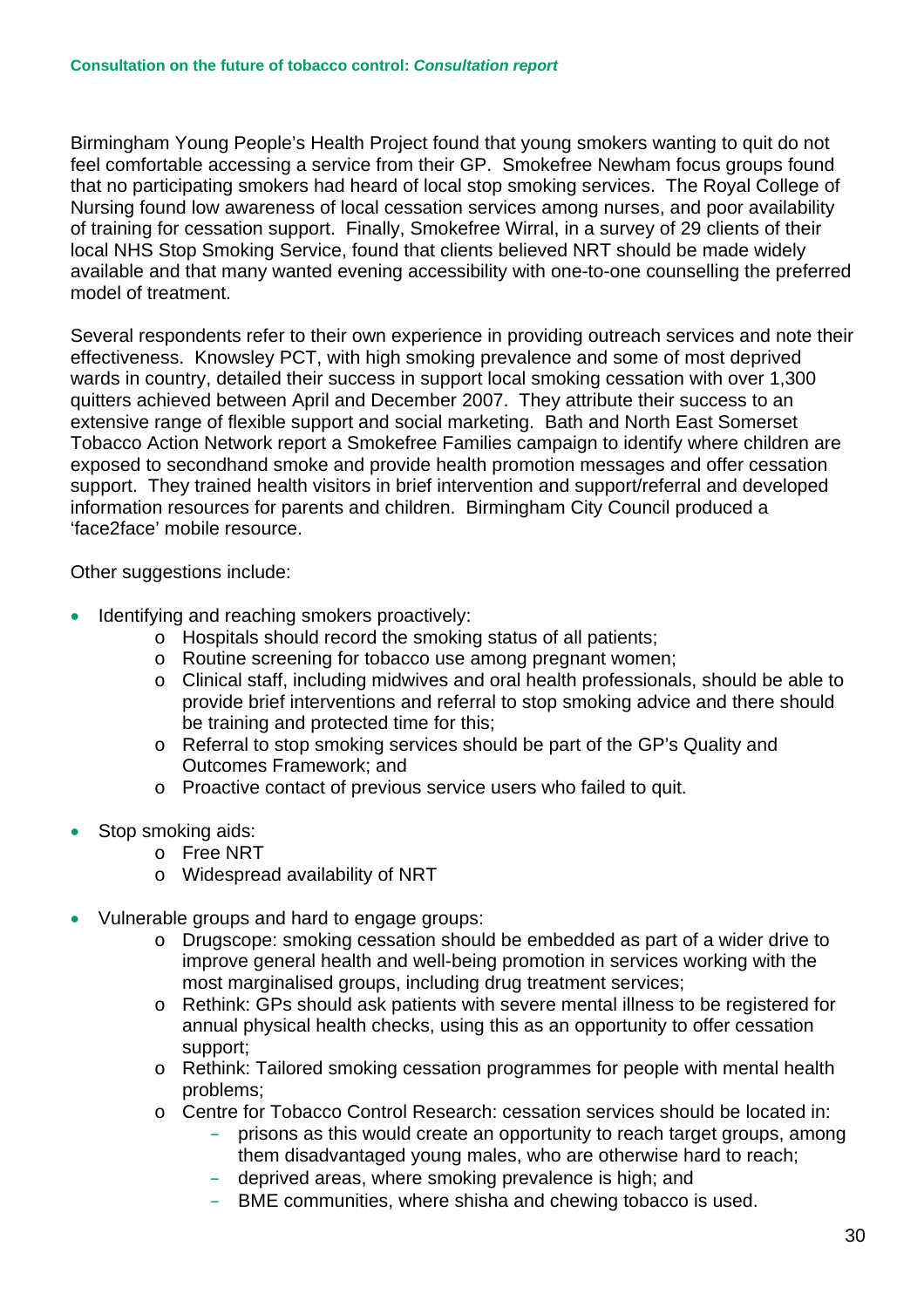Cardio Wellness cites a case study showing that two prisoners preferred to spend money on cigarettes rather than NRT since they were cheaper.

Roy Castle Lung Cancer Foundation said that although half of smokers with mental health problems want to stop smoking, quit rates are two to three times lower in this group compared to the general population.<sup>15</sup>

#### **Question 15: How can communication and referral be improved between nationally provided quit support (such as the website and helplines) and local services?**

#### **Responses: 173**

Over half of respondents to this question believe there should be better communications between local and national services. There are several complaints about the current system of referrals from the national helpline, including:

- Leeds Tobacco Control Group: reported delays in forwarding caller details to local services, resulting in lost opportunities as motivation to quit declines over time, and suggested that referrals need to be sent immediately by e-mail;
- Smoke Free North East: prospective referrals are lost at the interface between national and local services;
- Islington PCT: Callers are asked for the same information by the national helpline and local services; and
- National helpline provides too few referrals.

The majority of respondents call for a rapid, seamless referral pathway, which operates consistently across the country.

There is also popular demand for advance warning of national publicity and promotion campaigns to local services so they can coordinate local campaigns to capitalise on increased motivation, and better handle increased demand.

Some respondents suggest that helpline services should be promoted and available in other languages in particular to address the high prevalence of smoking among migrant workers.

#### **Question 16: How else can we support smoking cessation, particularly among highprevalence or hard-to-reach groups?**

#### **Responses: 174**

1

Many suggestions are also covered under question 14. Common responses include:

• Outreach in community settings among employers, voluntary sector organisations and faith groups;

<span id="page-30-0"></span><sup>15</sup> Mental Health Foundation (2007) Taking a deep breath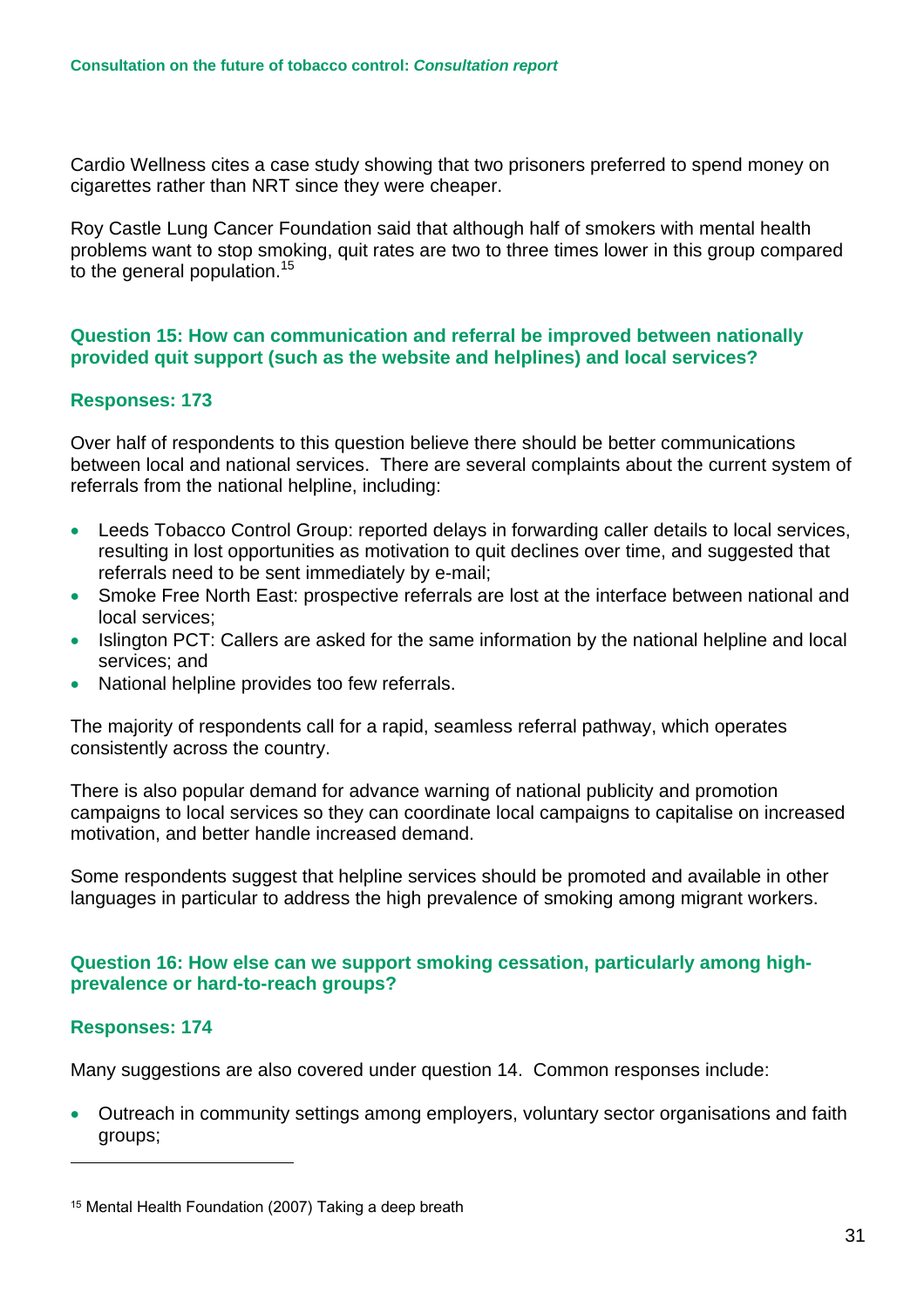- Training for health, social services, community workers and teachers to deliver cessation advice;
- Better resourced social marketing;
- Delivery of cessation advice embedded within mandatory training for all health professionals; and
- Brief interventions by all health professionals.

It is also suggested that all health professionals (including dentists, for example) should be able to prescribe NRT. Many suggest that the quit line number and website should be displayed on all tobacco packaging.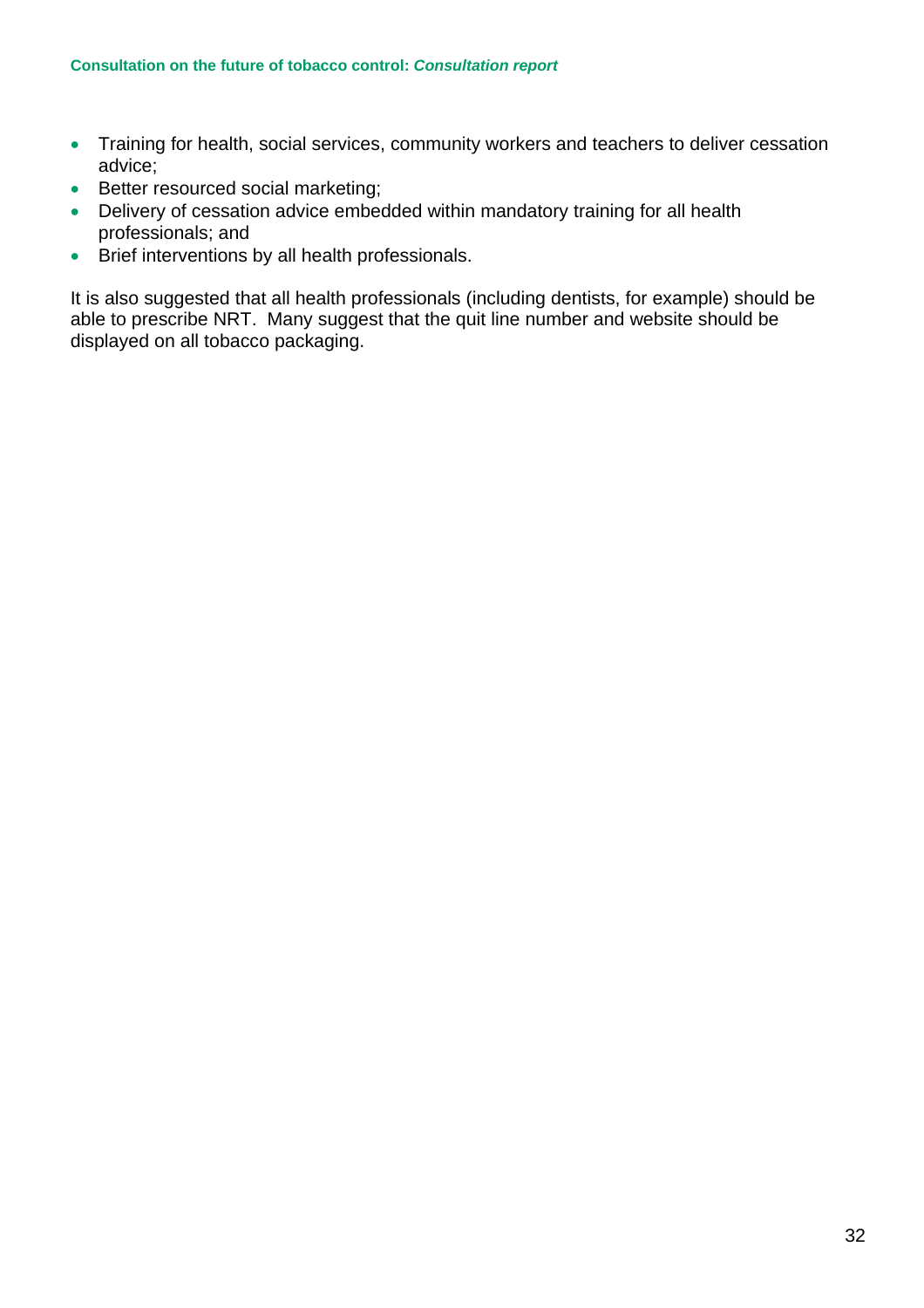### <span id="page-32-0"></span>**PART D: Helping those who cannot quit**

#### **Question 17: Do you support a harm reduction approach and if so can you suggest how it should be developed and implemented?**

#### **Responses: 189**

Around 80 per cent of respondents are in favour of a harm reduction approach based on medicinal nicotine replacement therapy (NRT). However, around half of these suggest that this should be as part of a structured approach leading to permanent smoking cessation. Many suggest that the phrasing of the consultation question be changed: "Helping those who cannot quit" could be replaced by: "helping those who have greatest difficulty stopping smoking' or 'those who cannot yet quit' (Cancer Research UK), as this would underline the emphasis on using harm reduction as a temporary measure to wean smokers off tobacco products.

ASH and other respondents call for the Government to encourage pharmaceutical companies to develop new, more user-acceptable NRT products.

NHS Cambridgeshire believes that harm reduction should be clearly defined. It warns that there is a danger that NRT could otherwise become too consumer-friendly and lose power as a medical product.

Many stakeholders, in particular Fire Services, are in favour of the development of reduced ignition propensity "RIP" cigarettes. London Fire Brigade, for example, presents research to show that 30% of fatalities in London house fires are caused by smoking materials: a total of 34 deaths in London between 2005 and 2008.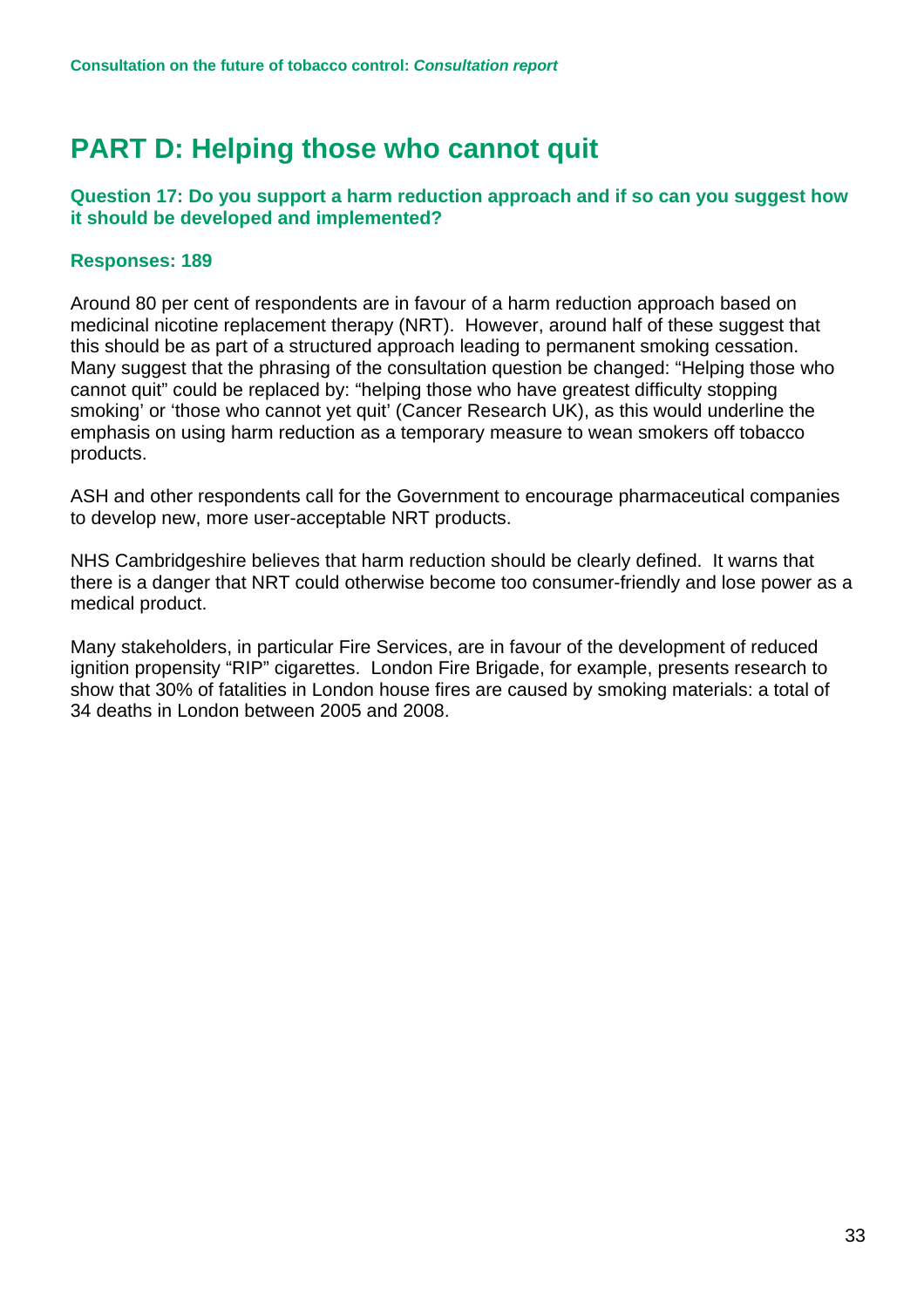# <span id="page-33-0"></span>Annex 1: Consultation Respondents

A G Parfett and Sons Ltd Advertising Standards Authority Aelia Age Concern Durham Age Concern England Agio Cigars Airport Operators Association Alcan Packaging All Party Parliamentary Group on Smoking and Health Allen Carr's Easyway (International) Ltd Alliance Party of Northern Ireland Alpha Retail Ards Borough Council (NI) Armagh City & District Council (NI) Arnold Andre ASH ASH Northern Ireland (NI) ASH Scotland ASH Wales (W) Association of British Dispensing Opticians Association of Convenience Stores Association of Directors of Public Health Association of Independent Tobacco Specialists Association of Licensed Multiple Retailers Association of North East Councils Association of Public Health Observatories Asthma UK Auk Investments Automatic Sales BAA Ltd Bainbridge District Council (NI) Ballymoney Borough Council (NI) Bath and North East Somerset Tobacco Action Network Belfast International Airport Berkshire East Stop Smoking Services Bestway Holdings BII Birmingham City Council, Health Overview and Scrutiny Cttee Birmingham City Council, Public Protection Cttee Birmingham East and North PCT Birmingham (School) Governor's Network Birmingham Youth Service - Young People's Health Project Blaby District Council Black Country Tobacco Control Alliance BMA Northern Ireland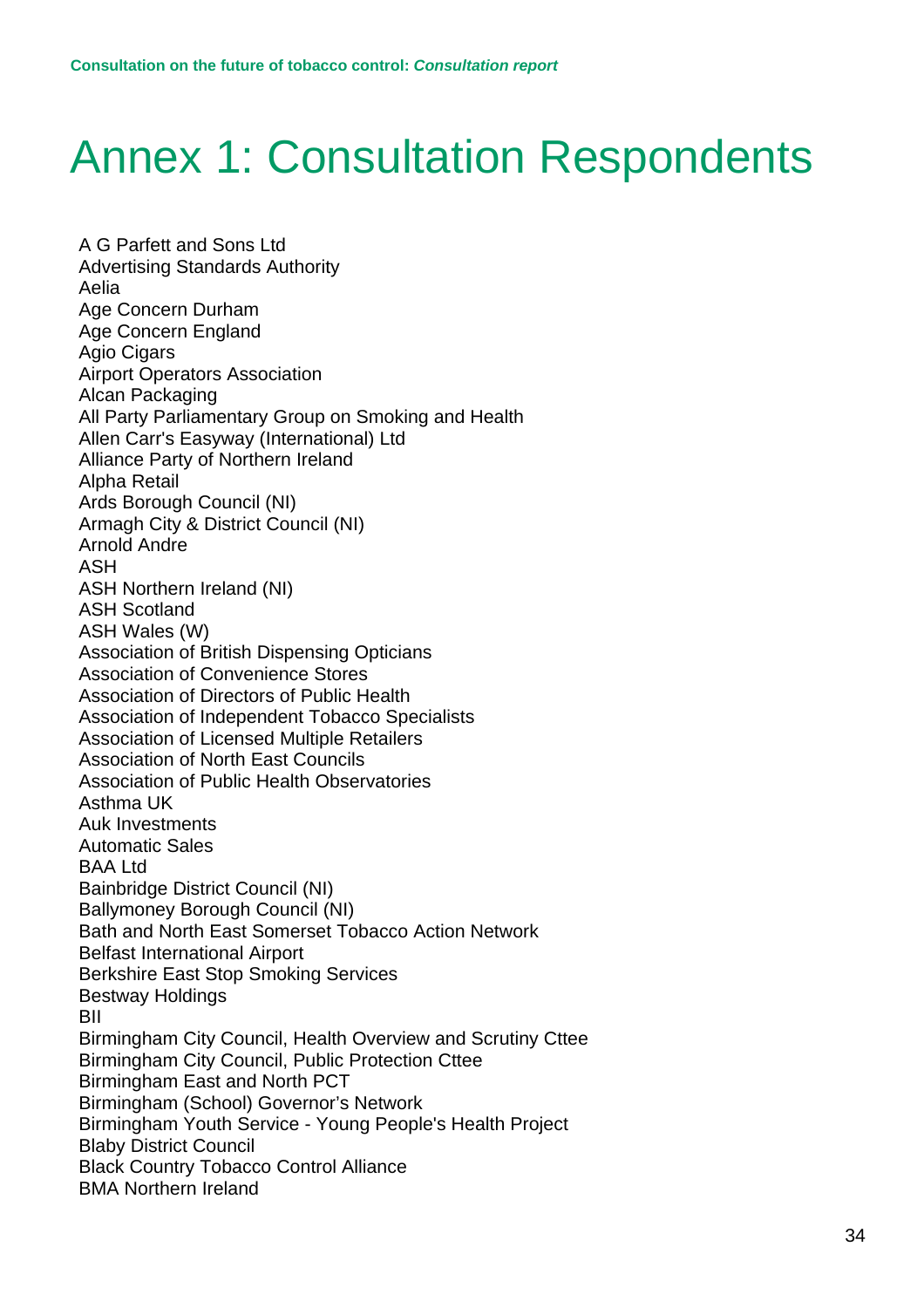BMA, BMA Northern Ireland BME Community Development Easington BME Community Development County Durham Board of Community Health Councils in Wales (W) Bolsover District Council Booker Bradford and Airedale PCT Brighton and Sussex University Hospitals NHS Trust Bristol International Airport Ltd Bristol Partnership British American Tobacco British Beer and Pub Association British Brands Group British Dental Association British Heart Foundation British Lung Foundation British Psychological Society British Retail Consortium British Thoracic Society, British Association for Stop Smoking Practitioners Brobot Petroleum Ltd Buckinghamshire PCT - Bucks Alliance for Action on Smoking Buckinghamshire Stop Smoking Service Bury PCT Business Action to Stop Counterfeiting and Piracy Cambridgeshire County Council Cancer Research UK Capper & co Cardiff Institute of Society, Health and Ethics, Cardiff University (W) Cardio Wellness Carlisle Partnership Cash Bases Ltd Castle Rock Brewery Castlereagh Borough Council (NI) Centre for Tobacco Control Research - University of Sterling Chamber of Commerce for Hull Chartered Institute of Environmental Health Cheshire and Merseyside Tobacco Alliance Cheshire Fire and Rescue Service Cheshire Health and Adult Social Care Scrutiny Select Committee Chester-le-Street District Council Chief Environmental Health Officers Group (NI) Chief Fire Officers Association Chief Police Officers in Wales Child Accident Prevention Trust Children in Wales (W) Children's Rights Alliance for England Christie Hospital NHS Foundation Trust Cigars Unlimited **Citizencard** City and Hackney tPCT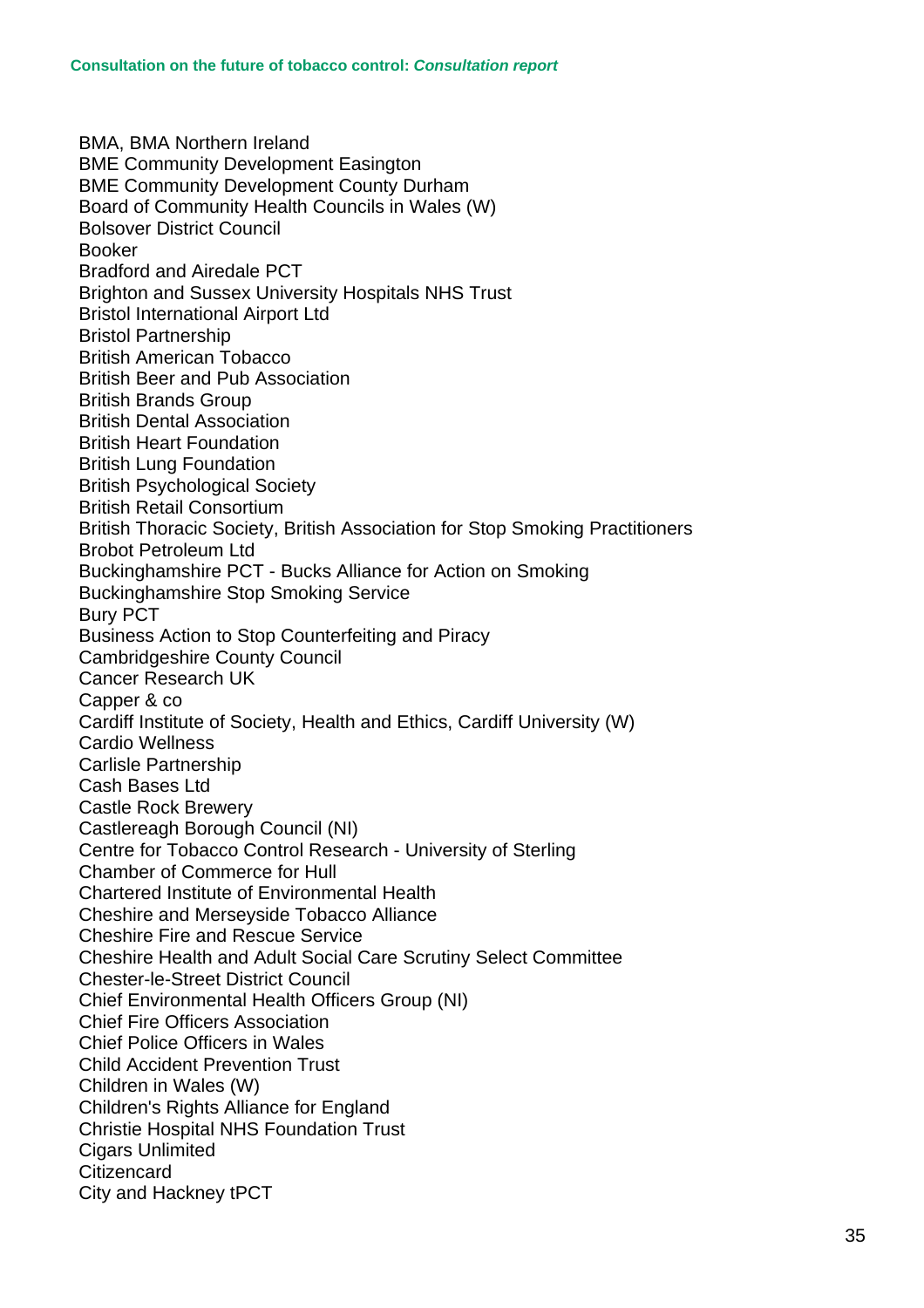Cleveland Fire Brigade Cleveland Fire Brigade Coleraine Borough Council (NI) Community Action on Health Community and Voluntary Organisations Sedgefield Community Safety Partnership (Easington) Cornwall and Isles of Scilly PCT County Durham and Darlington Fire and Rescue Service County Durham PCT - Easington PBC Group County Durham PCT, Darlington PCT Coventry NHS Stop Smoking Services Croydon Tobacco Control Alliance Cumbria County Council Cumbria Fire and Rescue Service Cumbria Healthy School Cumbria PCT Cumbria TCA Cumbria Trading Standards Dark Market Ltd Darlington Borough Council Denbighshire County Council - Trading Standards (W) Derby City PCT Derbyshire Action on Smoking Derbyshire County PCT Derwentside Health Improvement Group (LSP Subgroup) Derwentside PBC Cluster, County Durham PCT Devon PCT Trust Dhamacha Group Ltd Diabetes UK Cymru (W) Directors of Public Protection Wales (W) DISC (Easington and Sedgefield) District of Easington Council **DrugScope** Duckworth (Blackpool) Ltd Durham and Chester-le-Street Health Improvement Group (LSP subgroup) Durham County Council D-MYST Ealing and Hounslow Stop Smoking Service Easington PBC Group East and Coastal Kent PCT East Durham LSP East Riding of Yorkshire Council - Food Services Team East Sussex Fire & Rescue Service East Tobacco Control Alliance Eastern Health and Social Services Board (NI) Enfield Council - Environmental Protection and Regulation Essex County Council Trading Standards European Cigar Manufacturers Association European Communities Trade Mark Association European Smoking Tobacco Association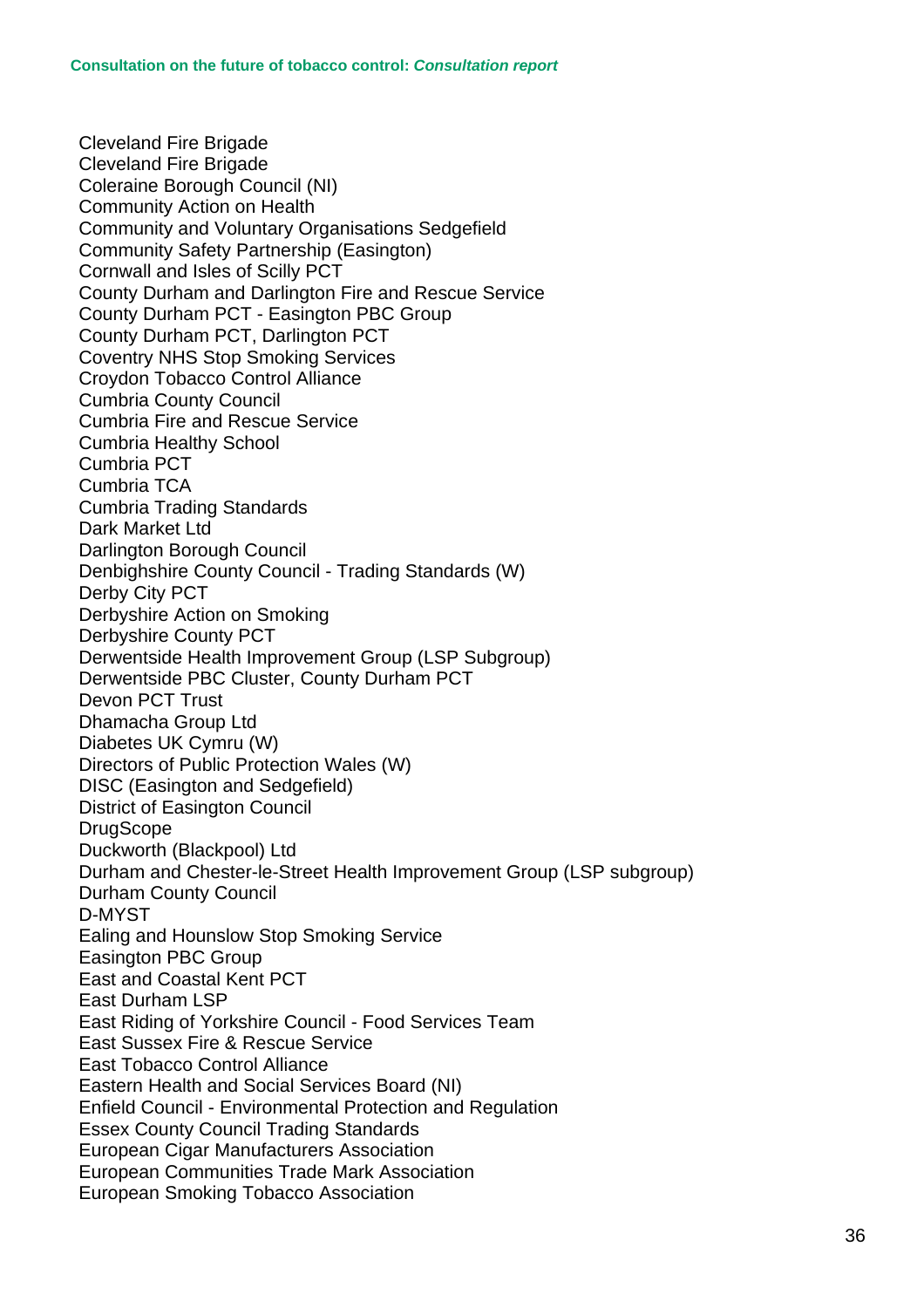Expert Patient Programme Darlington Faculty of Public Health Families Need Fathers **FECIREL** Federation of Licensed Victuallers Association Federation of Small Businesses Federation of Wholesale Distributors FOREST Fox International Freedom to Choose Fresh - Smoke Free North East Gallaher Ltd (Lisnafillan) Gateshead NHS Trust GlaxoSmithKline Global Intellectual Property Centre Gloucestershire Hospitals NHS Trust Gloucestershire Public Health Directorate Great Yarmouth and Waveney PCT Greater Manchester Health Commission Greenwich Stop Smoking Services Greenwich tPCT Group Against Smoking in Public GT News Ltd Gwynned Council - Administration and Public Protection Service (W) Halton Borough Council Hampshire PCT Harlow Council Hartlepool Borough Council Hartlepool Health and Wellbeing Partnership Hartlepool PCT Hartlepool PSHE Healthy Schools Hartlepool Smoke Free Alliance Havant Borough Council Havering Tobacco Control Alliance Health and Wellbeing Partnership Board (Redcar & Cleveland) Health Promoting Hospitals Group, Gloucestershire NHS Foundation Trust Health Promotion Agency (NI) Health Visiting Services (Wheatley Hill) Healthier Communities (Nottinghamshire County Council) Healthy Southwark Heart of Birmingham TPCT Heart of Mersey Henri Wintermans UK Ltd, Henri Wintermans Cigars Herefordshire Stop Smoking Service Heywood, Middleton and Rochdale PCT Horden and Easington Neighbourhood Management Pathfinders Horden Youth and Community Centre Humber Alliance on Tobacco Hunters & Frankau Imperial Tobacco Group plc, Imperial Tobacco UK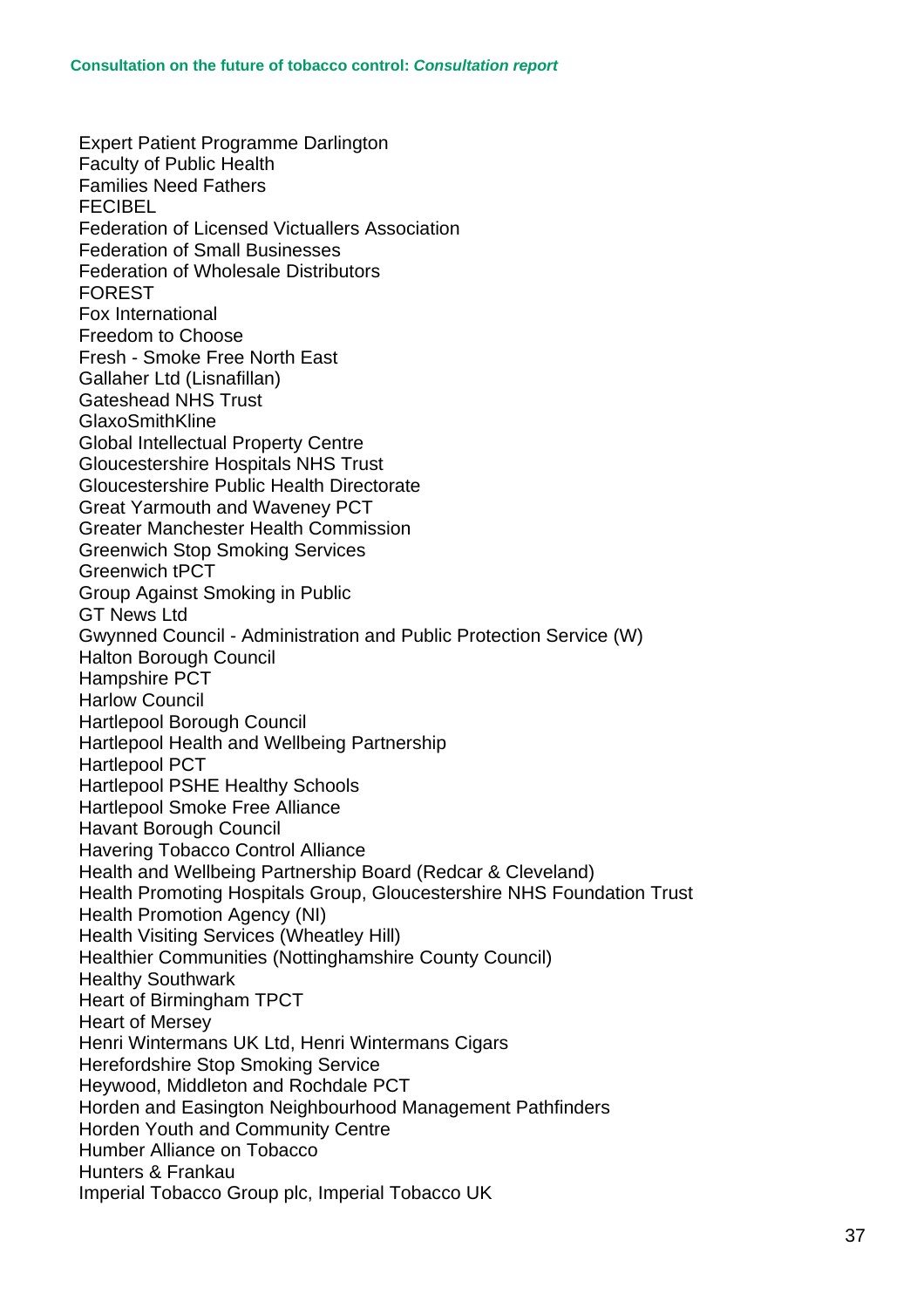Imported Tobacco Products Advis ory Council Independent Retail News Magazine (Tobacco Survey) Independent Scottish Specialist Tobacconis ts' Association Institute of Public Health in Ireland International Smokeless Tobacco Company International Trademark Association Islington PCT Islington Trading Standards J Cortes Cigars Japan Tobacco International John Hollingsworth & Son Ltd (Specialist tobacconist) Keep Wales Tidy (W) Kent Alliance on Smoking and Health Knows ley Metropolitan Borough Council Knows ley PCT LACORS, LGA Lancashire County Council Lancashire County Council - Trading Standards Service Lancashire Fire and Rescue Service Leeds Tobacco Control Steering Group Leicester County and Rutland NHS PCT Leicester Tobacco Control Coordination Group Lewisham PCT - Stop Smoking Service Lichfield & District Citizens Advic e Bureau Liverpool PCT London Borough of Redbridge London Borough of Southwark London Borough of Sutton London F ire Brigade London Luton Airport London Trading Standards Authorities L'Union des Fabricants Manchester Airports Group Manchester Health and Wellbeing Board Marie Curie Cancer Care **Markenverband** McNeil Healthcare (UK) Ltd Medway PCT Middlesborough Council Middlesborough, Hartlepool and Stockton on Tees tPCTs Middlesborough Health and Social Care Partnership Mills Group Ltd Mind Mitchells and Butler MRH (GB) Ltd Musgrave Retail Partners GB National Association of Child Contact Centres National Association of Cigarette Machine Operators National Federation of Retail Newsagents National Heart Forum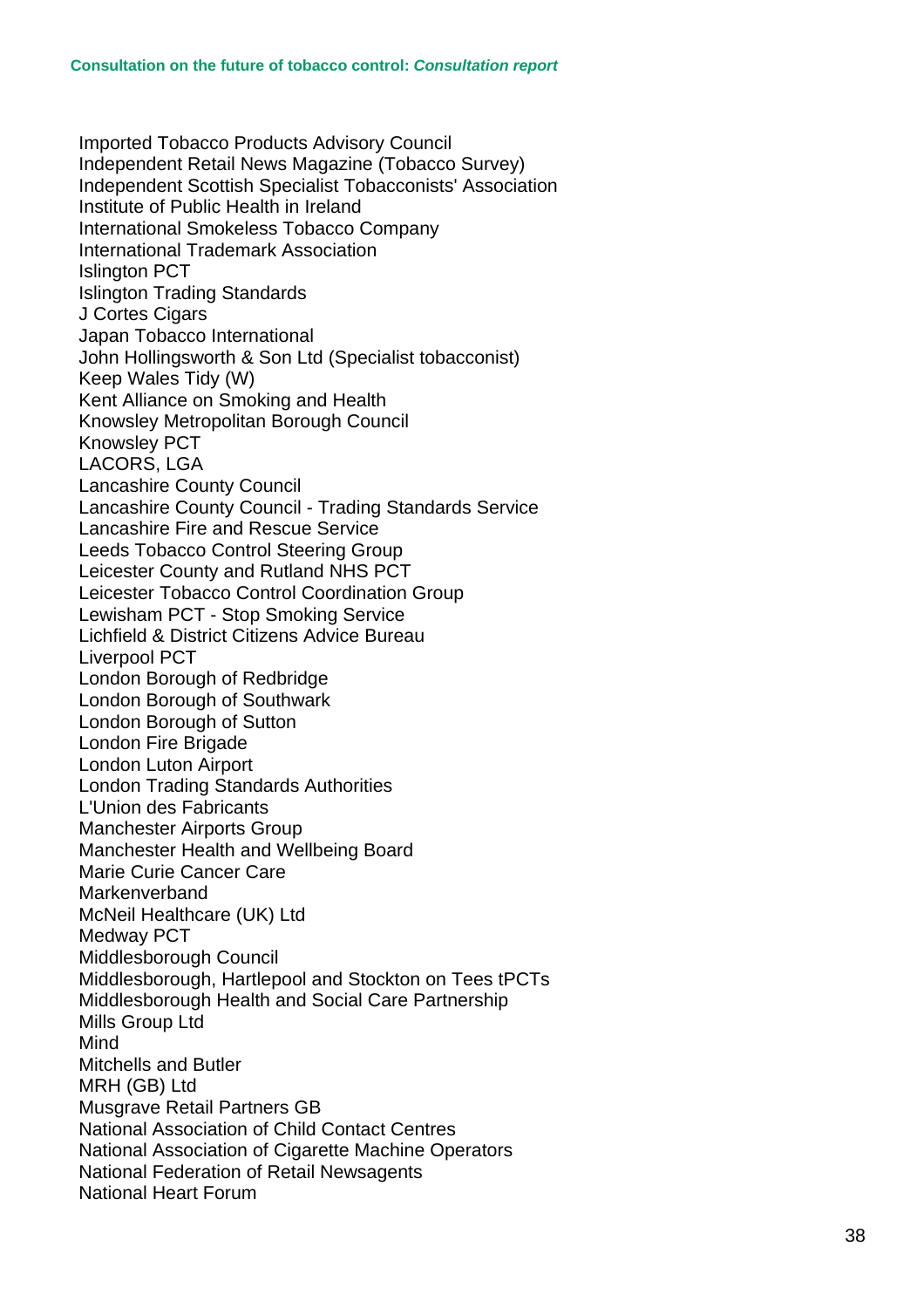National NGO Forum National Oral Health Promotion Group National Public Health Services (Wales) New Leaf (Nottinghamshire County Stop Smoking Service) New Trade Publishing Newcastle City Council, also Regulatory Service and Public Protection Directorate Newcastle Healthy City Newcastle Healthy Schools Newcastle International (airport) Newham Youth Council NHS Cambridgeshire (Cambridgeshire PCT) NHS East of England NHS Health Scotland NHS Manchester NHS Norfolk (Norfolk PCT) NHS North of Tyne - North of Tyne Primary Care Organisations NHS North Staffordshire NHS Sheffield NHS South Central SHA NHS South of Tyne and Wear NHS Walsall NHS Warwickshire No Smoking Day North East Essex PCT North East Regional Pregnancy Network North East Trading Standards Association North of Tees Smoking in Pregnancy Steering Group North Tyneside Council North Tyneside Healthy Schools Northamptonshire Smokefree Alliance Northern Group Systems (NI) Northern Health and Social Care Trust (NI) Northern Health and Social Services Board (NI) Northern Ireland Cancer Registry (NI) Northern Ireland Commissioner for Children and Young People (NI) Northern Ireland Independent Retail Trade Association (NI) Northern Ireland Tobacco Task Group Northumberland Care Trust Northumberland County Council and Berwick-upon-Tweed Council Northumberland Stop Smoking Service Northumberland, Tyne and Wear NHS Trust Nottingham City Council Nottingham City PCT Nottingham County tPCT Nottinghamshire County Council **Novartis** Nuance Group Nude Brand Consulting Nuffield Council on Bioethics Nuneaton and Bedworth Council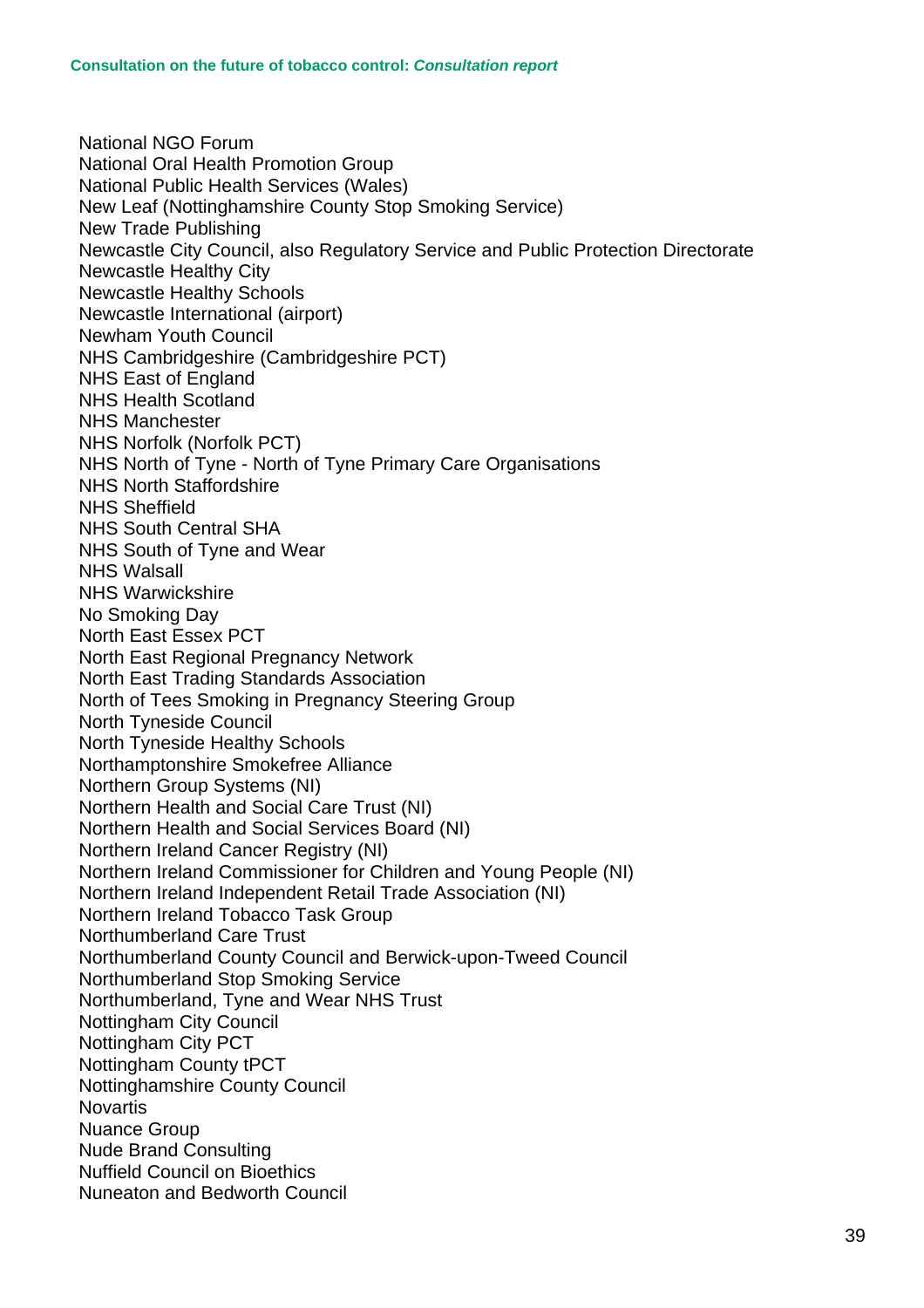Opolka Ltd, Redorange Ltd OWM (German Advertisers Association) Oxford Alliance on Smoking Issues Peterlee Town Council Peterlee Neighbourhood Management Pathfinder Pfizer Pharmaceutical Society of Northern Ireland (NI) Philip Morris Ltd Pioneering Care Partnership (Spennymoor) Plymouth SSS Proudfoot Group QUIT Redcar and Cleveland PCT Rethink Ribble Valley LSP RNIB RNIB Cymru (W) Rochdale Council Rochdale Borough Multi-Agency Healthy Lifestyles Strategy Group Rochdale Borough Tobacco Free Strategy Group Rotherham PCT Roy Castle Lung Cancer Foundation Royal Borough of Kensington and Chelsea Royal Borough of Kingston upon Thames Royal College of General Practitioners Royal College of Nursing Royal College of Nursing (NI) Royal College of Paediatrics and Child Health Royal College of Physicians Royal College of Physicians of Edinburgh Royal College of Radiologists Royal Pharmaceutical Society of Great Britain Rural Shops Alliance Salford PCT Sainsbury's Sandwell PCT Secure Systems for the Control of Illicit Tobacco Sedgefield Council Sefton Public Health Partnership for tobacco Sheffield PCT Shropshire PCT Sinclair Collis Smoke Free Bristol (Steering Group) Smoke Free Cambridgeshire and Peterborough Smoke Free Coventry Alliance Smoke Free Derwentside, Smoke Free Durham & Chester Le Street Smoke Free Essex TCA Smoke Free Gateshead Alliance Smoke Free Hampshire and Isle of Wight Smoke Free Hertfordshire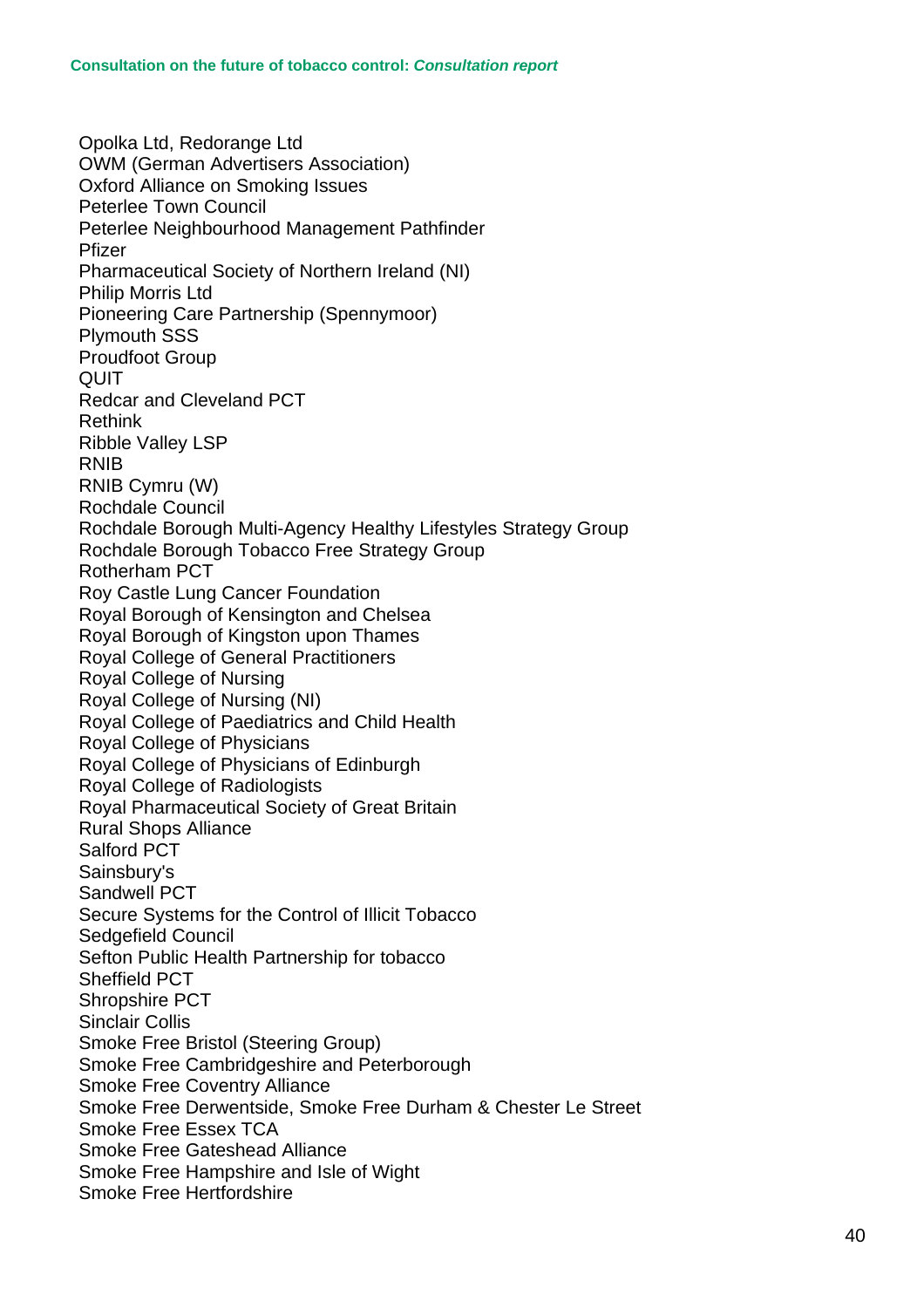Smoke Free Middlesborough Smoke Free Newcastle Smoke Free North Lincolnshire Alliance Smoke Free North Tyneside Smoke Free Nottingham Smoke Free Solihull Smoke Free Warwickshire Smoke Free Wirral Smoke Free Youth Advocacy Group (Birmingham) Smokefree Barnsley Smokefree Bedfordshire and Luton Alliance Smokefree Berkshire Alliance Smokefree Camden Smokefree County Durham and Darlington Tobacco Control Alliance Smokefree East Lancashire Smokefree Greater Manchester Smokefree Lincs Alliance Smokefree Liverpool Smokefree London Smokefree Medway Smokefree Newham Alliance Smokefree North West Smokefree Plymouth Alliance Smokefree Redcar and Cleveland Smokefree Surrey Alliance Smokefree Wakefield Tobacco Control Alliance Action Smokefree Wiltshire - TCA Smoking Control Network Solihull Care Trust Somerset PCT South Asian Health Foundation South Bedfordshire District Council South Birmingham PCT South East Coast SHA South Essex Partnership NHS Foundation Trust South Gloucestershire NHS Stop Smoking Team South Gloucestershire PCT South Gloucestershire Tobacco Action Network South of Tyne and Ware PCT - Local safeguarding children board subgroup South Somerset District Council South Staffordshire PCT South Tyneside PCT South Tyneside PCT South Tyneside Tobacco Control Alliance South West Essex PCT South Yorkshire Joint Trading Southern Health and Social Care Trust (NI) Southern Health and Social Services Board (NI) Southwest Cancer Network Spar (UK) Ltd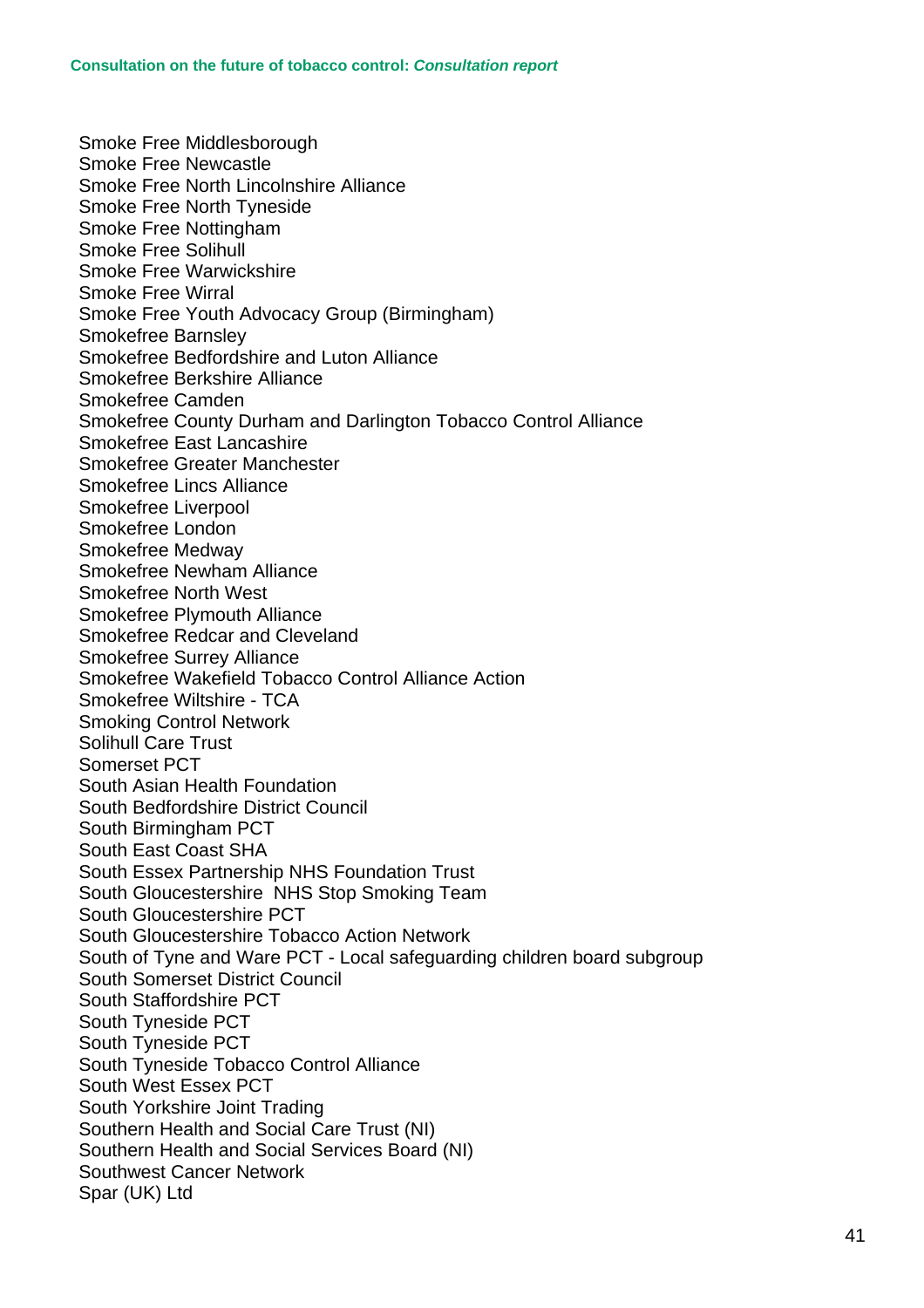Staffordshire County Council Stockport PCT Stockport Public Health Partnership Board Stockton and Tees tPCT Stockton Borough Council Stockton on Tees Tobacco Alliance Stoke on Trent PCT Sunderland City Council Sunderland LPC, Gateshead & South Tyneside LPC Sunderland PCT Sunderland Voluntary Sector Youth Forum Surrey PCT Sutton and Merton PCT Swedish Match Cigars Swindon PCT Swindon Trading Standards T Wiseman Ltd Talking About Cannabis Tees, Esk and Wear Valleys NHS Foundation Trust Telford and Wrekin PCT The Co-operative Group The Free Society The Tobacconist Thresher Group Tobacco Control Accountability Initiative Tobacco Control Collaborating Centre Tobacco Manufacturers Association Tobacco Retailers Alliance Tor Imports Ltd Torbay Stop Smoking Service Tower Hamlets Tobacco Control Alliance Trading Standards East Midlands Trading Standards Institute Trading Standards Northwest Trading Standards Partnership (SWERCOT S) Trading Standards South East Ltd TransAtlantic Business Dialogue Transform Drug Policy Foundation Tyne and Wear Fire and Rescue Service Tyneside Council UK Centre for Tobacco Control Studies UK Cooperative Consumer Movement UK Lung Cancer Coalition UK Travel Retail Forum Ulster Cancer Foundation (NI) Unite Unite (NI) US Chamber of Commerce Verband Schweiz Wakefield Council - Enviromental Health